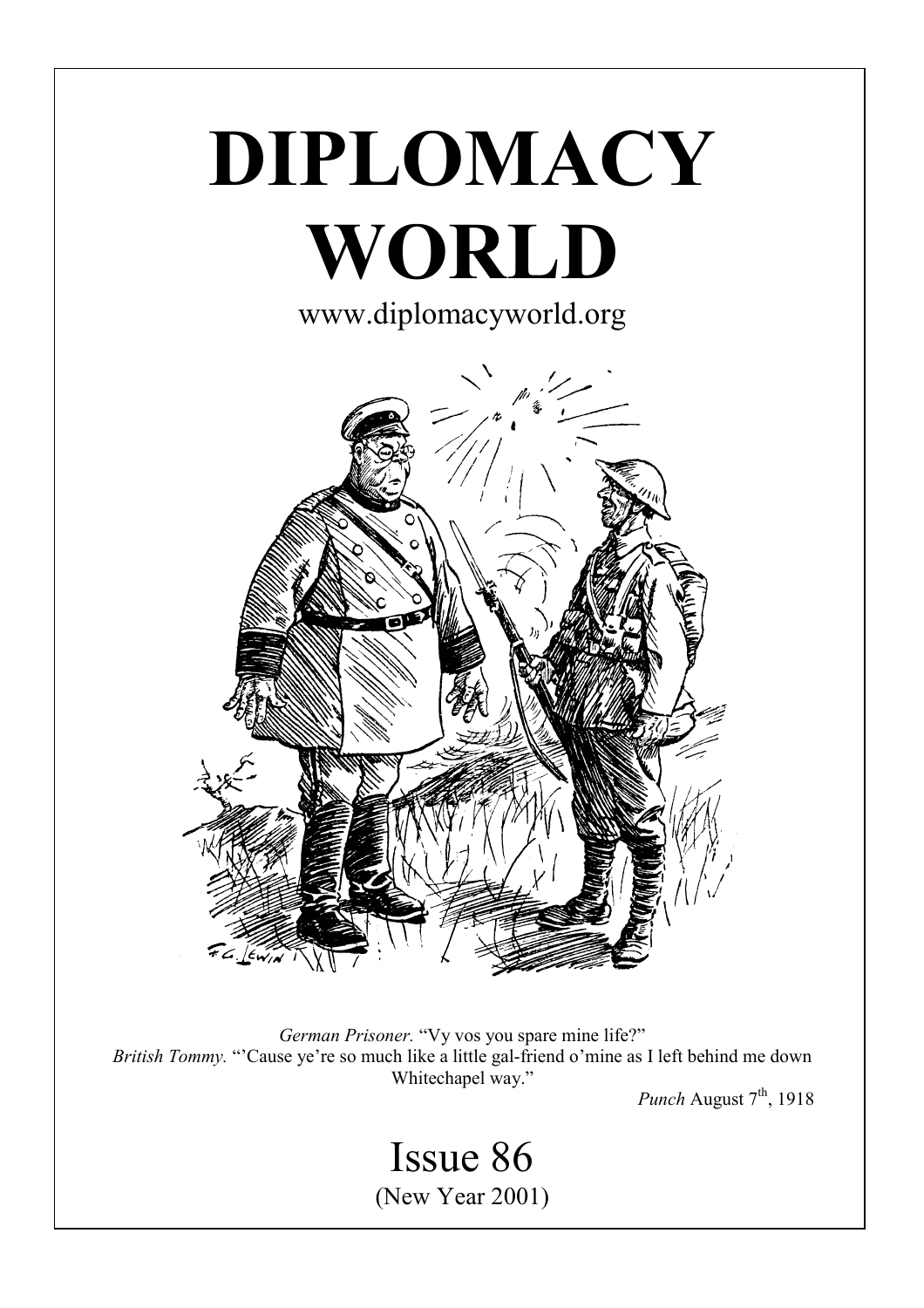## **Subscriptions**

**Diplomacy World** appears four times a year and is available as a postal zine – cost \$3 per issue in North America, £2 per issue in the UK and £3 per issue in the rest of the world.

North American subs should be sent to David Partridge, 15 Woodland Drive, Brookline, NH 03033, USA. Email: [rebhuhn@rocketmail.com](mailto:rebhuhn@rocketmail.com)

Rest of World subs should be sent to Stephen Agar, 47 Preston Drove, Brighton, BN1 6LA, UK. Email: [stephen@meurglys.com](mailto:stephen@meurglys.com)

**Diplomacy World** is available free on the Internet, as a web zine or as a PDF file. Go to [http://www.diplomacyworld.org](http://www.diplomacyworld.org/)

| <b>Diplomacy World Interview II</b>                              | Page 3  |
|------------------------------------------------------------------|---------|
| Jim Burgess Discusses the Australasian Hobby with Brandon Clarke |         |
| <b>Northern Cal Diplomacy II</b>                                 | Page 18 |
| by Chris Trent                                                   |         |
| <b>Migraine Diplomacy</b>                                        | Page 22 |
| by Stephen Koehler                                               |         |
| <b>Ruffians!</b>                                                 | Page 25 |
| By Rick Desper                                                   |         |
| <b>AIRhead Alliance vs. SWAT</b>                                 | Page 31 |
| Concepts in development of a Triple Alliance by Edi Birsan       |         |
| The Art Of Diplomacy                                             | Page 36 |
| by Richard Sharp                                                 |         |
| <b>ManorCon XVIII</b>                                            | Page 37 |
| by Kath Collman                                                  |         |
| MidCon 2000                                                      | Page 39 |
| by Mark Wightman                                                 |         |
| Let's Play Diplomacy                                             | Page 43 |
| by Stephen Agar                                                  |         |
| <b>Diplomacy Tournaments</b>                                     | Page 46 |
|                                                                  |         |

### **Contents**

## **Editorial**

*"The movie "Full Metal Jacket" chronicles US Marines undergoing initial military training, then follows them to Vietnam. During boot camp, the drill inspector performs a nightly review of his troops and their quarters. One evening he is incensed to find that Private Pyle has not locked up his gear. In a fury, he scatters Pyle's possessions and says, "If there's one thing in this world that I hate, it's an unlocked footlocker!... if it weren't for dickheads like you, there wouldn't be any thievery."*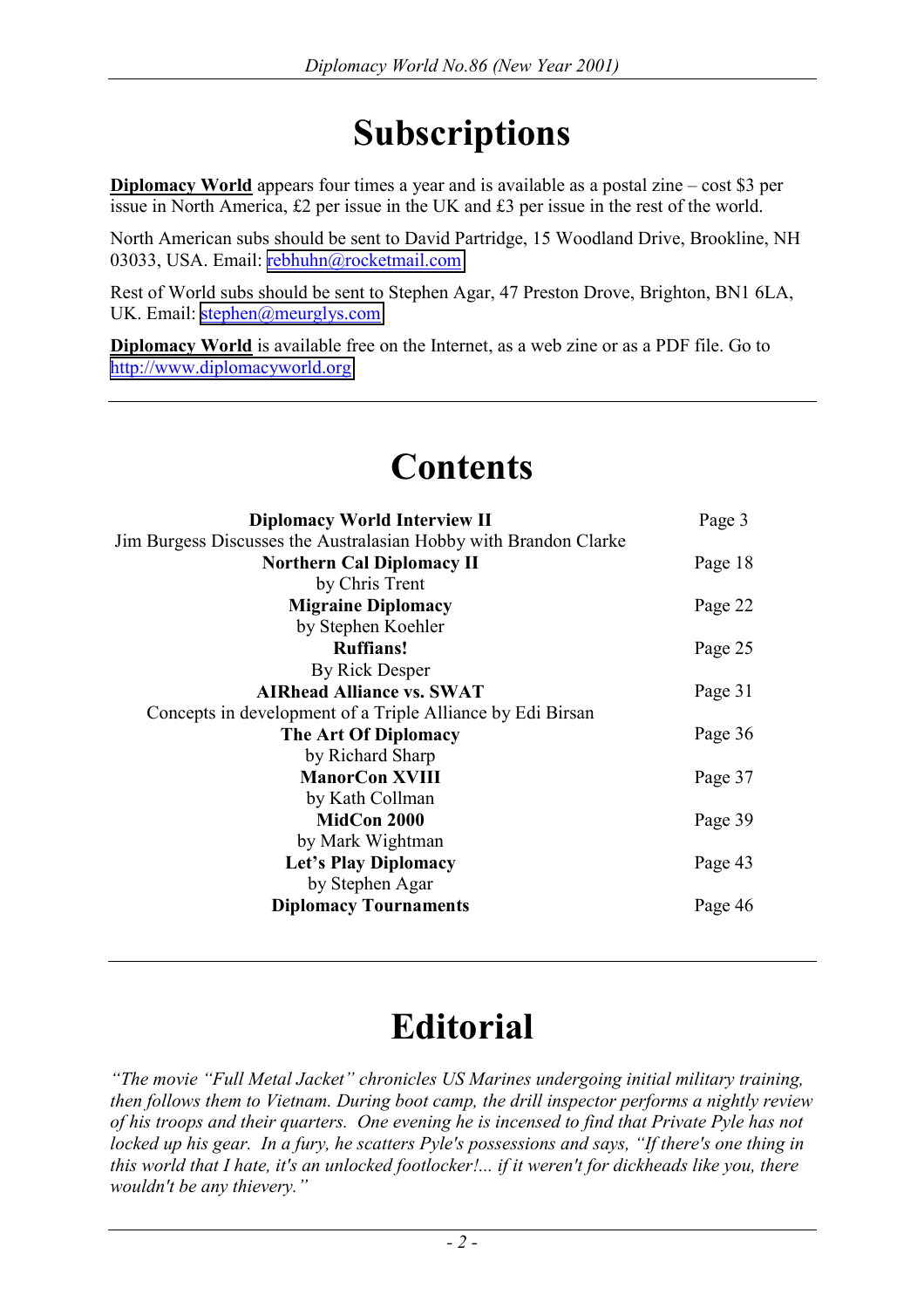*An example of blaming the victim? Definitely. But also a commentary on human nature. Because people might be tempted by our possessions, we can help others quell the criminal within by providing an environment that favors honesty.* 

*Similarly, recognizing the selfish nature of friendship can, perhaps paradoxically, strengthen our relationships. Each of us has a unique set of genes. Their ruthless self-interest leads us into conflict with strangers, friends, and even our families. Understanding that genetic selfinterest underlies both conflict and cooperation, we can construct situations to induce cooperation.* 

*Friend and foe are fluid categories. Because cooperation is driven by mutual interest we shouldn't be completely averse to seeking and cultivating opportunities with our antagonists. We should learn to be nicer to our rivals because they may be friends or spouses next week. Similarly, it pays to be more guarded with allies. Weaknesses we reveal may be used against us in the (near) future. Finally, we should be nicer to ourselves, our only permanent ally."* 

From "Mean Genes -- From Sex to Money to Food: Taming our Primal Instincts" by Terry Burnham and Jay Phelan.

The Diplomacy connections in this quote are so obvious to be almost trivial, but that's not why I selected it for this issue. This book is about how our genetic code drives our behavior, sometimes in ways that are not appropriate for our modern society. Reading this wonderful book about the need to control our genetic animal passions reminded me about a key reason why Diplomacy is THE game. Playing this game helps us to do what Burnham and Phelan conclude from all of this: "The key to a satisfying life is finding a middle ground that combines free-flowing pleasure, iron willpower, and the crafty manipulation of ourselves and our situations." Check out the book, it's lots of fun.

This second issue in the collaboration between myself and Stephen Agar is a little bit late, but I think you will find well worth it. I continue my series of interviews by following the America's Cup and Olympics down under to talk to Brandon Clarke for quite some time about all aspects of the Diplomacy hobby. The focus we take WILL be international in all respects. Rick Desper reports on the demo game Ruffians, which is part of a continuing series that is now under the aegis of Diplomacy World. Ruffians was aggressively international and the new demo game, of which we will say more next issue, will be played using Vincent Mous' excellent variant Modern Diplomacy. The lineup for that game is nearly set as of this writing. Scott Morris also will be running a demo game of the variant 1900 that we wrote about last issue. Scott will continue to talk about other variants in each issue, despite the attitude of our interview target, Brandon Clarke, who describes why he really can't abide them. Stephen reckons the reprinted article by Richard Sharp from *Dolchstoss* this issue is one of the most helpful ever written on how to play Diplomacy. Edi Birsan talks about AIRheads (that's an Austria, Italy, Russia alliance!) and through his website contributes the latest list of Worldwide Diplomacy Tournaments. Wherever you live, think about visiting a Diplomacy Tournament in another country, you'll be glad you did! Kath Collman and Mark Wightman give us their experiences of two of the premier UK Diplomacy cons, while Stephen Agar describes four of the most common ways of playing Diplomacy at the present time, along with up-to-date links. I've tried all four, have you?

Why don't YOU write something for us to help us with the next issue?  $\odot$ 

*Jim Burgess*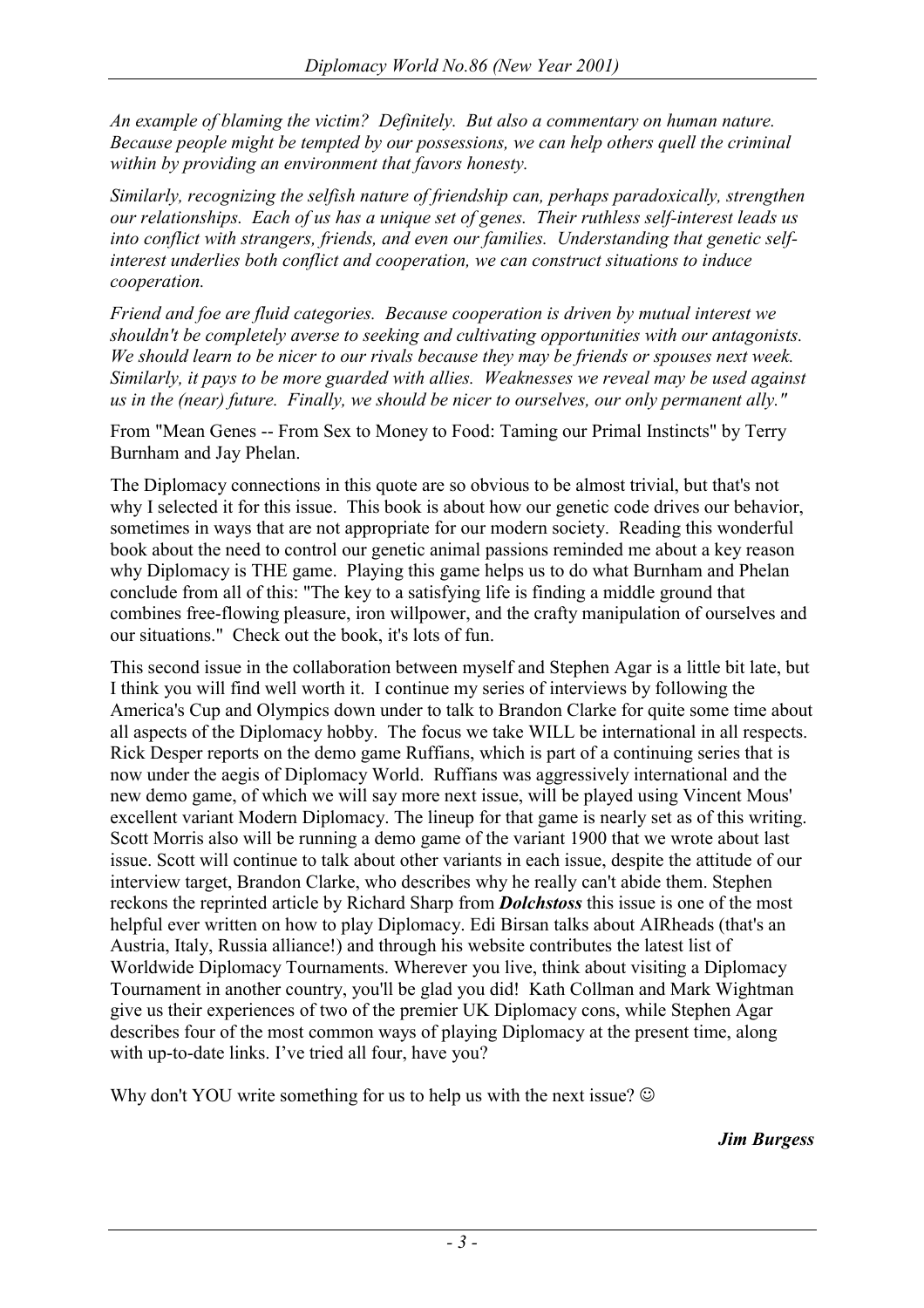# **Diplomacy World Interview II**

### **Jim Burgess Discusses the Australasian Hobby with Brandon Clarke**





This is the second interview in a series that we expect will appear in each issue of the new *Diplomacy World.* Brandon Clarke is a major figure in the New Zealand hobby. The hobby in New Zealand is not large but they have been doing really exciting things I think you'll all enjoy reading about. Others who would like to be interviewed in future issues should contact me at [burgess@world.std.com](mailto:burgess@world.std.com) and I will be attempting to alternate interviewing US hobby figures and non-US people.

Background: When Brandon was 14 his Aunt returned from an overseas trip to China and brought him back a book called *The Playboy's Winners' Guide to Boardgames*. It profiled around 100 boardgames and gave detailed analysis of them, including tips on winning strategies. The book really grabbed his interest since he always was a keen boardgamer. One chapter in this book is a 14 page review and analysis of a boardgame called Diplomacy. He had never heard of Diplomacy before, but before he had finished the second page he knew it was something special.

He then ordered a set from his local game shop, and a few months later it arrived (the joys of living in New Zealand in the mid 80's). He and his friends played Diplomacy in the weekends, and then when he was at university he discovered PBM Diplomacy and played several games postally. But Brandon is a here and now kind of guy (as we'll see below) so Postal Diplomacy never really excited him - it was too slow – and after university he stopped playing for a few years.

In 1997 he found the [Diplomatic Pouch](http://devel.diplom.org/DipPouch) web site and his love affair with Diplomacy blossomed again. He started playing on the judges, particularly in real time games - 6 minute deadline NoPress games. He registered his name in the [Diplomatic Pouch Registry,](http://devel.diplom.org/Registry/) and that's when things really changed. He got an email from a guy called Bob Blanchett from Melbourne, Victoria, Australia. He had seen Brandon's name in the Pouch Registry, and he said he was setting up an email mailing list for the Australian Hobby and invited Brandon to join. It was then he learnt that there was a thriving FTF Tournament hobby scene in Australia, and he set about trying to find the New Zealand one... He was sorely disappointed. There hadn't been any organised Diplomacy (as far as he could tell) in New Zealand since 1990. So he talked to the Australians via the OZDIP-L mailing list and found out how things worked over there. Then in late 1997 he flew to Melbourne to play in his first Diplomacy Tournament – see his Diplomatic Pouch Article on [Discovering the Religion of `Donism'.](http://devel.diplom.org/DipPouch/Zine/W1997A/Clarke/Don.html)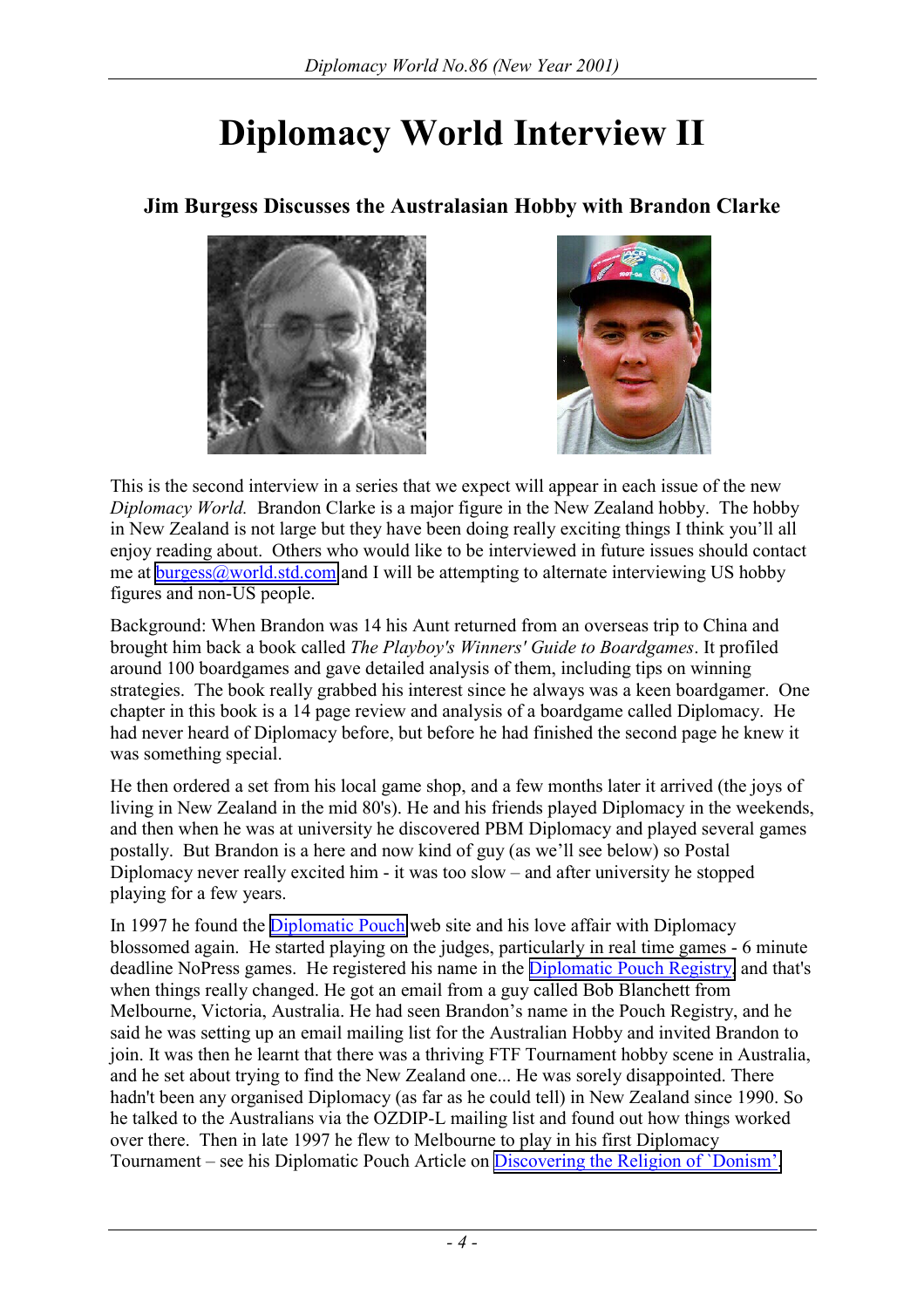He was now TOTALLY hooked, and came back to NZ determined to set up a New Zealand hobby. Through the methods described in his article ["How to run a Diplomacy Tournament"](http://devel.diplom.org/DipPouch/Zine/F1999R/Clarke/runit.html) he gathered up contacts of Diplomacy players in NZ, and they held their [First Club Game](http://www.nzdipclub.f2s.com/01-08-98.html) in Auckland on August 1st, 1998. This was a warm up for the New Zealand Diplomacy Championships which Brandon ran at the end of August with 29 entrants including 4 Australians. Since then the New Zealand Diplomacy hobby has blossomed. They now have active Diplomacy clubs in Auckland, Hamilton and Wellington, and one forming in Dunedin. They have four tournaments of the D.A.A.N.Z.'s 10 regularly scheduled tournaments each year, and so far in 2000 New Zealanders fill 3 of the top 4 spots in the [Bismark Cup](http://www.thingy.apana.org.au/~ozdip/results/bc2000.htm)  [Rankings](http://www.thingy.apana.org.au/~ozdip/results/bc2000.htm) for the year (The Austrasian Championship) and they also now hold 5 of the ten D.A.A.N.Z.'s trophies (with Rob Stephenson's victory in the recent [NZDC](http://www.thingy.apana.org.au/~ozdip/results/res-nz2000.htm) in one of the most commanding performances ever seen in the Australasian hobby) including the Bismark Cup which Brandon Clarke won last year. The 2000 NZDC had 32 players: including 7 Australians, one American and the current UK champion. Also, New Zealand boasts the top ranked female player in the world according to the DPTR and for the first time the NZDC was the biggest tournament of the DAANZ calendar year...

Finally, Brandon travelled to Baltimore in August to head the D.A.A.N.Z.'s bid to host WDC2002 in Canberra which was successful, and he finished 19th out of 141, which was excellent against the stiff competition. Now to the interview, my questions are headed by my initials (JB) and his answers with his (BC):

*JB: Thanks for that background. That gives me lots of ideas about some interesting things to ask you about. First, you didn't mention what you are doing since you left university. What do you do for a job now?* 

BC: I'm an Oracle applications developer and a Business Analyst for a privately owned Quarrying, Building supplies and Civil Engineering company called W. Stevenson & Sons Ltd. in Auckland, New Zealand.

### *JB: Does it have anything to do with Diplomacy?*

BC: Well, the Business Analyst side of it does in some ways. I'm required to go out and consult with people in the business, find out what they do and how they do it, and then look at business process redesign to try and come up with a way to make their jobs easier. There's often some negotiating and selling of the advantages as people tend to say "But that's not the way we've always done it!". I also work as a translator between the front line troops and the code writers in our IT department, neither of whom understand a word the other is saying half the time. That also uses Diplomacy skills to influence others, and steer them to a position I want them to be in.

### *JB: Very interesting, are there any things you do better in these areas because of your experience with Diplomacy??*

BC: Read body language. Analyse what people are saying, and figure out what it is they want, and rephrase what they say and ask them if that's actually what they want.

*JB: Indeed! Well, let's get to some specifics. I'd like to start with a series of questions about tournament play, leading up to your experience in the latest World DipCon. Your first article on tournament play (in the [1997 Don Challenge Cup\)](http://devel.diplom.org/DipPouch/Zine/W1997A/Clarke/Don.html) was my introduction to you. And having known Don Del Grande for years (he loves to travel, but he's never been well known for brilliant tournament play as I'm sure you've gathered from other evidence), I laughed my head off at the idea of a "Don Challenge". The whole thing seems very Aussie in nature.* 

BC: \*smile\* It is very Aussie in nature. I met Don Del Grande myself for the first time in Baltimore, and actually have a photo of me with him. He's a really nice guy. The Legend of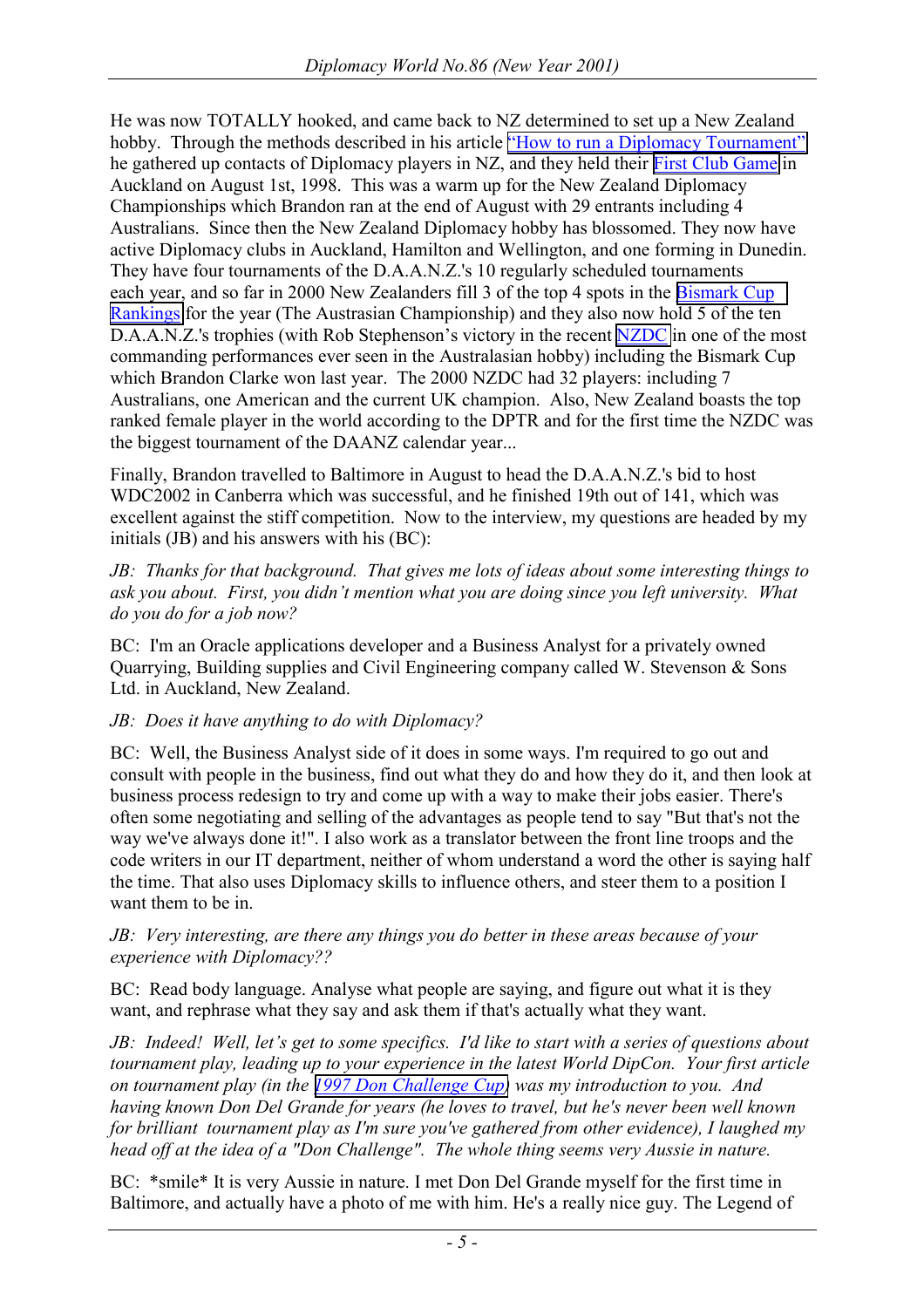the mythical Don has been blown up in all proportions, and "The Don" is really no reflection on Don. His Diplomacy style in 1992 caught a lot of the Australians off guard - it wasn't what they expected from someone who'd come all the way from the USA and had been active in the hobby there. It served as the catalyst, and from there imagination and drunken humour really just built on the legend of the mythical character "The Don", and it continues to build to this day. The Don Challenge Cup has a special atmosphere about it. Nestled as it is at the end of the DAANZ tournament calendar, the Bismark Cup is often decided at the Don Challenge Cup, so in terms of the Diplomacy at the tournament it's often for "All The Marbles". At the same time, the social side of the tournament tends to be very amusing. People tend to celebrate the sentiment of Donism, and act up and play silly buggers more so than at other tournaments. It's lots of fun.

### *JB: As you look back on that article and that tournament, is there anything that you would like to add with three years of perspective to your thoughts there?*

BC: I've reread that article several times since I wrote it and I'm surprised how little I would change. When I read it, it feels like I caught the whole thing on video and am just playing it back. The Don Challenge Cup is a special tournament - you just have to come down to Melbourne and experience it for yourselves.

*JB: I was struck by how well the Aussies and New Zealanders seem to have grabbed the fun of interacting with the personalities and the competition of tournament play in the same venues. My experience in the US has been that we separate these two types of experiences into "housecons" and "tournaments". I really prefer housecons and don't go to too many tournaments as a result. Are there any secrets you can share about how that sense of fun and personal interaction happens Down Under?* 

BC: Yes. The hobby down under is very well organised. We have a mailing list OZDIP-L which is used as the central hobby channel of communication. The active tournament players almost all subscribe to OZDIP-L, and so we're in constant touch with each other. D.A.A.N.Z. politics are discussed on the list where everyone can see what is being said, but tournaments are promoted on the list, people ask for rides to and from tournaments, tactics and strategy is discussed, results posted, peoples' reviews of tournaments are posted to the list... so it's very social... we all stay in contact between tournaments, and so when tournaments come around we all just walk in, and pick up where we left off on the list a couple of days before. There's a very strong sense of community.

### *JB: I see, that really does help. So it is easier to pick up on social things as well.*

BC: One of the things that the participants on the list mostly all feel is that the key to our hobby scene downunder is the social side of things. We all go to tournaments partly to play, and test ourselves, and to try to do well, but mostly we go because some of our best friends are Diplomacy players and we only get to see them a few times a year at tournaments. We play, and we play hard, but once the round is over we really light up - it's time to find a restaurant, and we go out to dinner together... then we might go dancing, or often we'll go back to one of the local player's houses, or the Motel we're all staying at, and we stay up playing games, drinking, laughing and joking with our good friends... that's what keeps the veterans from burning out and keeps them coming back. Our Diplomacy tournament weekends are too much fun not to keep going to.

### *JB: So there is careful attention to the social as well as the tournament aspects of the event?*

BC: How do we do this? Before the tournament, one of us will post to the list and advertise that there will be a pretournament dinner at a restaurant the night before the tournament starts. Most of the people coming from out of town try to get there in time for the pretournament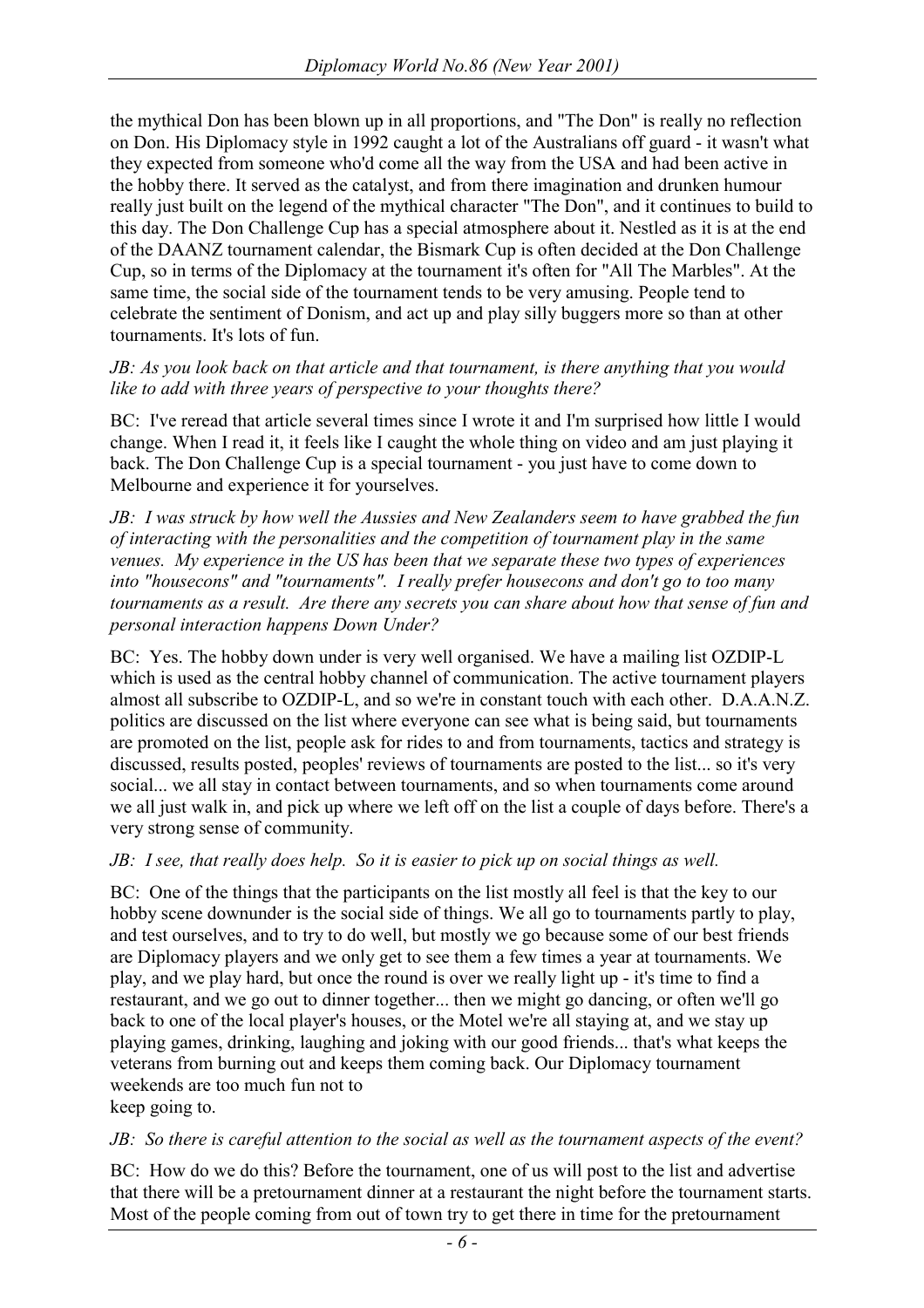dinner. Any new tournament players are strongly encouraged to come to the pretournament dinner. This gets them into the social scene, and gives them a chance to break the ice and get to know people before the first round. After day one we usually go to someone's house for a BBQ and games - we actively encourage the new players to join us, and try to make them feel welcome... these are the good times that make me go back to DAANZ tournaments.

*JB: One thing I regret at World DipCon is that I didn't really get much of a chance to meet anyone very well, except for some of the people who were in my games. Did you find that you successfully carried that fun attitude and personality approach into World DipCon? We didn't get any real chance to meet, for example.* 

BC: I met so many people at Baltimore. I had an absolute whale of a time. My only regret is that I didn't get to meet everyone. WDC was just like a DAANZ tournament to me, only bigger and better. I got to Baltimore on August 1st - I had spent two days in DC with Tim Richardson and David Norman and Gordon Aicken from the UK, as well as Fearghal O'Donnchu and Brian Dennehy from Ireland. We met up with Gihan Banderanaike just before we left DC and played family business on the train to Baltimore while drinking some beer we'd bought in DC. Fearghal and I shared a room, and he and Brian and I went down to the wholesalers, bought 6 dozen beer and went back to our room and filled the bathtub with ice and water to make a beer fridge. We played games and drunk beer the first night with Gihan. I spent the next couple of days looking around the BPA tournament and then Diplomacy players started arriving. I was inundated with people who I'd corresponded with by email who it was really great to meet. Others had read my articles and came up and introduced themselves to me... that was also a little overwhelming. I've never had "fans" before. Then there were the cool people I met in all my games - Ku, Andy Marshall, Doug, Chuck Liebenauer, Rob Vollman, Daniel Orlowski to name but a few of them, all of whom I really enjoyed playing with and many of whom went out to the bar with me and sat up drinking beer and talking till late... all the Real Time players who I've corresponded with extensively for a couple of years... Larry Peery and Edi Birsan... Tom Pasko, Ike and the rest of the Pitkissers the list just went on and on, and I simply didn't have enough hours in the day to spend all the time partying with all the people I wanted to party with.

*JB: Ditto! If you were going to describe some parameters and experiences that Americans and other visitors would have coming to WorldDipCon 2002 in Canberra, what would they be? Why should we trek halfway around the world to this event?* 

BC: Firstly, and mainly, because it great fun. Diplomacy players the world over in my experience are great people to socialise with - they have to be because it's a game of social interaction. They also tend to be gamers a lot of the time too, and so tend to like playing games after the Diplomacy.

Secondly, because Canberra, while it might not be on everyone's list of the world's top ten cities you must see, it *IS* a great place to play Diplomacy. All the facilities (restaurants, nightclubs, accommodation, Goffy's house) are all close to the venue, and the venue itself is a great place for a Diplomacy tournament. And besides, with the enticing social scene at our tournaments - most people don't think of going to see museums anyway - but if you love museums and other such attractions, some of the best in Australia are in Canberra.

*JB: Obviously, what would draw me to Canberra is that sense of FUN!* 

### BC: \*nodding\*

*JB: You are really making me want to go. But, some of our readers are more tournament oriented and I need to ask some questions about that too. What can you tell us about the scoring system and game play system [rules for draw proposals, length of game, etc.] at this*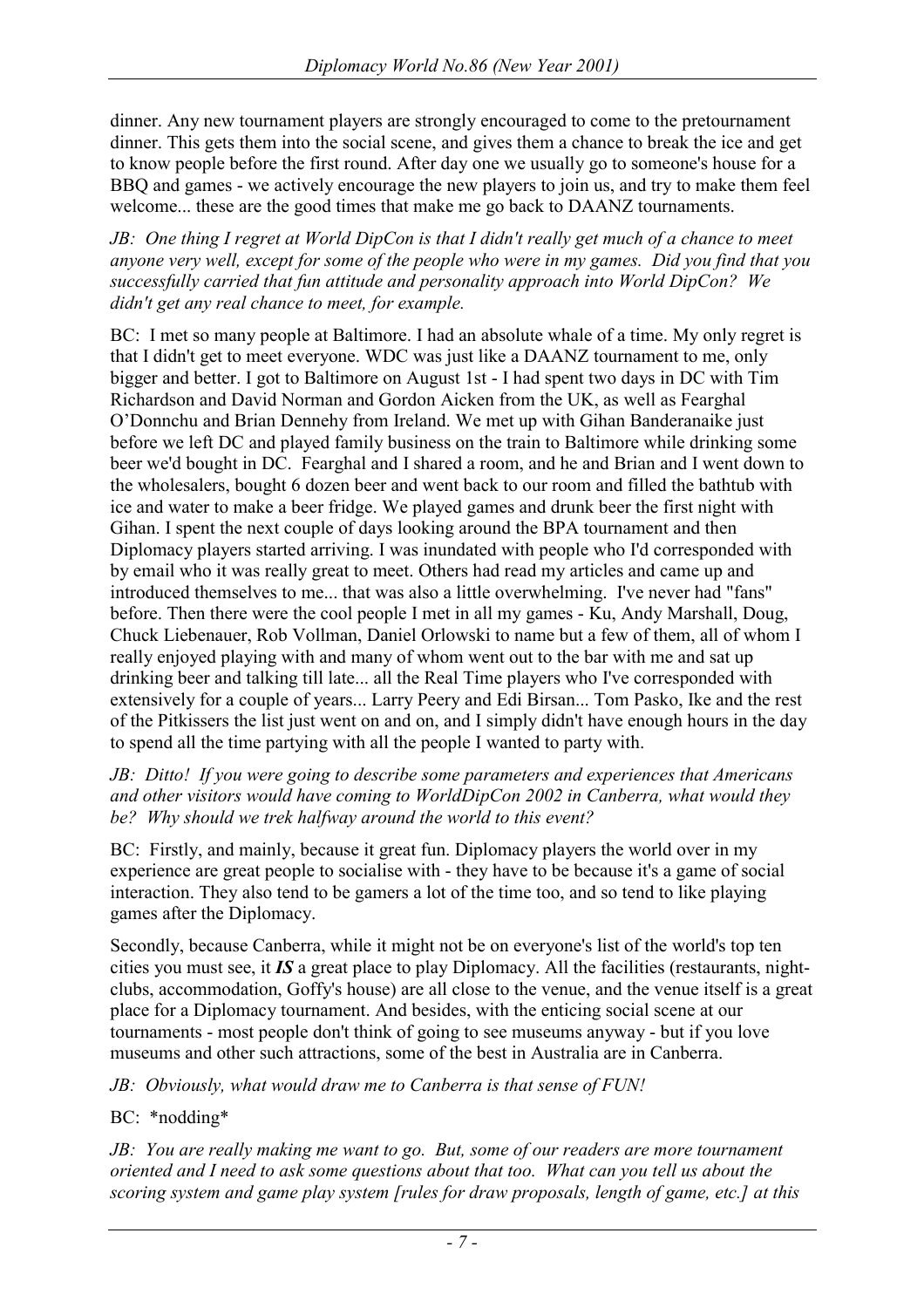*point in comparison to some of the other European and American systems that are commonly being used these days?* 

BC: That's another reason to come... our systems are a little different to many that are used in the Northern Hemisphere and coming down to WDC2002 in Canberra will give you a chance to experience different ways of doing things. I found going to Baltimore very exciting and very interesting. I learned a lot. Okay, none of this is official as we are still deciding exactly how things will be run for WDC2002, but here are some observations on how we run things at most of our tournaments in Australia and New Zealand.

I've found that scoring systems tend to incorporate one, some or all of the following four factors when valuing positions in a drawn game of Diplomacy:

1. SC Count - how many supply centres you own when the draw is passed;

2. Rank - whether you are the biggest power on the board, the second biggest power, etc.; 3. Size of the lead - if you are the leader (in SC count) - how far you are in the lead (in number of SC's);

4. How many people are in the draw.

Generalizing here, North American systems tend to be based primarily on how many people are in the draw, with some weight given to SC count. European systems in contrast tend to be primarily rank based, with some weight given to SC count. In Australasia our systems are primarily SC based, with some weight given to size of lead and rank, but very rarely any weight given to the number of people in the draw.

For example the two most common systems in [DAANZ tournaments](http://www.thingy.apana.org.au/~ozdip/daanz.htm) are Detour98f and Cricket. Both give the most weight to SC count. It is likely that one of those systems will be used at WDC2002 although no decision has been made on that yet. Because of the fact that our scoring systems are primarily SC based our style of play tends to be less focused on eliminating other players, and players tend to be happy to be the second biggest power on the board, as long as they are getting lots of SC's out of the deal.

Our draws voting systems are all DIAS - Draws Include All Survivors - so you can't vote people out of draws, and you can't concede centres. If you want a two way draw you have to play it out to 17 - 17. Talking to several North Americans in Baltimore they were aghast when I told them this and immediately asked "Well don't you get lots of 6 and 7 way draws?" The answer is that while they do happen, 3, 4 and 5 way draws are by far more common. While there is no direct bonus for eliminating players, it's still good business from a tournament point of view for as many of your opponents as possible to get zero SC's.

The other part of this equation is we play more turns than is typical in the Northern Hemisphere. In Europe games often finish at a set year (often 1907 - 1909) and in North America time constraints see many rounds finish at between 6 - 8 hours which is often 1907 - 1910. We play with faster deadlines and so get more turns per hour in than is usual anywhere else. We often play with 15 minute deadlines. But when I say a 15 minute deadline I mean something a little different to what you might think – when 15 minutes are up your orders must be in the box (there is no separate order writing period) - if they are not you NMR. And as soon as time is called the clock starts ticking for the next 15 minutes - the time you take to resolve a turn eats into your Diplomacy time for the next season... so, we often play 2 game years an hour, so for us a 8 hour game goes to somewhere around 1915 - 1916. Most game in DAANZ tournaments finish between 1909 and 1914. The other thing we do a little differently is our tournaments run on a central clock... all boards run to the same centrally administered deadlines.

*JB: What about your personal thoughts? What makes a good tournament system to you? You've run your own New Zealand based tournaments as well. I know you've written some of*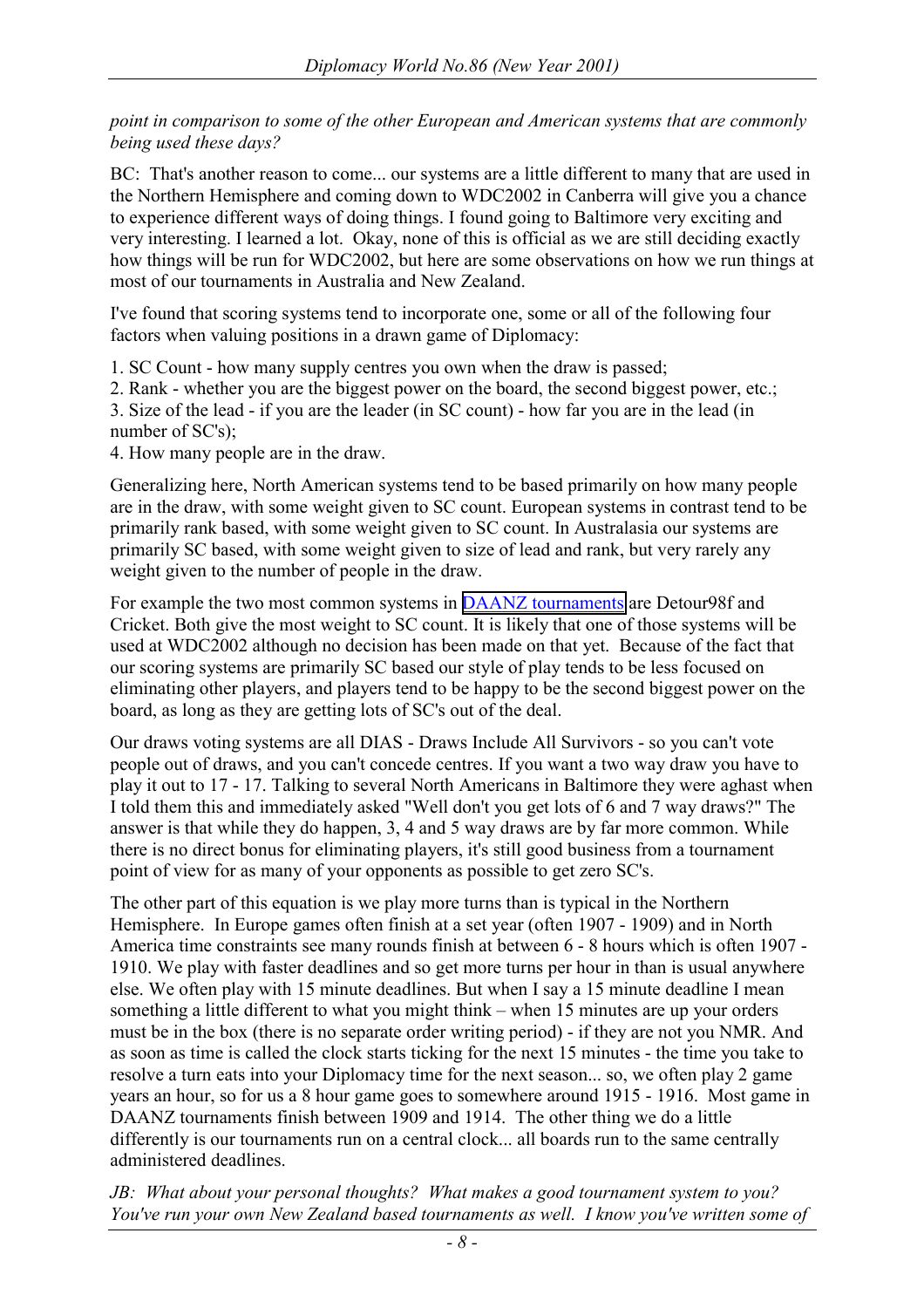### *your thoughts on this in your [DipPouch article,](http://devel.diplom.org/Zine/W1999A/Clarke/Bismark99.html) but I'm looking for the things that get Brandon's blood boiling and what motivates the type of play that you enjoy personally.*

BC: I'm unashamedly from the anal retentive rules lawyer end of the spectrum .When I run a tournament I tell the players up front I'm going to be strict about things - if you write "NOR" it will be ruled ambiguous no matter what - even if there is only one unit on the board in a space starting with NOR - you might have been intentionally misordering. To me what makes a good tournament system is if everything is a clear as possible to the players. As long as they know where they stand, and know what the do's and don't's are, then things should run smoothly. I like our faster paced tournaments, and I like our centrally timed centrally run method of running tournaments.

With regards to scoring systems, I personally prefer a Calhamerian system, perhaps with SC count just used as a tie breaker. When I started tournament play in 1997 the systems in use in Australia were purely SC count based. In a draw you got 1 point per SC you owned, period. I didn't like that at all, as I feel that rank, and size of the lead are just as important as SC count, and that since: "A win is better than a draw, which is better than a loss/elimination" the number of players in the draw is very important too. In a 3 way draw you have done equally as well as two others, and you've beaten 4 others. In a 6 way draw you've done equally as well as 5 others and you've beaten 1 other; so in a 3 way draw you've beaten more people than you have in a 6 way draw, so a 3 way draw is better.

Detour was a compromise. Ideally I would have liked to start using a Calhamerian system, but I settled on Detour because at least it was a step away from "SC count only" scoring. It's now quite popular, so I continue to use it.

When I play in club games my own results are not important to me. What matters is helping other players develop their play. But when it comes to tournament play the only results that matter to me are mine. Tournament play is a place where there are no favours, the gloves come off and it's all on for young and old. Good tournament results are what I participate in the hobby for. I've put the effort into building the New Zealand hobby up because I wanted people to play against in tournaments – in 1997 there was me and no one else in New Zealand.

### *JB: And what about the ethical issues that push your buttons?*

BC: Firstly, when you start a game you're committing to the other 6 players that you are going to play the game out. Throwing a position to another player, or quitting and leaving your country in Civil Disorder really bugs me. Similarly throwing a solo really bugs me. Players who find themselves being attacked and just give up and offer mutual supports and don't even bother trying to Diplome their way out of it annoy me intensely too.

Secondly cross-boarding - taking or giving advice from or to players on other boards in a tournament is just not on. Only the seven players involved in the game should have any input to it, looking at other boards is somewhat more of a grey area.

### *JB: Well, at least looking…. I am addicted to mild kidding styles of kibitzing and would hate to be shut out entirely. Yet I still am sympathetic to your point of view.*

BC: I understand people getting annoyed about players who look at other boards and then make decisions on their own board based on what the saw... but the question is how do you police it?

*JB*: Ah, you mean more issues on "playing the tournament". No, I actually really hate that *too.*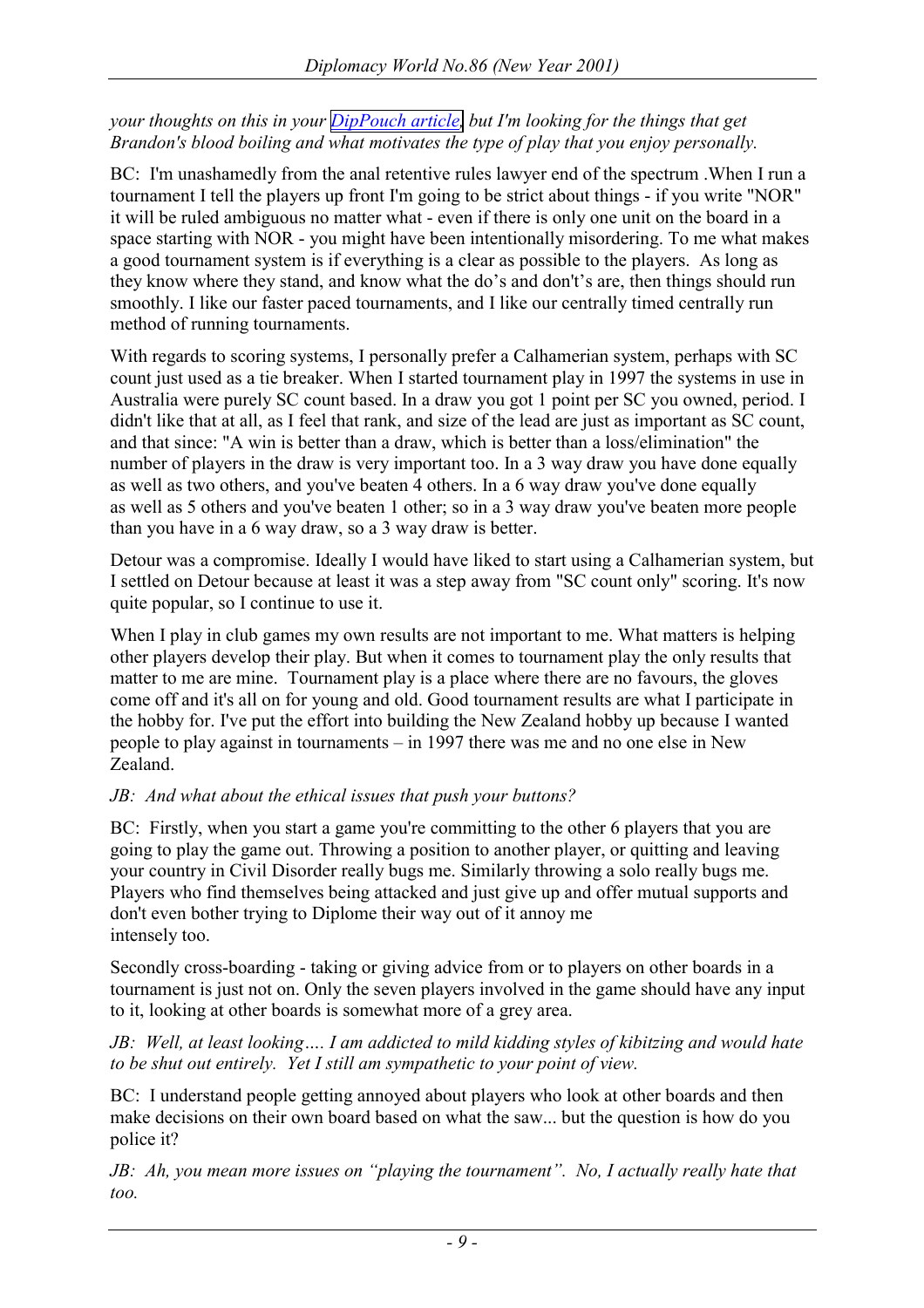BC: I've done both of those things in tournament play in my quest to win the [Bismark Cup](http://devel.diplom.org/Zine/W1999A/Clarke/Bismark99.html) but that doesn't mean I approve of them. As I said in that article, I got to a point where I decided others were stooping, and I'd just beat them at their own game and stoop better than they could.

Thirdly, deceiving the Tournament director - this is just out of bounds in my opinion. For example: fiddling the SC Chart to make it look like it reflects a position that wasn't actually reached on the board - even with the agreement of all the players. I strongly believe all positions should be played out. It's all very well for two players on 12 SC's each to say they're going to play out a two way 17 - 17 draw, but to actually do it is another thing entirely. Working under time pressure does funny things to people. People misorder; people stab when they shouldn't stab; people get spooked and convince themselves they're about to be stabbed and so stab pre-emptively. And when two players are each moving towards 17 - 17 this is when these things are most likely to happen. Saying at 12 - 12 that you won't stab, and that you will trust the other player not to stab for the solo is much easier to do than it is to follow through with when you get to 16 - 16. One player can misorder, the other sees that as a stab, and all bets are off. Or one player can look at the other, see the tension in their face and decide they just can't trust the other player not to stab for the solo. Likewise with conceded victories: there is no such thing as an inevitable solo, even if the moves are all clear cut, the player could misorder. Okay, I suppose if after the spring the player was already occupying 18 SC's and there were no enemy units adjacent to any of those 18 SC's then the player could just not submit orders, all their units would hold by default and the solo would be assured. But in reality that's never going to happen, and the larger player can always still misorder. And while that might not necessarily erode the security of the forced win, it might delay the effecting of that forced win, and that delay might see a time draw called.

*JB: It was a long trip for you to WorldDipCon, I am assuming this was your first time meeting and playing against large groups of Americans face-to-face.* 

BC: It was.

*JB: What were your reactions? As is well known to anyone who peruses the results, you foreigners generally kicked our butts! We aren't all as easy to beat as Don Del Grande and Larry Peery, are we?* 

BC: I think the good results had by the non North American players is symptomatic of the increasing links between the various continental hobby bases due to the internet. Ten years ago foreigners would turn up in North America and wouldn't know the players there nearly as well as they did this year. I met over 30 people who I'd never met face to face before but who I knew very well. Roy Rink is someone I've played over 50 games of email Diplomacy with and I knew his strengths and weaknesses. Ten years ago those advantages existed due to postal contacts, but it would be much harder for players to turn up somewhere they had never played before and do well. The Internet makes the world much smaller. You can get to know people, and playing styles in other continents quite well before going there. When you turn up at a Diplomacy tournament and you're the new guy who doesn't know anyone, and no one knows you, but nearly everyone else knows each other, you're greatly disadvantaged. With the Internet, and easier communication between continental hobby bases this happens less now. I think the incidence of non-native players doing well at WDC will continue, and that when we look back in 10 years time 2000 will just be the beginning of a trend, not a stand out occurrence.

*JB: Perfectly said. That is precisely what I keep saying, but many Americans look at me like I'm nuts.*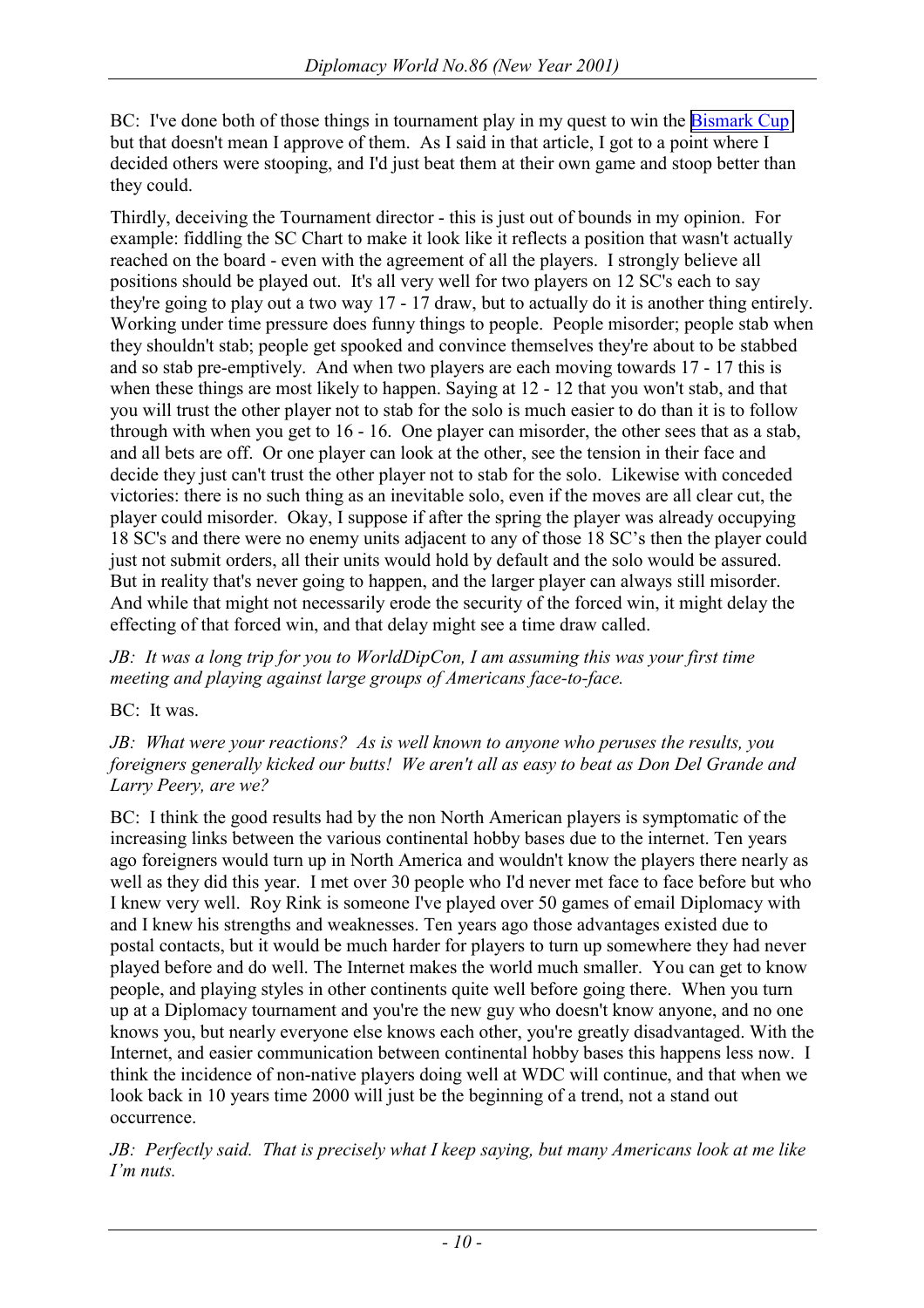BC: My reactions were that the North American players were a great bunch of people. I loved WDC in Baltimore, and I look forward to the growth in intercontinental participation in the next few years. As more North Americans travel to Europe and Australasia (and vice versa) to play I think only good things can happen. The relative lack of face to face interaction between the continental hobby bases in the past I think has contributed to the lack of understanding of the other's methods of doing things and reasons for thinking about the hobby the way they do. As we interact more we will understand each other more, and from there I think the possibility of the feuds of the past will slowly disappear.

David Norman and I are recently wrote two articles about this that Manus, David and I began formulating while driving around the Rocky Mountains in Manus' car the week after Baltimore. These are in the Fall Movement Issue of the Pouch: Why We See Things the Way [We Do](http://devel.diplom.org/Zine/F2000M/Norman/worldftf.html) and [Discussion of the Location of WDC in 2003 and Beyond.](http://devel.diplom.org/Zine/F2000M/Norman/wdclocation.html)

*JB: One thing that I enjoyed at this WorldDipCon as opposed to others I have been to was that there was absolutely no "nationalistic ally" play that I could see. This is, of course, the other side to the previous question. Do you concur with that perception?* 

BC: Absolutely. On all of my boards in Baltimore it was just seven people playing Diplomacy. Where everyone came from was only ever brought up out of social interest as the players chatted between turns and became friends. The reason for it in my opinion was again the way that the Internet has broken down the barriers that once existed between the continental hobby bases. People used to make friends postally, but they can do it on a much larger scale now by email. People turning up to WDC in a foreign continent are turning up to meet friends now more so than ever before. They're not the new guy that no one knows no one and who no one knows anymore. They're there as another member of the International Hobby, and everyone is happy to have them there.

### *JB: You personally did pretty well, getting three draws in the first three rounds and then getting blown out in the last round (the opposite of me, I only got a draw in the last round). Do you have any specific comments on your experience in those WorldDipCon games?*

BC: I was very pleased with my performance in Baltimore. Twice I was stabbed by allies when we were in a position to roll the board. I failed to sufficiently assess what was motivating them - both times they revealed afterwards that while they agreed that continuing to work together would have gained better results, they said they stabbed because they thought it would be more fun to see what happened if they did. I assumed they were trying to maximise their results, when they were trying to maximise the fun. That was a big mistake by me. Had I not made that mistake I think I would have finished in the top seven, and as a first up effort at WDC I'm absolutely thrilled with that. I proved to my self that I can play with the best in the world without looking like a complete novice... that was nice.

#### *JB: Yes, that just reminds us that even in Tournament play, we must recognize the effect of individual styles and preferences. I can play like you are describing. What about your last round game?*

BC: I actually resigned from my game in the last round when I was Germany on 4 SC's and Edi Birsan took over and played it out to a 2 SC survival. I resigned because Ray Setzer called Chris Martin over from another board and asked him for tactical advice. Chris didn't actually say anything before I interrupted and said "Guys - that's cross-boarding, and that's not on." I was so upset by the incident that I went to Jim Yerkey and told him I didn't want to play on - the game had ceased to be relevant to me. If I had played on I was pretty sure I would not have played very well at all. I might have even tried to get eliminated, but I felt that was unfair to the other players, as my position was key to the strategic disposition of the board, so because of my obligation to the other players to play to the best of my ability no matter what I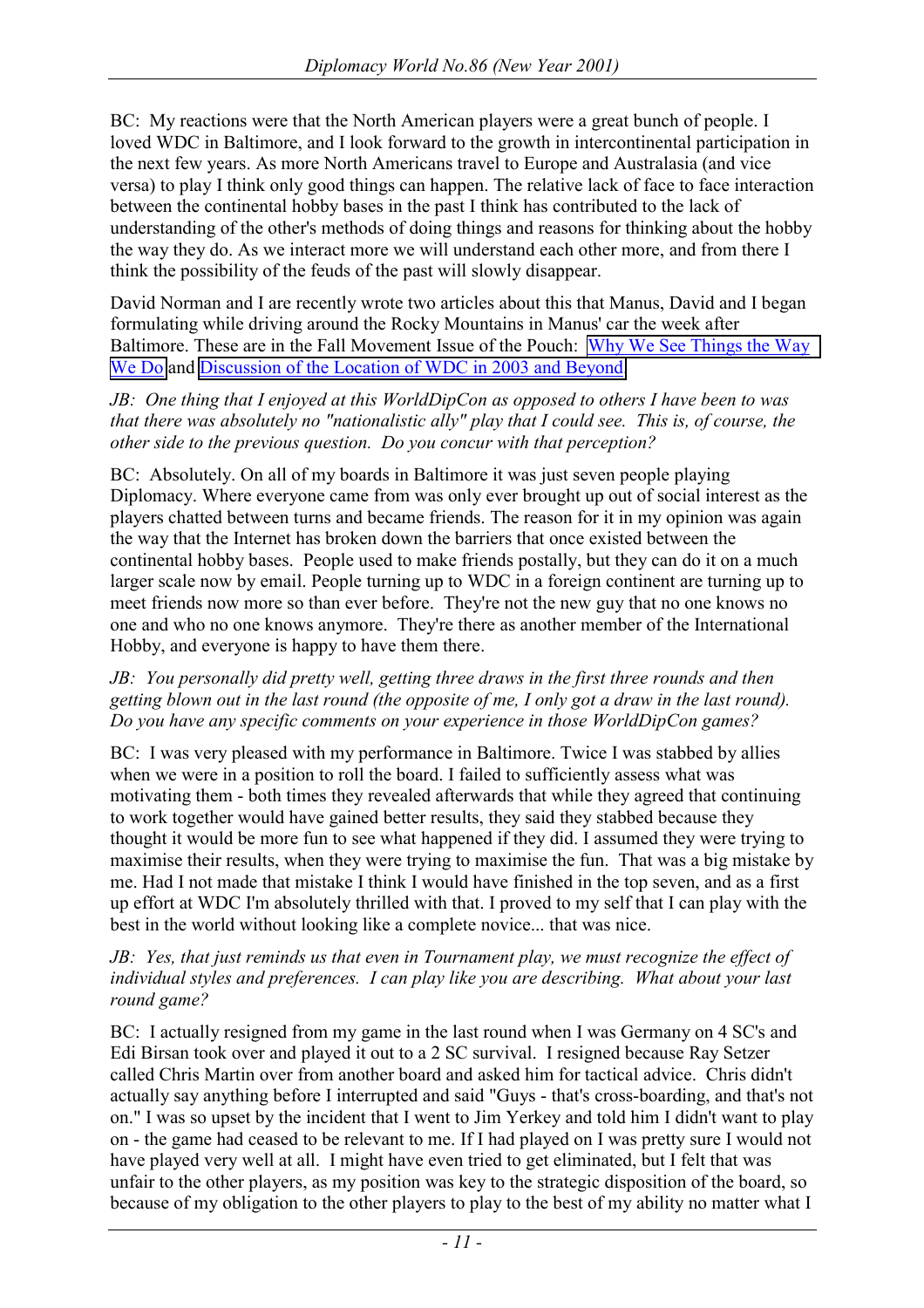didn't feel that was an option. I felt getting a replacement player who would do the position justice would disrupt the game less than my quitting.

### *JB: That's really too bad. I did a lot of walking around making "fun" comments, which definitely itself is at the edge of what you are talking about. Clearly a specific request for tactical advice from external parties is WAY out of bounds.*

BC: That game was a highlight for me up until that point. I got to play tournament Diplomacy against Allan Calhamer, who was Turkey, and he played the best Turkey I have ever seen up to S1903. He captured Greece and Bulgaria in 1901, Serbia and Rumania in 1902 and occupied Sevastapol and was pushing forward against Austria in S1903. Every move he had tried with the exception of what looked like an arranged bounce in the Black Sea in S1901 came off, many of them unopposed. I was having a great time with all the players in that game, and I had a great time in all my games. Rob Cochran (G), Blue (R) and I (F) had a great alliance in round one and were very close to rolling the entire board when an inspired piece of diplomacy by Brian Dennehy (A) got Rob to stab and break up our alliance. That game was a blast.

### *JB: Any little tidbits from Round 2 or Round 3?*

BC: In round two I had the pleasure of playing with Chuck Liebenauer for the first time in the tournament, and despite eliminating his Turkey (I was Italy) very much enjoyed his play. That game saw some great friendships developed. Andy Marshall was France and him and I had a blast together. Doug Faust and I worked together and later went head to head, and Chris Kulander stabbed me (and everyone else he could get to) all in one turn to go from 7 SC's to 13 in one turn and win the Golden Blade award.

### *JB: Ah, so you were in THAT game. I was in the game that Simon Bouton won to take the whole tournament. At least I feel good that I offered the warnings, which were not heeded….*

BC: In round three I was Russia with Grant Flowers as Turkey and Chuck Liebenauer Austria and Rob Vollman Italy. In the end we all formed a grand alliance to stop the forces of the west from rolling us, and we only just got it together in time. That game was a huge buzz, all the players were really enjoyable to play with.

*JB: Last question on WorldDipCon, I am not fond of that game system/scoring system with the 29 center rule. What do you think about it?* 

BC: How many words am I allowed to use?

*JB: Keep yourself under control and that word needs to respect that this is a "family friendly" zone.* 

BC: If the limit is one, then my answer would have to be "Crap".

*JB: Well, you could say a little more than that.* 

BC: I understand what it tries to do, but I am a very strong proponent of DIAS draws with no concessions as I said above. The whole concept of voting people out of draws is abhorrent to me. I've discussed this with Edi Birsan, and he says he finds the elimination of people and the playing out of solo victories a gross display of power, and would far rather use the power of persuasion to Diplome others into agreeing he would win. He sees this as a far better display of Diplomatic skill than the achievement of a solo victory on the board. I can see where he is coming from, but I still disagree. I don't mind NoDIAS draws in and of themselves so much, as long as the vote is unanimous. Non-unanimous NoDIAS draws are just crazy to me.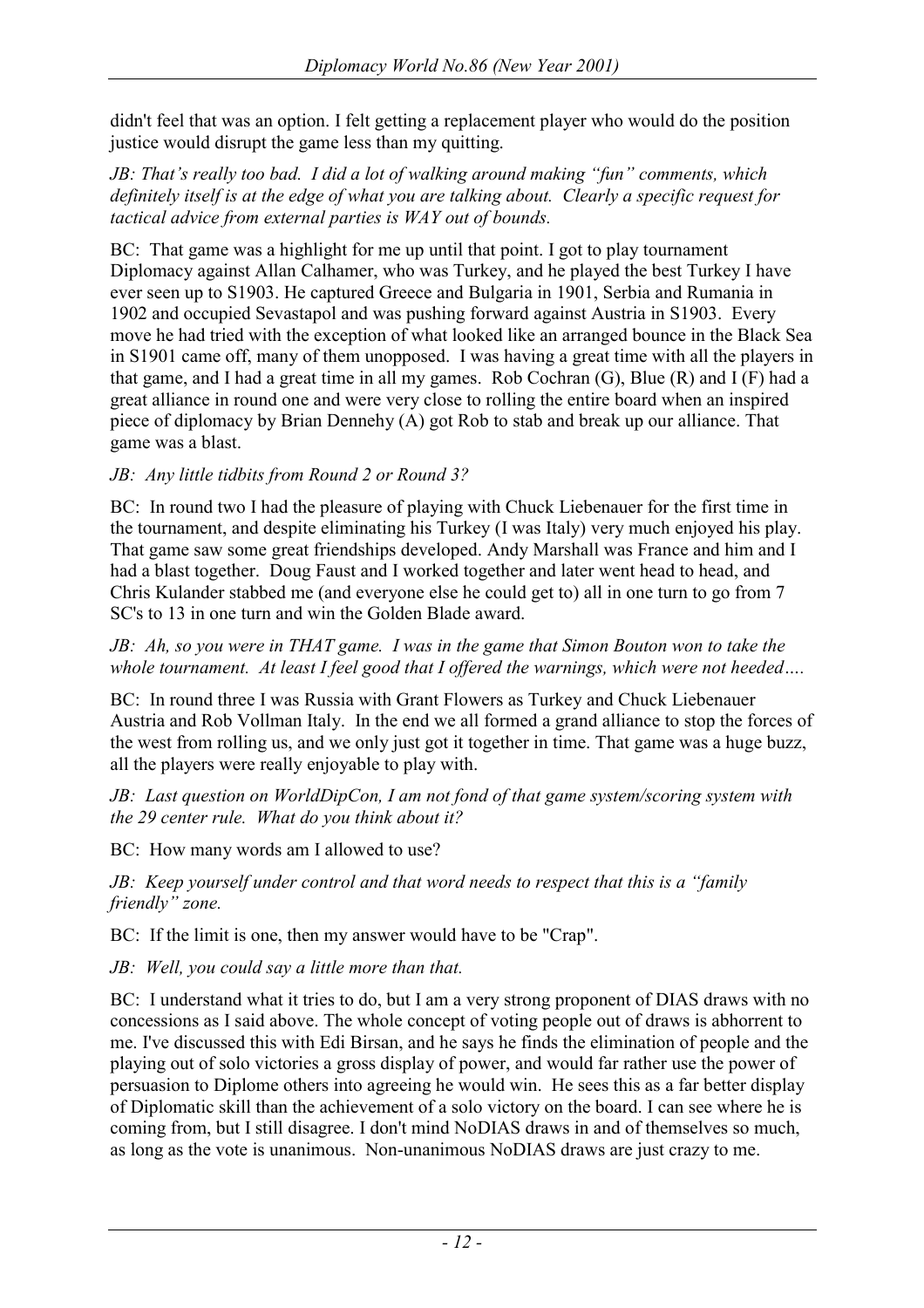Craig Sedgwick from Sydney, Australia said to me on the morning of Day 2: "I did something I NEVER thought I'd do yesterday - I voted myself out of a draw because I got more points for doing that than I would have for playing on." To me that's silly.

Something I was more against however than the 29 centre voting rule was the scoring system and how it handled losses to solos. As I said before I firmly believe "A win is better than a draw, which is better than a loss/elimination". I feel that is an inviolable rule of Diplomacy scoring. As I understand it, in Baltimore you got 1 point per SC you controlled if someone soloed. So if you controlled 14 SC's when someone else got 18, you scored 14 points. Contrast that to if you had a 2 SC position in a 5 way draw - you got 2 points, plus a 1 point bonus for the 5 way draw giving you three points. So in this case a loss position was worth more than a draw position. That to me is just completely wrong.

*JB: Let's shift gears to game speed. You are something of a turbo player. I noted in the biography above that you haven't played much postally and you are a highly experienced Real Time Dip E-Mail player. Are you extremely focused when you are playing? Totally into the game at hand? What do you like so much about fast games?* 

BC: Yes, when I play Diplomacy Face to Face I'm totally focussed. I think you have to be. I like that about the game. It's cleansing. You can be having a really crap week, and go to a tournament, and you just have to leave all the crap behind. There's no room for baggage, you have to concentrate on Diplomacy, and COMPLETELY on Diplomacy.

When I'm playing email Diplomacy it's a little different. I do think about my games all the time though, when I'm shaving, when I'm driving to and from work, on the toilet. I'm constantly tossing the situation around in my head trying to come up with better approaches and constantly trying to look at it from different points of view. Deadlines of a week are hard for me, because they are too long. I look at the board, I figure out the moves, I do my Diplomacy, I amend my moves accordingly. And then I have to wait for 5 days for the results. It's hell. 3 day (72 hour) deadlines are about as long as I can stand.

I guess it's to do with the reasons I play email Diplomacy. It's a training ground for Face to Face tournament play for me. It's where I try new things, but mostly it's where I polish my tactics. Being able to look at the board and assess the tactical situation in 30 seconds is a HUGE advantage to a FTF Tournament player. Nopress games are what I use to practice this ability. In a NoPress game there's no negotiating to distract you. All your information comes from the board, so it's all about figuring out what people will do based on the tactical situation. If you can do this in tournament play you have a big advantage, because when what someone says doesn't match what you've assessed their best tactical move is it immediately sets alarm bells off in your head. I play Real Time NoPress to practice this skill - 6 minute deadlines mean that in 4 or 5 hours you can play a whole game, and it's throughput of turns that helps develop this skill. Other NoPress games (I play about 5 at a time) run on 24 hour deadlines, which is heaps of time because all you do is get the results, look at the board for 2 or 3 minutes and send your moves in. 24 hours gives everyone a chance to do this no matter what time zone they are in.

*JB: I am not a fan of the tactical experience of that kind of fast No Press (no communication with other players except through moves) game. Do you think it sharpens your tactics that much?* 

BC: Enormously. You only have 15 minutes in a tournament game to talk to everyone. Being able to look at the board and decide on the best set of orders for all 34 pieces in less than a minute is a HUGE advantage. Not only does it give you more time to negotiate, but it also means you can assess the situation, and be comfortable with it, and then start talking to other players before they have assessed the situation. Then you catch them off guard, and the truth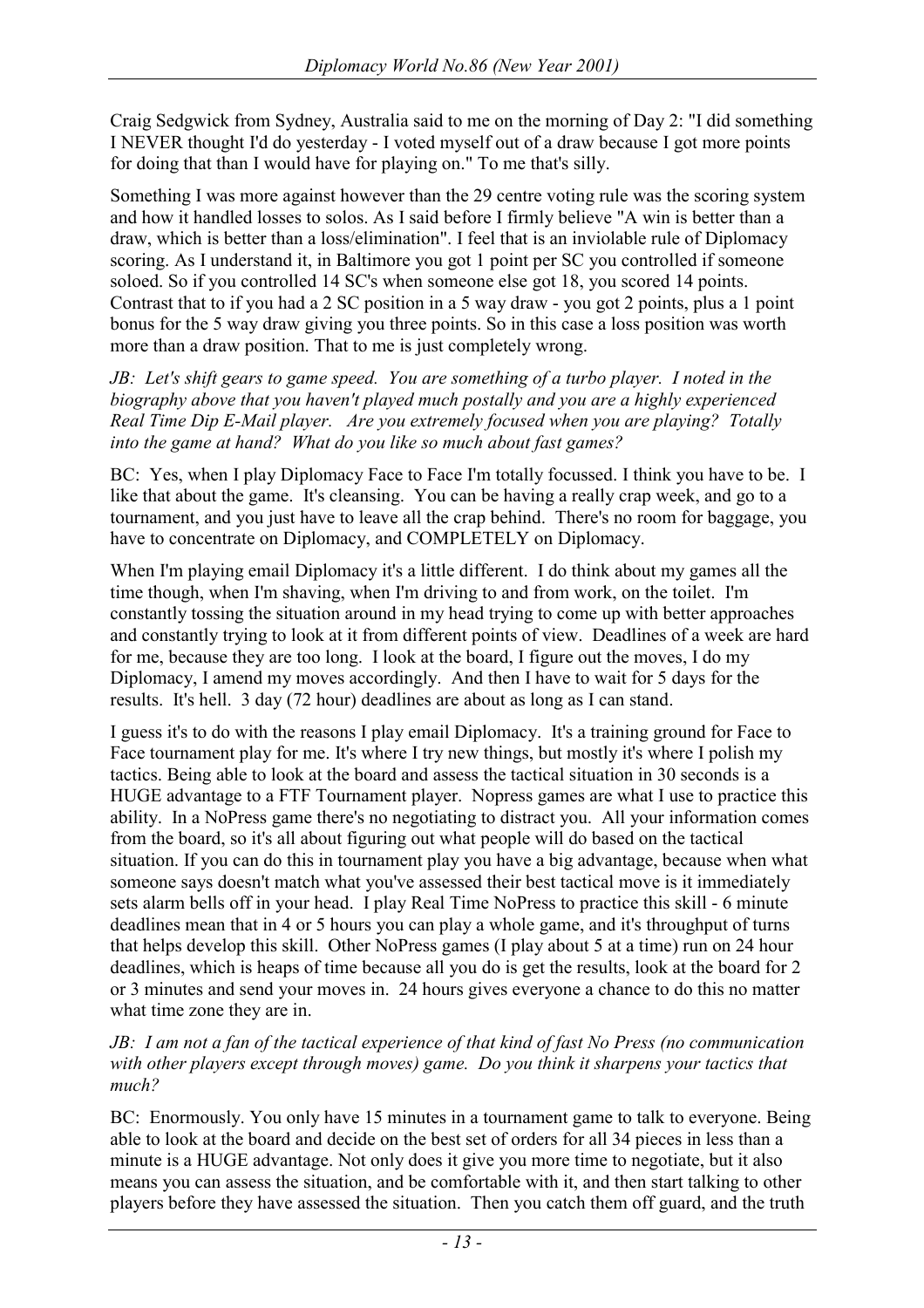comes out. If you can get your head around the board position faster than others can you can then negotiate with them with the advantage of a more complete understanding of the board than they have. If they are unsure about something they'll let it show, and people are usually unsure about the parts of the board they are paying less attention to. By implication you can then see what part of the board they are paying attention to. A simple "I haven't really looked at that part of it yet" from one of your opponents can tell you everything you need to know about what they are planning, and all very unobtrusively.

*JB: Yes, that does make sense. I know for me, that is one reason why I GM by hand, and in my head, in my postal szine. It keeps my tactical chops up to snuff. You have to get to people to influence them BEFORE they solidify on a plan.* 

BC: Furthermore, players often tend to go with the first good plan proposed to them. Being able to assess the board quickly, and then get in the first proposal makes it MUCH easier to shape the board to your liking. People who are undecided will also tend to side with the player who seems most self assured and most in tune with what is going on on the board. By being able to analyse the situation quicker than other

players you naturally give yourself this advantage. You can also identify who you need to talk to first more quickly than others, and grab them before someone else does.

*JB: Have you personally developed any particular tactical ploys that you see as particularly novel?* 

BC: Yes, but that would be telling wouldn't it...? :0)

*JB: Oh come on... well, OK. I see you almost entirely as a player of the regular straight Diplomacy game. Is that true?* 

BC: Almost entirely.

### *JB: Are there any variants you particularly like?*

BC: \*shudder\* Variants-Schmariants!!!! I said earlier I was unashamedly an anal-retentive rules lawyer type... I'm also unashamedly a hater of variants. I don't automatically think variants are bad, but in my experience only about one in ten are worth playing. I'd rather not spend nine crap sessions playing crap variants when if I just played standard Diplomacy all the time I KNOW I'd have ten good games.

There are some variants I've played and will play again. Manus Hand's Payola is just brilliant. It takes the crux of Diplomacy - that you don't know who you can trust until after the move has processed and makes it even better because in Payola you still don't know who you can trust even after the move has processed. I love Payola. It's almost better than Standard Diplomacy. I also like Chromatic, which is good if you only have 5 players. Apart from that variants have tended to leave me cold.

#### *JB: That's interesting, would you like to expand on that answer a bit, why do they leave you cold?*

BC: The same reason I order a Chicken Avocado and Bacon burger every time I go to Burger Wisconsin (a local gourmet Burger chain in New Zealand). I'm sure their other burgers are absolutely wonderful. But ordering one would be one time I'd missed out on a C-A-B, and that's just criminal... Playing a variant is like that - it might be good, but nine times out of ten it will be crap. Why miss out on 9 good games of the best board game ever made?

*JB: Is that attitude about variants fairly typical of other New Zealanders and Australians that you know (feel free to tell me if I am asking for generalizations that don't make sense about two whole countries)?*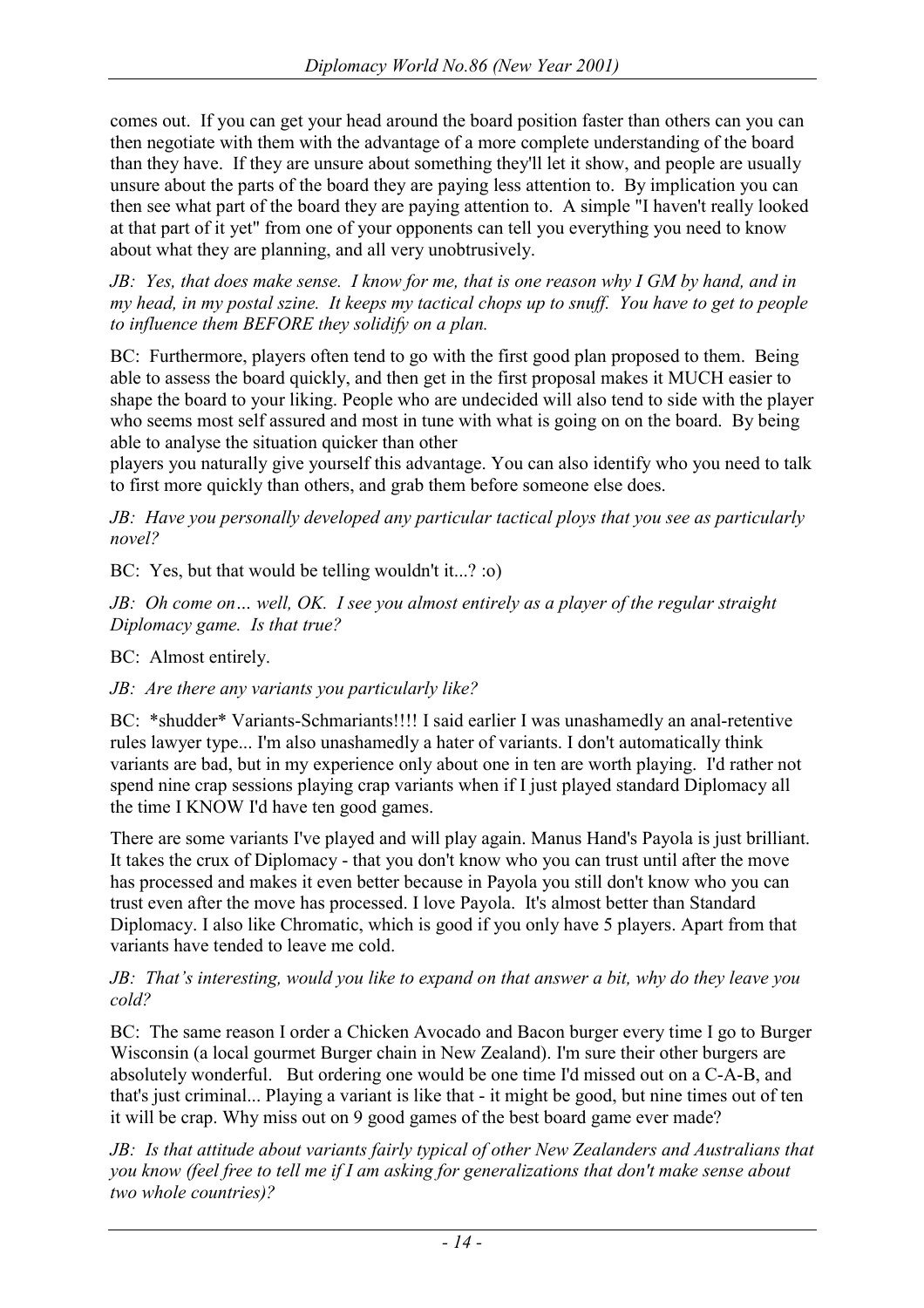BC: On this point. Australia and New Zealand are two distinct countries. With regards to Diplomacy though we've tried really hard to consciously treat them as one hobby - we're both better off with closer ties between us, as it makes our hobby bigger, stronger and better. There's fierce national pride and competition between the Aussies (pronounced Ozzies, not Ossies as the people on ESPN and CNN insist on saying) and the Kiwis, but this is a friendly rivalry that is inherent in all competitions between Australia and New Zealand. A couple of times in Baltimore people, Edi Birsan for example, referred to the Australian hobby. This really offends me... it's the Australasian hobby - Australia and New Zealand. We are not part of Australia. We're our own country with our own identity. This same feeling I think is a problem in North America that a lot of "Americans" (people from the USA) might not understand. Canadians HATE being lumped in with "Americans". They're NORTH Americans - Canada and the USA. - to be lazy and just say "America" instead of "North America" offends Canadians in my experience. It's not the "American" hobby, it's the North American hobby. Canada and the USA should work together in Diplomacy like New Zealand and Australia do. Attracting cross border players within North America HAS to be a good idea. Referring to the hobby as "The American Hobby" doesn't help in this regard. It alienates the Canadians and makes them feel overlooked in the same way that referring to the Australasian hobby as the Australian hobby offends and isolates us Kiwis.

#### *JB: Great point, back on the variant issue, I know I couldn't answer a question like that about Americans.*

BC: No, my attitude about variants is pretty extreme. Jimmy Millington and Rob Schone from Wellington, New Zealand co-designed Chromatic with Nick Fitzpatrick for example.

### *JB: Lastly, I want to ask you a series of questions about clubs and the people you've met in Diplomacy. How often do the New Zealand clubs meet?*

BC: The Auckland Club is the most active and we meet every two or three weeks. Leading up to a tournament though there might be 5 games in a two weeks. We use club games as warm ups. Wellington meets about once a month, and the Hamilton Club varies - probably about once a month too at present.

### *JB: Do they meet just in tournament style play or do they sometimes just mess around and play games?*

BC: We record the club results and have [full club results and rankings on the Web,](http://www.nzdipclub.f2s.com/nzdipclub.html) so they can be quite serious. People pay quite a lot of attention to the club rankings for example. We often play other games too, and club scene is very social so often we'll get together for a game, find we only have 5 people in the end and so go out to the pub or a restaurant instead.

### *JB: The percentage of female members of the New Zealand diplomacy hobby is one of the highest in the world. First, can you explain this success at having more sexual balance?*

BC: Yes. We have made a conscious effort to nurture this. Actually it has been part of a conscious effort to nurture new players, but there has been a particular effort to make the playing environment non-male only. We have had an advantage I think in that everything we've done has been new. There's been very little inertia, very few people set in their ways. Because everything has been new, the effort to nurture new players has not stood out on its own as an identifiable project. It's actually been core to everything that has been going on. I started with one player, me, in mid 1997. Games were quite hard to get organised then, and the level of inter-player interaction then was minimal.  $\odot$ 

Right from the beginning I decided that the way to make the hobby thrive was to have an active club scene below the tournament scene level that would act as a feeder to the tournament scene. Players would be blooded in the club scene and then move on to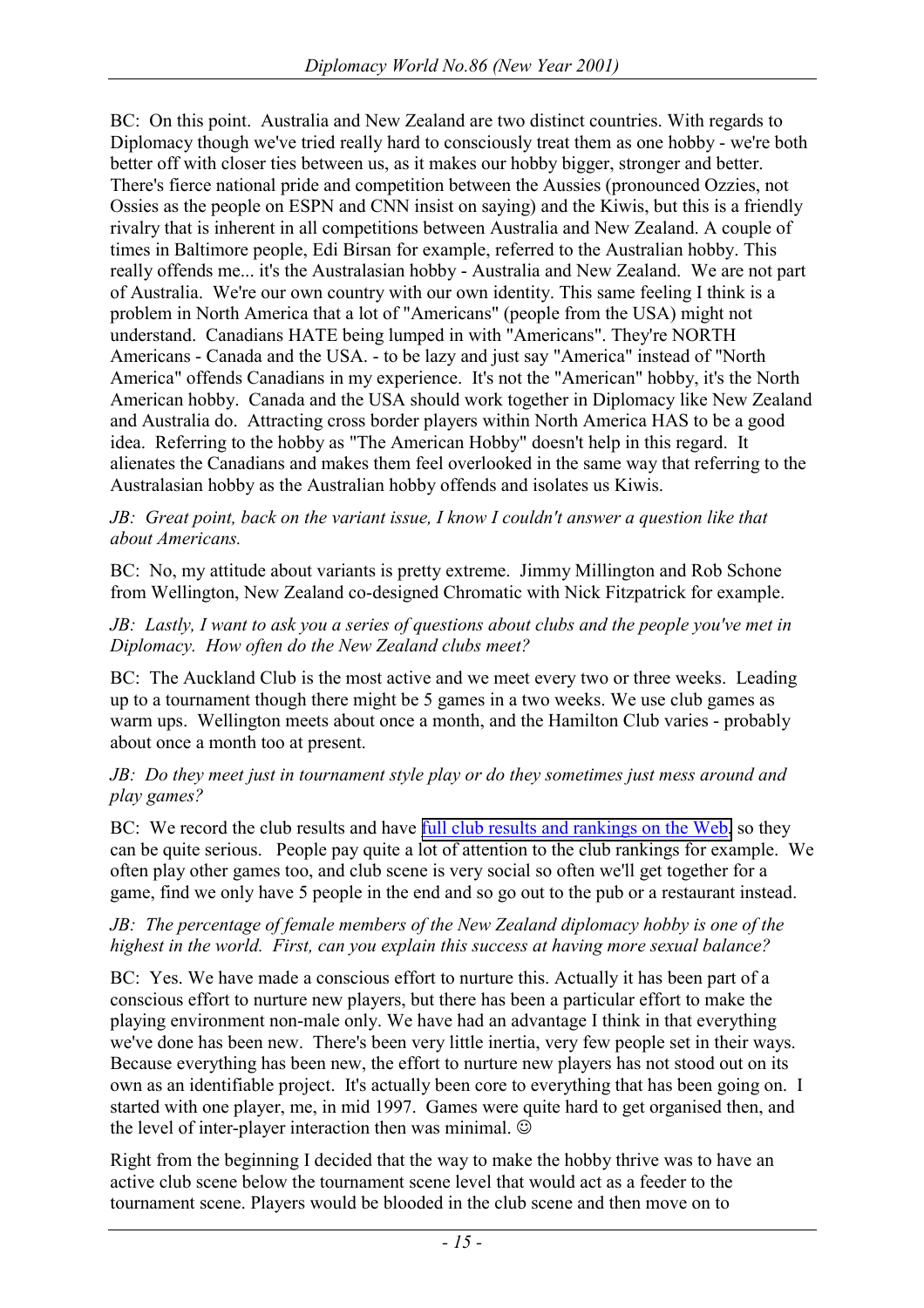Tournament play. We started with club games, social games at players' houses, with the emphasis on having a good time, and teaching players to play better Diplomacy. My goal was to get them to want to play in a tournament, and in my experience in Australia the social side of Diplomacy tournaments was very appealing. So after club games we would sit down and have a few drinks, and discuss the game - analyse it, review the humorous parts of it, and spend time together as friends. Often during a game we'd have a lunch/dinner turn where we'd take an hour for a turn and have a BBQ together, or go down the road and get a pizza or something, and we'd sit down and eat together and chat and socialise.

This made the social scene of our club play very welcoming to new players. The experienced players all want more players to play against, and we all agree that smashing new players won't make them come back. We all try to teach them during club games. Often if we have 9 or 10 people the three senior most members of the club will not play, and one might GM while the other two offer tactical and rules advice to the newer players. Afterwards the new players can ask the senior players what they thought of the game etc. The fact that this is how club games work is very important. It means that the senior players don't feel the need to excel in them, they go to tournaments for that.

This has several positive effects. Firstly, new players don't tend to get carved up as often, and when they do we talk to them about it afterwards and use it as a learning tool. They're made to feel that it's not unusual to get eliminated early in your career, and since it's a club game we're only too happy to help them play better. Sometimes we'll allow them to correct misorders - the goal of club games is to develop the player base, not prove who is the best. Well, sometimes we have club games with just the senior players playing, and then the gloves come off, but often games are set up expressly to nurture new players.

Secondly this whole culture of newbie friendliness is critical to our success in attracting female players. Because club games are not a newbie hunt, and because we concentrate on the social side of the game so heavily, the environment is not as male centric as a lot of gaming environments. Hardcore Diplomacy can be very ego-driven. Experienced (mostly male) players trying to climb to the top of the pile and assert their dominance, showing little mercy, and with little emphasis on social learning interaction after the game. The fact that we take the time to do all this, I think, makes it much more of a welcoming environment to women.

Another way in which this concerted effort to train new players has helped women is a lack of traditional male banter during the down times during club meets. Often in a group of male players, before the game, or during it in lulls, and afterwards, there's a tendency to talk about sport - usually heavy male contact sport. What you actually talk about in your part of the world varies, but we all know the sorts of conversations I'm talking about. Males slip into these conversations quite easily - at parties, in bars, and at Diplomacy games. Not all women are alienated by these discussions, but the fact that these discussions the world over tend to be held by groups of men standing around drinking beer together seems to indicate that they don't inherently appeal to women. The fact that we spend time talking about the game, and helping the new players learn from the games, takes up the time in which these male centric discussions usually fill, so they don't tend to take place, which makes the whole environment less male centric.

#### *JB: And second, with your considerable exposure to female players, what do you have to say about the differences in the ways that men and women play the game?*

BC: Very little. Women are just as ruthless, make just as many mistakes, ally and stab in just the same way as men do. I think any traditional views on the differences between men and women's play of Diplomacy have been extrapolated from the few women people have encountered and decided that they must be indicative of all women. I think. That's unfair for two reasons. One, the sample of women is so small it's just as likely to be misrepresentative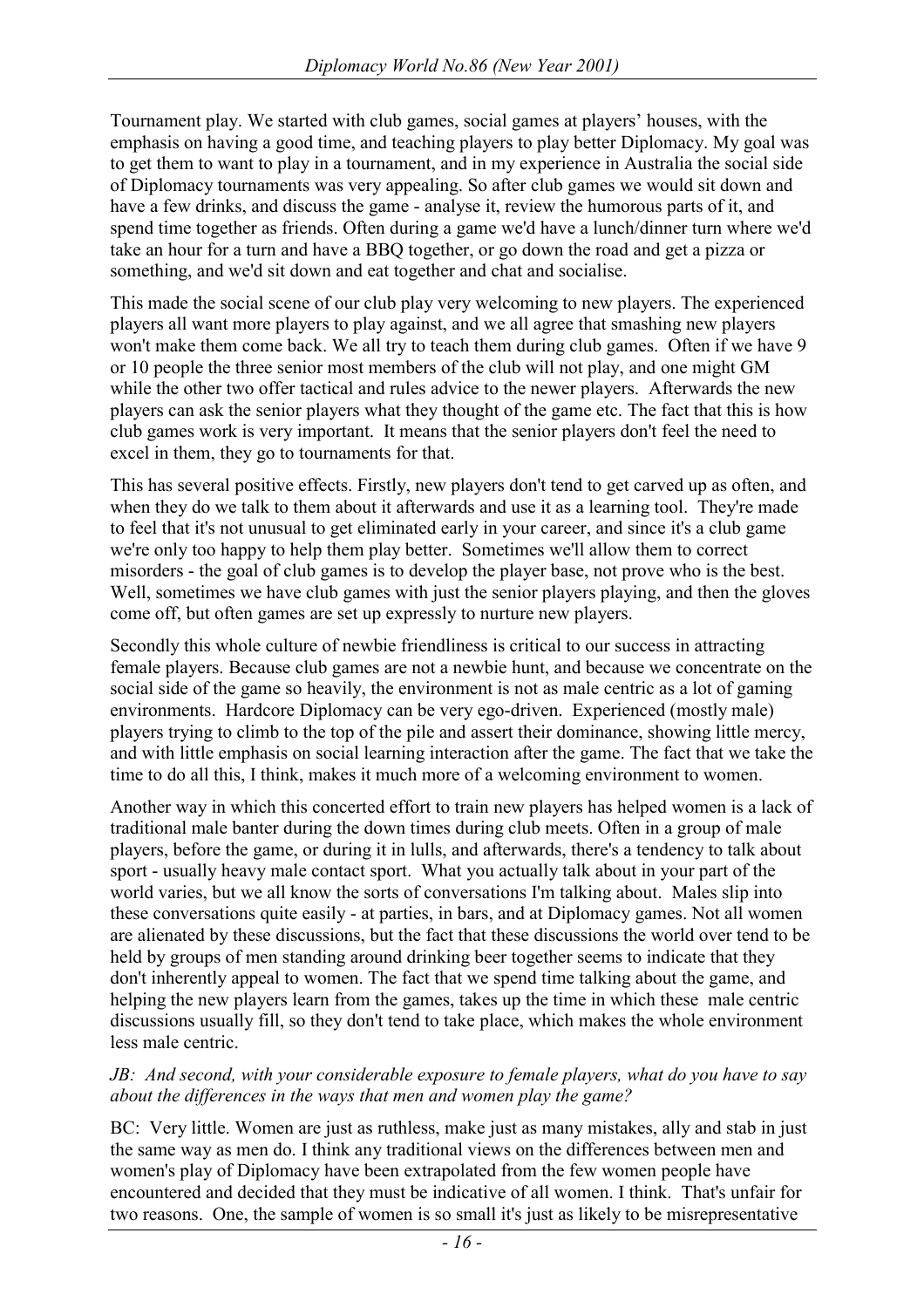as it is likely to be representative; and two, many of those women players have been newer players - not veterans, so their style has been largely influenced by the fact they're still coming to grips with the game, so for a fair comparison you'd need to compare them to new male players who were still coming to grips with the game.

The one difference I have experienced is women can flirt with male players. This is a two edged sword, but it is one extra dimension they may have at their disposal that many male players might not have.

*JB*: *Is your description of the "Don Challenge" (to end this interview back where we started) pretty typical of the word play and hilarity that takes place when you get together?* 

BC: At tournaments yes... very much so... like I said earlier it's like I videotaped a DAANZ tournament. Look at the [Cult of Cubisology](http://devel.diplom.org/DipPouch/Zine/F2000M/Clarke/sydney.html) in the F2000M issue of the Pouch. It's another article in the same vein as ["Discovering the Religion of Donism".](http://devel.diplom.org/DipPouch/Zine/W1997A/Clarke/Don.html)

*JB: Wow, thanks a lot, Brandon. All of the hot links in this article should work (I noted that you just updated the New Zealand pages) and give you all lots of great follow up reading. We're setting some great standards for scope and size for these interviews. I'm looking for a North American to interview for next issue. Volunteers anyone??* 

### **Variants**

### **Scott Morris**

Hello Dip variant lovers,

I am going to get right to it this issue. I am going to run the Variant game 1900. I sent out the map and rules last issue. Email me at ([Scottm221@aol.com\)](mailto:Scottm221@aol.com) if you want the map and rules.

In this issue, we have two map variants.

## **Northern Cal Diplomacy II**

### **by Chris Trent**

### [christrent@earthlink.net](mailto:christrent@earthlink.net)

The variant was born out of my own unusual love of geography and the opportunity to aggrandize my local area. The board started out much larger and without Bridges. The Bridges came about when I envisioned military activities in the Bay Area and the Delta and I realized that the numerous bridges that make the area compatible with modern urban life would be invaluable resources and important targets. Besides, it didn't make sense that a unit in San Francisco had to convoy itself across two sea spaces just to get Oakland. (That's WHY they built the bridges in the first place!) The reduction in map size was done after playing out a few rounds of Version I of this variant and realizing that Sacramento and Stockton were simply too far away. The map is still larger than the standard Dip map which would be a major factor in game play. (San Jose cannot take a single opponent's home SC in the first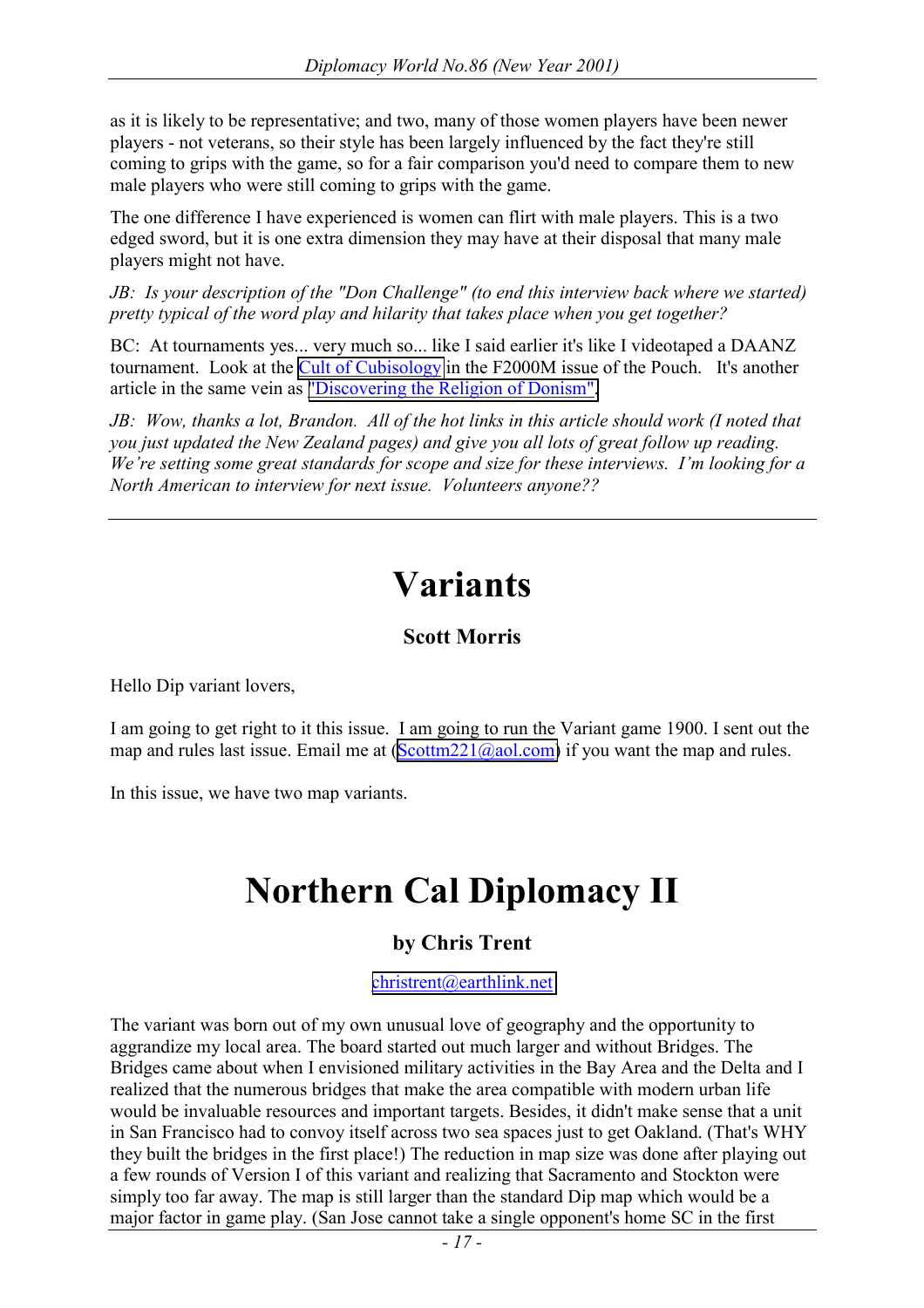year.) Therefore this version does not include Sacramento and Stockton and replaces them with Vallejo and Concord as Powers.

I've created one other variant based on Southern California that has not worked very well. I've also thought about variants based on other concepts or issues like development and local politics. In reality, it is highly unlikely that a war like this could ever happen but it's a good analogy for the various "wars" that occur constantly among the communities of Northern California.

I have educated guesses on the strengths and weaknesses of each of the Powers. I foresee dominance for San Jose due to its inaccessibility, "Italian-style" play for Marin, and a Valley Alliance more powerful than the Steamroller. I would also be interested to see a group of locals play it by mail and watch what kind of press might come out of it. Any other questions, please feel free to ask. I love telling NorCal stories. :-)

The map was drawn according to political and physical aspects of the region's geography, both historical and modern, but I obviously had to take some liberties for the sake of game play. Sonoma and San Jose are both, in reality, quite landlocked. Skaggs Island is just a depot. I have no idea what it's naval capacity is but the channels around it, visible from the highway, are narrow and shallow, even for a fishing boat. Land dimensions were also simplified.

### **Rules**

The game begins in the Spring of 1998. (There's no real "time period" for this game and is explained later in the notes) Turns progress as in regular Diplomacy. All orders, units and the like are identical to regular Diplomacy. There is a new set of abbreviations and a new board with some rules for it. Plus there are bridges.

### **The Board**

Marshlands - the coasts of Sears Point, Fremont and Santa Clara are all shallow water areas and inaccessible to fleets. Fleets cannot occupy these coastal territories or convoy armies into or from them.

### **The Bridges**

Benicia-Martinez Bridge - Connects Benicia with Martinez and is controlled by Grizzly Bay Carquinez Bridge - Connects Maritime Academy with Hercules and is controlled by Carquinez

Dumbarton Bridge - Connects Fremont with Palo Alto and Redwood City and is controlled by Dumbarton Bridge

The Golden Gate Bridge - Connects Presidio with Tiburon and is controlled by The Golden **Gate** 

Richmond-San Rafel Bridge - Connects Richmond with San Rafel and is controlled by Pinole The San Francisco-Oakland Bay Bridge - Connects Cypress with Market and is controlled by Alcatraz and San Quenton (army must have support from both sea spaces)

Armies may move, but NOT support, from one territory to another via a bridge in one turn. However, each bridge is controlled by a sea space and is subject to control by an occupying fleet. Armies may move across a bridge and attack a territory if the controlling sea space is a) vacant or b) controlled by a power granting bridge support.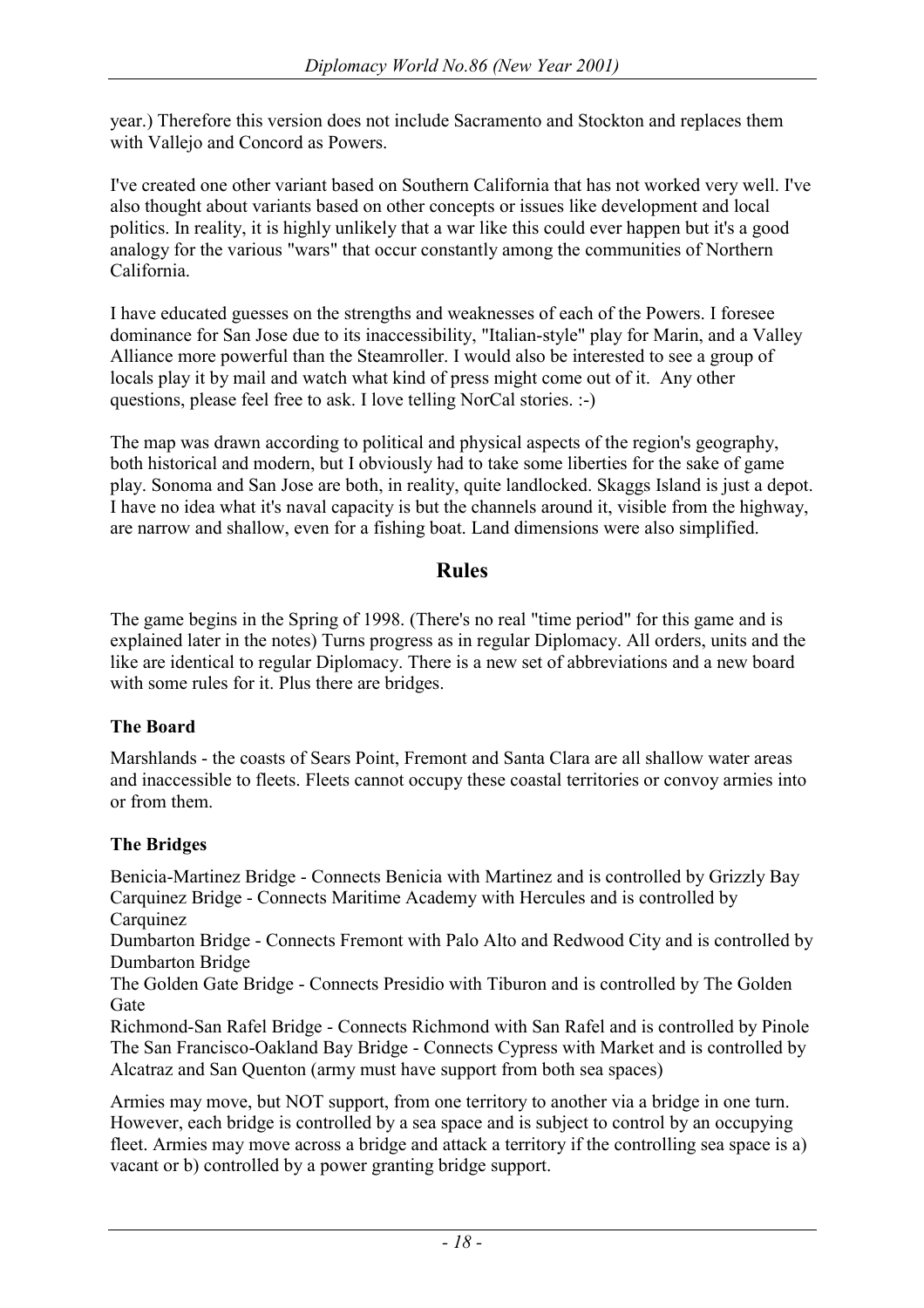Before each season all players must declare bridge support for each other power, yes or no. No Bridge Support Received is treated as a "yes."

An Army uses a bridge by simply ordering the move (i.e. A Mtz-Ben). Remember that Armies cannot provide support over a bridge but can always be supported. When a bridge move is given, the action is set aside until after all resolutions of fleet actions. Essentially, Armies move across a bridge AFTER fleets move about underneath them. Still, the simultaneous nature of Diplomacy exists as the army moving across a bridge still arrives at the same time as another unit arriving into the same territory. The power that controls the bridge declares whether it has given bridge support only if a power is attempting to cross one of it's bridges. This is to protect the controlling power's anonymity.

### **Examples**

Oakland: A Hay-SMa (BS from S.F.: Yes) San Francisco: F SFr H Oakland's army moves from Hayward to San Mateo. If it encounters anything in San Mateo, it is treated as any other incident, including `bouncing' back to Hayward.

Concord: F Gri-Car Sonoma: A MAc-Her (BS from Con: No) Even though Carquinez was vacant when Sonoma ordered the move, bridge movements take place after fleet actions and Carquinez was then controlled by Concord.

Oakland: A Frm-Pal (BS from S.J.: No) San Francisco: F Dum H (dislodged-ret ???) San Jose: F Red-Dum, F SFr S F Red-Dum

Oakland expected to cross the bridge and have support from San Francisco but San Francisco's fleet was dislodged by a San Jose fleet and so Oakland must now have bridge support from San Jose not San Francisco. As a result, San Francisco's bridge support of Oakland for this turn is not revealed to the game.

Bridges may be employed in retreats, however, as before, if a fleet retreats into the sea space controlling the bridge, the retreating army must have that fleet's bridge support.

### **Starting Positions**

Concord: F Chi, A Mnm, A Wal Marin: A Nov, F SRa, A Tib Oakland: F Ala, A Cyp, A Pie San Francisco: F Can, A Dal, A Mkt San Jose: A Cup, F Snv, A Win Sonoma: A Pet, A SRo, F Ska Vallejo: F MIs, A MAc, A Ben

### **Victory**

A Power must take control of 17 centers to win. Draws and concessions are allowed by unanimous player vote.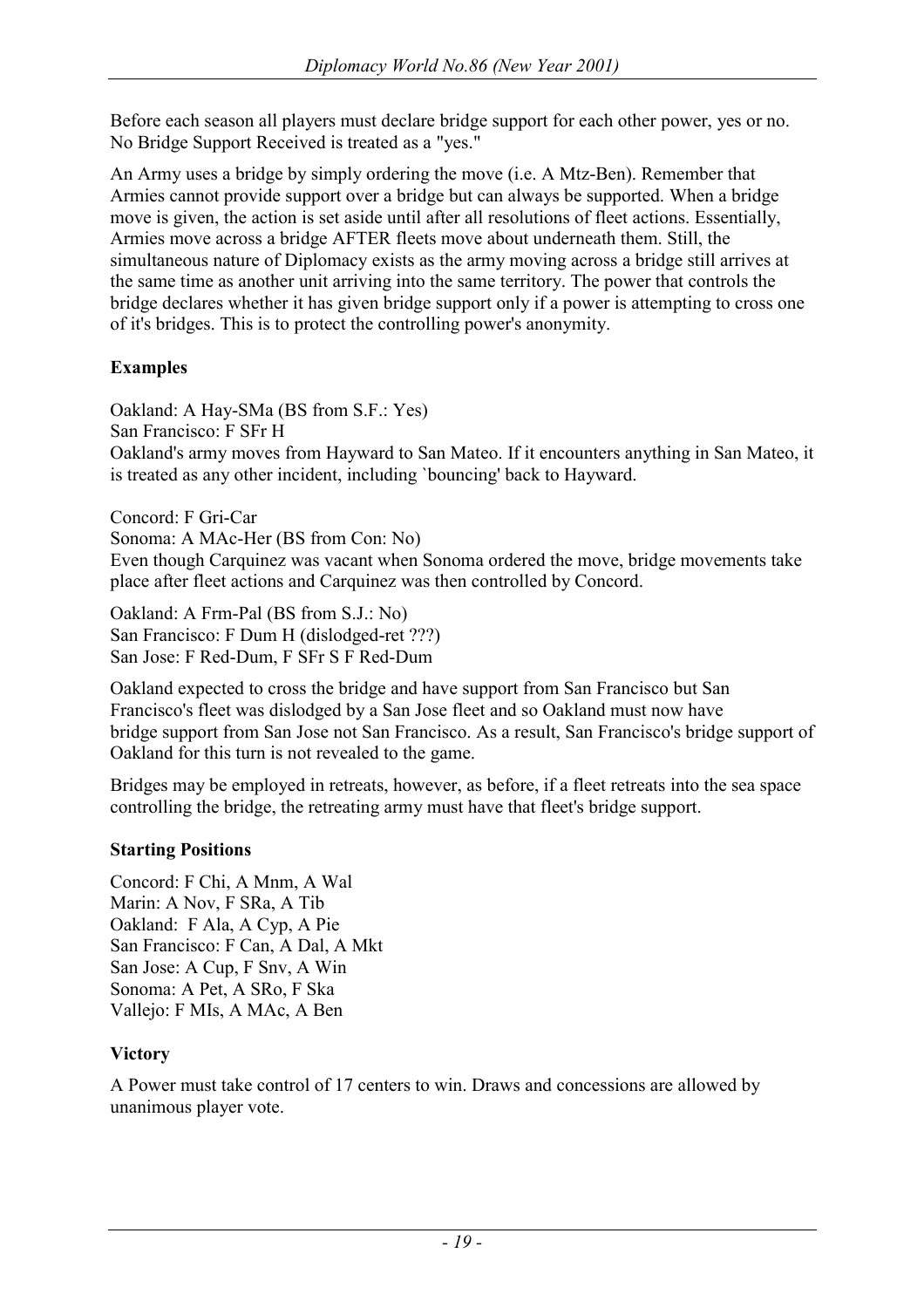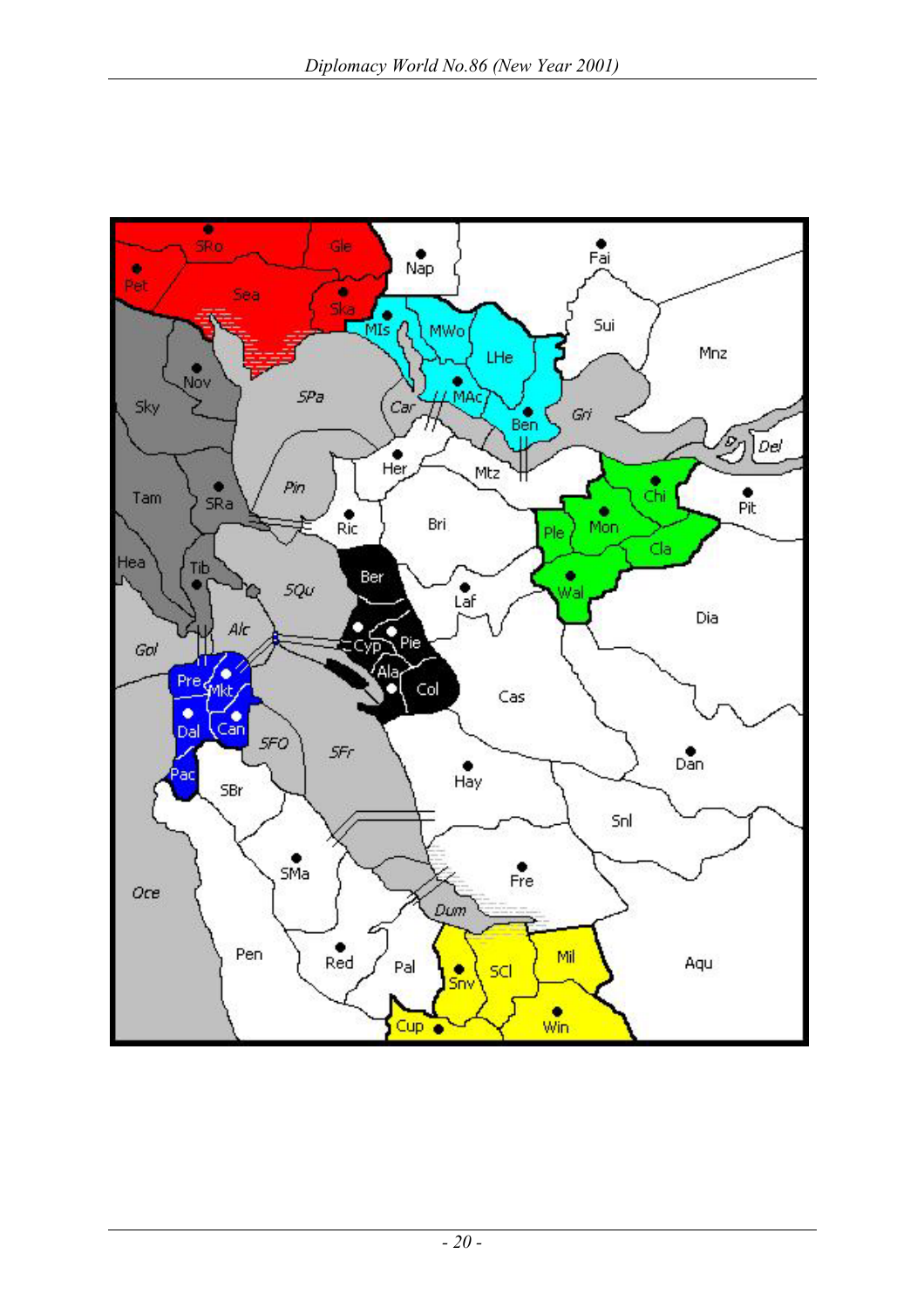### **Abbreviations**

**CONCORD**  $Clavton = Cla$  $Momentum + = Mnm$ Pleasant Hill = Ple Port Chicago  $+ =$  Chi Walnut Creek  $+ =$  Wal

### MARIN

Mount Tamalpias = Tam Novato  $+$  = Nov San Rafel  $+ = SRa$ Skywalker Ranch = Sky The Headlands = Hea  $Tiburon += Tib$ 

### OAKLAND

Alameda  $+$  = Ala  $Berkeley = Ber$  $Colis <sub>cum</sub> = Col$  $C$ vpress  $+ = C$ vp  $Piedmont += Pie$ 

### SAN FRANCISCO

Candlestick  $+$  = Can Daly City  $+ =$  Dal  $Market += Mkt$ Pacifica = Pac Presidio = Pre

SAN JOSE  $Cupertino += Cup$  $Milpitas = Mil$ Santa Clara = SCl Sunnyvale  $+$  = Sny Winchester  $+$  = Win

### SONOMA

 $Glen$  Ellen =  $Gle$ Petaluma  $+$  = Pet Santa Rosa  $+ =$  SRo Sears Point = Sea Skaggs Island  $+ =$  Ska

### VALLEJO

Benicia  $+$  = Ben Lake Herman = LHe Mare Island  $+=$  MIs Marine World  $=$  MWo Maritime Academy  $+MAc$ 

Other:  $A$ queducts =  $A$ qu Briones = Bri Castro Valley-MoragaCas Danville-Pleasanton +Dan  $Fairfield += Fai$  $Fremont += Fre$  $H$ ayward + =  $H$ ay

 $Hercules + = Her$ Lafayette-OrindaLaf  $Martinez = Mtz$ Montezuma Hills = Mnz Mount Diablo = Dia  $Napa + Nap$ Palo Alto = Pal Peninsula = Pen Pittsburg-Antioch +Pit  $Richard$  + = Ric San Bruno = SBr San Mateo  $+ = SMa$ Suisun City = Sui  $Sunol = Snl$  $Redwood City += Red$ 

### BODIES OF WATER

 $\text{Alcatraz} = \text{Alc}$ Carquinez StraightCar Dumbarton BridgeDum Grizzly Bay = Gri Pacific Ocean = Oce  $Pinole = Pin$ San Francisco BaySFf San Pablo Bay  $=$  SPa San Quenton = SQu SFO Airport = SFO The Delta  $=$  Del The Golden Gate = Gol

# **Migraine Diplomacy**

### **by Stephen Koehler**

Imagine: you sit down at AvalonCon or Origins and get ready for a grueling eight-hour slugfest in the first round of the Dip tourney. You reach into the box, held high over your head, and pray: "France, please let it be France. Or England, I'll take England. I'll even take Turkey. Please, please, please, please, please!" You find a plastic anchor and pull down your have and, with trepidation, unclench your fist so that only you can see the result: Red! "Argh! Austria!" you scream. Well, at least the tourney is best two out of three! I have often gotten into discussions with people about "game balance," weak powers versus strong ones, and such. Who hasn't had the feeling described above? Whether you hate

Germany, Italy or Austria in Diplomacy, China or France in Colonial, or Milan or Florence in Machiavelli, there are certain countries that you would rather not play, or, at least, those you find difficult to win with.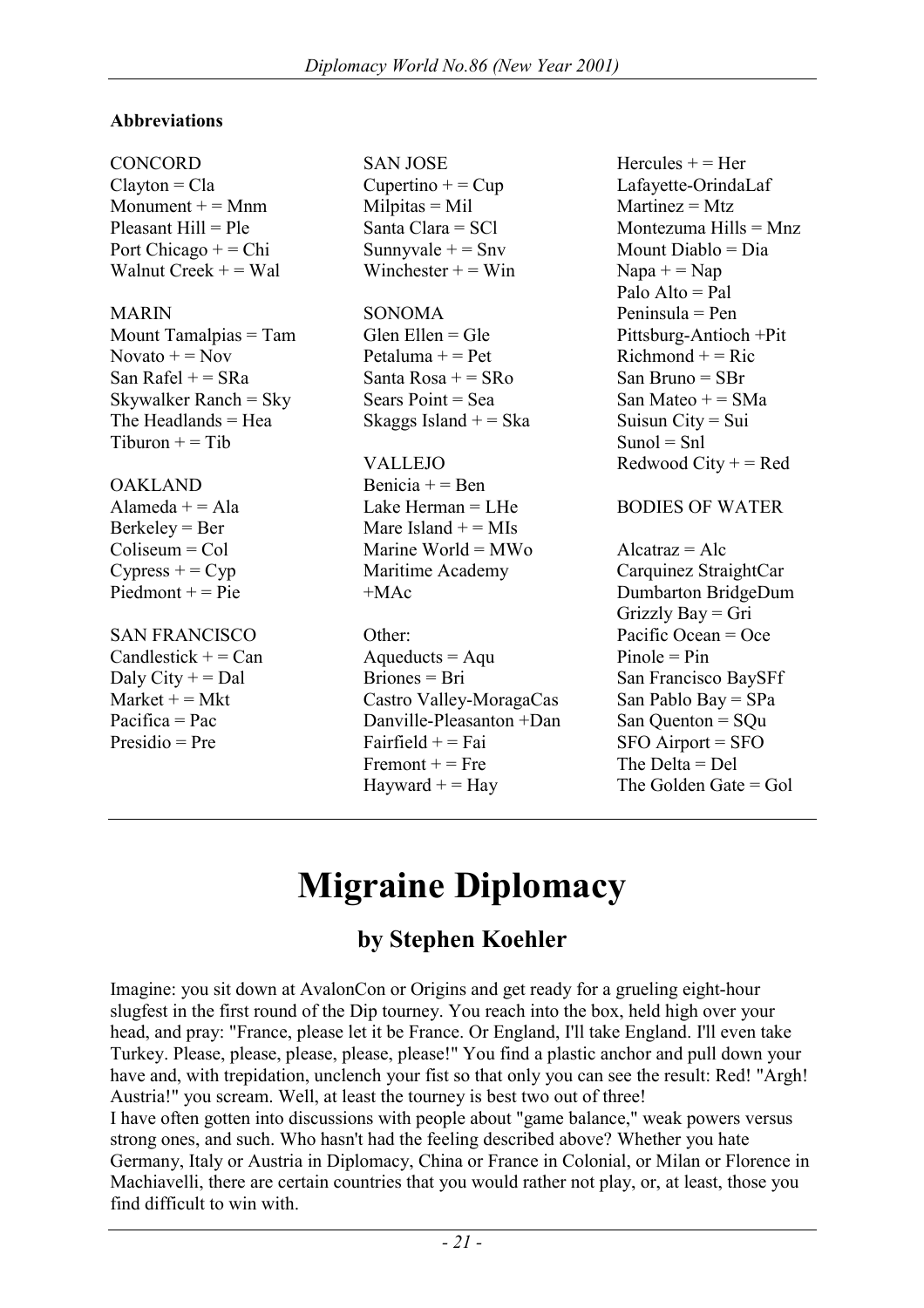I've been toying with a concept, which I suppose is not original, of inventing a Diplomacy variant that removes the luck of the draw from the game. What would such a variant look like? How would it work.

There were several concepts that seemed to work well. First, everyone had to be in a similar position at the beginning of the game. That seemed to me to dictate a circular board, with the players arranged around the outside edge. There could be no central powers. If fact, every power should be identical.

I scribbled on a napkin while drinking coffee and realized that simply having the players all look the same and all face, say, clockwise, was rather boring. It also meant, if there were seven players, dividing the circle into seven pie pieces, each identical, and placing a player on each slice. This did not seem satisfying since it resulted in little interaction between the slices. It also meant each territory would be identical to six others. On the second cup, I scribbled some more, and realized that I could attain equality of position even if all players were not strictly identical. As long as they were symmetrical, the fairness issue would be solved. This meant making the player's territories mirror images of each other, with two players located on each slice. This, in turn, meant that there had to be an even number of players. I decided on eight.

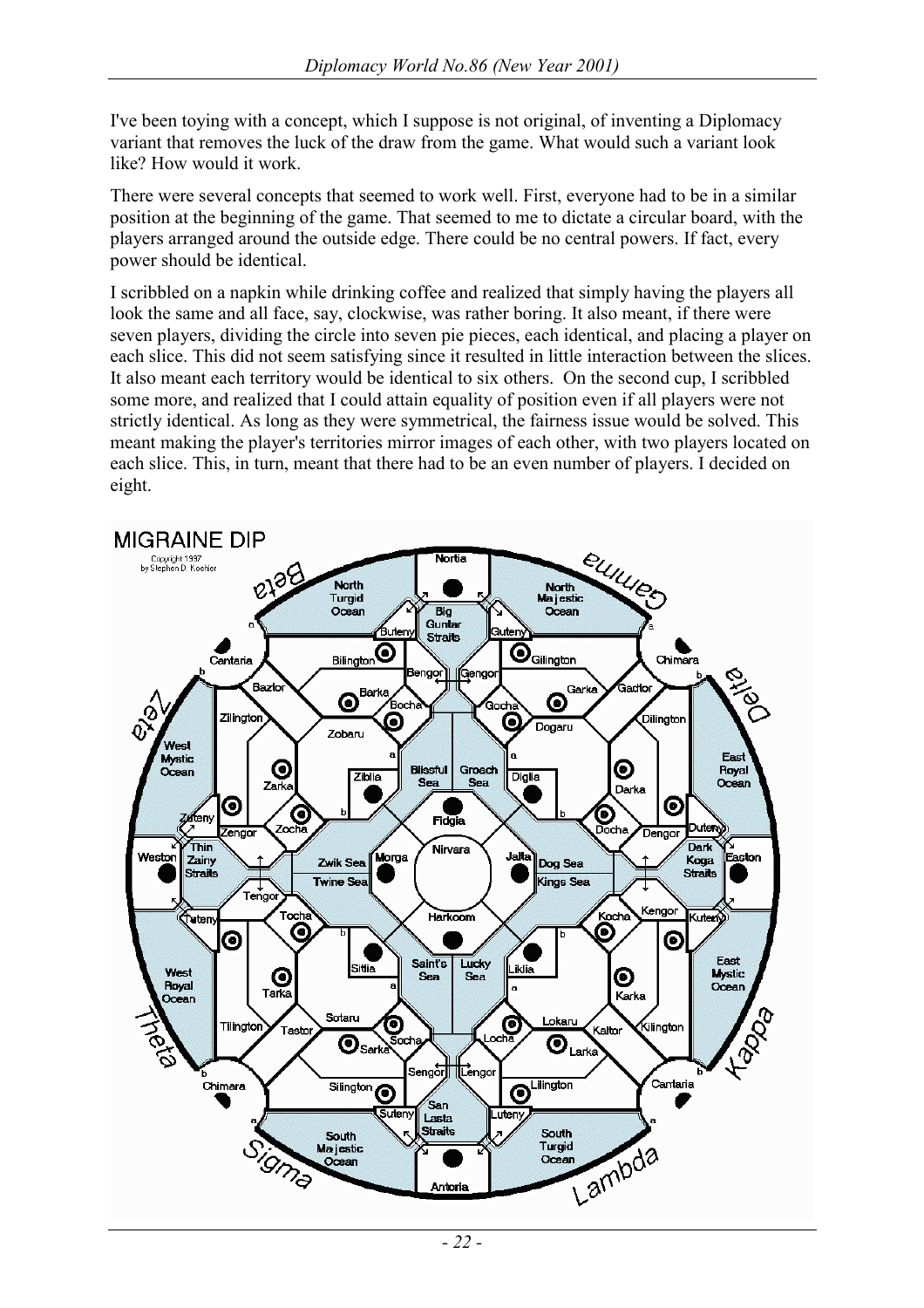I quickly realized that a player would be faced with two players to contend with. There would be no direct interaction with the others. This was more difficult to solve. The center of the circle could be opened and neutrals placed there, but still confrontation would be with your neighbors as they pinched your progress to the center. My solution was to allow travel across the perimeter of the circle, to the opposite side. This immediately doubled the potential allies/foes. Scatter some neutral supply centers around the perimeter, and some wild possibilities emerged.

I tried to make the proportions of land territories to seas basically equivalent to regular Diplomacy, but with eight players, it had to be a little bigger. The more I look at the game, and try to imagine how it might play out, the more confused I get. Hence, the name, Migraine Dip! Well, below is my offering for your consideration. There are Eight Powers: Beta, Gamma, Delta, Kappa, Lambda, Sigma, Theta, and Zeta. Played using regular dip rules, except that each player, at the start of the game, determines which of his three units are fleets. 20 centers to win.

### **Map Notes**

The edge of the map is connected to the edge on the opposite side of the circle. Therefore, sea-zone "West Mystic Ocean" is adjacent to sea-zone "East Mystic Ocean", and land-zone "Nortia" is adjacent to land-zone "Antoria".

The land-areas "Cantaria" and "Chimara" (the half-circles) are each just one area.

- Therefore, a unit could move from "Bilington" to "Cantaria(coast 'a')" to "Lilington".
- These land-areas have two coasts, like Spain in regular Dip.
- Note that the coasts are a bit counter-intuitive. At the top, "Chimara(a)" is on the right, while at the bottom "Chimara(a)" is on the left.
- Land areas "Zobaru", "Dogaru", "Lokaru" and "Sotaru" also have two coasts.

There are 12 crossing arrows ("<------>").

- They work to allow armies and fleets to pass across a narrow span of water.
- They have no effect on ships in the span of water, and ships in the sea-zone have no effect on units using the crossing arrows.
- A crossing arrow crosses the "Straits" in the middle, but as noted above, has no effect on ships in these areas.
- A unit can support across a crossing arrow normally.

There is no adjacency across four-way corners. Therefore, "Groach Sea" is not adjacent "Jalta", etc. "Nortia" is not adjacent to "South Majestic Ocean" or "South Turgid Ocean", etc.

### **A Comparison with Regular Dip**

|                       | Player<br>S. | Land<br><b>Spaces</b> | Sea<br>Zones | Home<br>Centers | Neutral<br>Centers | Total<br>Centers | Centers to<br>Win |
|-----------------------|--------------|-----------------------|--------------|-----------------|--------------------|------------------|-------------------|
| Regular<br>Diplomacy  |              | 56                    | 19           | 12              | 22                 | 34               |                   |
| Migraine<br>Diplomacy | 8            | 63                    | 20           | 14              | 24                 | 38               | 20                |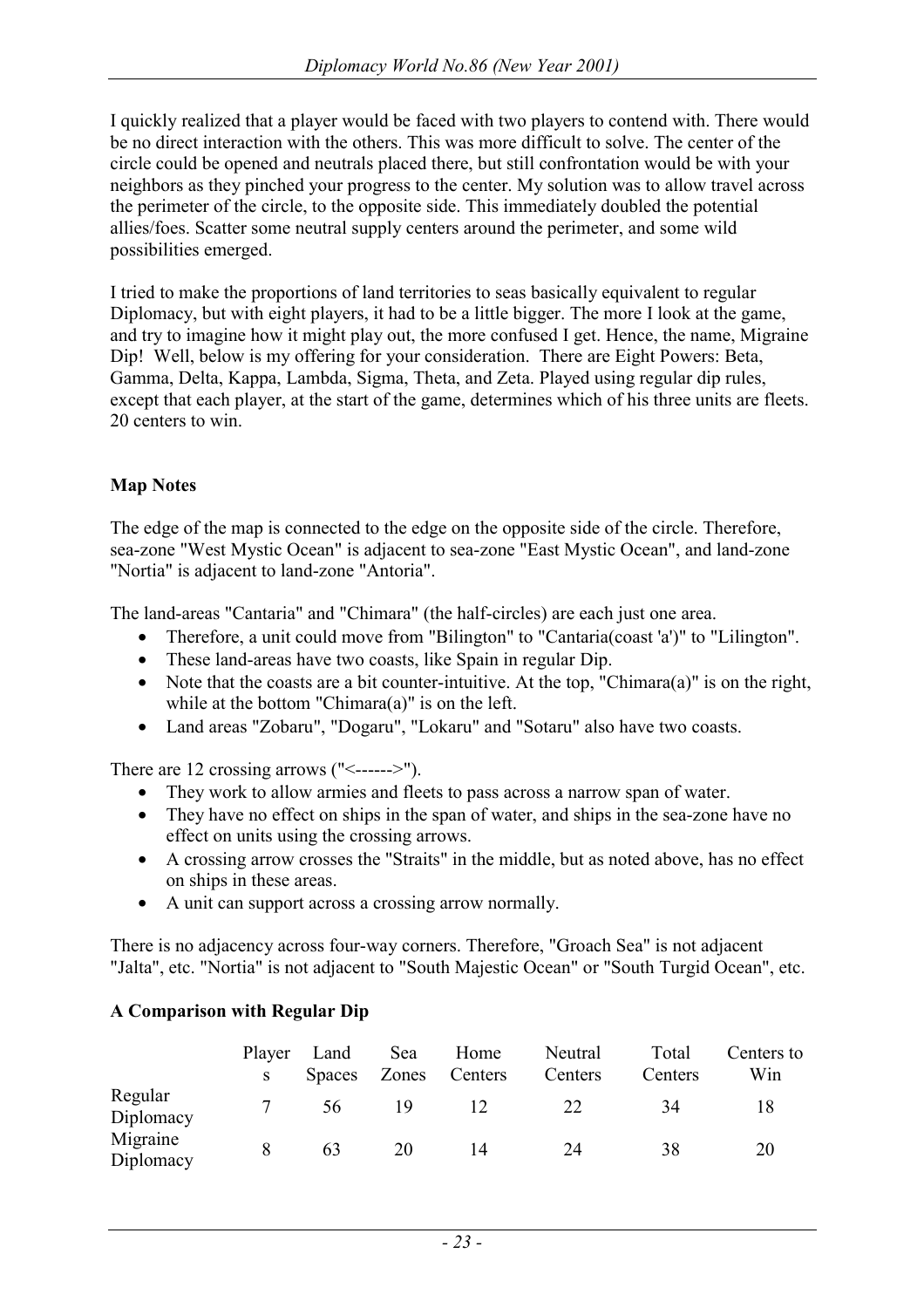### **Notes on Naming Conventions**

I tried to make the names semi-intuitive.

**Prefixes:** All territories in and near a Great Power's Home begin with that Power's letter. Thus, territories (and one sea) in and around Beta's home begin with "B" (Barka, Bengor, Bilington, Bocha, Buteny and *Blissful Sea*).

**Neutral territories** are named with the nearby Great Powers in mind. Thus, territories in between Beta and Zeta begin with a "B" or a "Z" and also have the other letter in the prefix (Baztor, Zobaru, and Ziblia). *Big Guntar Straits* (*BGS*) is the body of water between Beta and Gamma.

As a result, from the first few letters of most territories and seas, you should be able to tell where it is located.

**Suffixes:** As a result of the configuration of the board, for each territory and sea, there are seven similarly shaped spaces on the board (four being identical and four being mirror images). Similarly shaped spaces on the board have the same ending.

Thus, the land-locked home-center of Beta is called Barka. Gamma's is called Garka, Delta's is Darka, etc. As a result, it should become possible, after several turns of play, to remember a shape of a particular territory by its name and vice-versa.

### **Miscelaneous**

- The territories in the "corners" begin with "C" (Cantaria and Chimara).
- The oceans around the edge of the board are given directional names to assist in locating them (i.e. *East Mystic Ocean* (EMO))
- Care has been taken to ensure that if you use the first three letters of all territories (BAR for Barka) and the initial letters of all water spaces (BGS for *Big Guntar Straits*) you will get a unique abbreviation for each space on the board.
- The five territories in the center are not intuitive so don't try to figure them out!
- There seems to be some confusion about the circular corner spaces and their coasts. There are two coasts because each side is separate. They are not connected.
- The double lines merely indicate the coast of a land province.
- It might be helpful to realize that there are a total of Five land masses in Migraine Dip:
	- 1. Center Island
	- 2. Antoria/Nortia Island
	- 3. Weston/Easton Island
	- 4. Z/B/L/K
	- 5. G/D/S/T
- GDST and ZBLK are a bone- or dumbbell-shaped landmass. They each consist of two nodes, joined by Chimera and Cantaria respectively. Chimera(a) borders Gil and Sil. Chimera(b) borders Dil and Til. Cantaria(a) borders Lil and Bil. Cantaria(b) borders Kil and Zil.
- In order for a fleet on Chimera(a) to get to Chimera(b) it would need to travel all the way around one of the nodes. Chi(a)-NMO-BGS-GS-DS-DKS-ERO-Chi(b).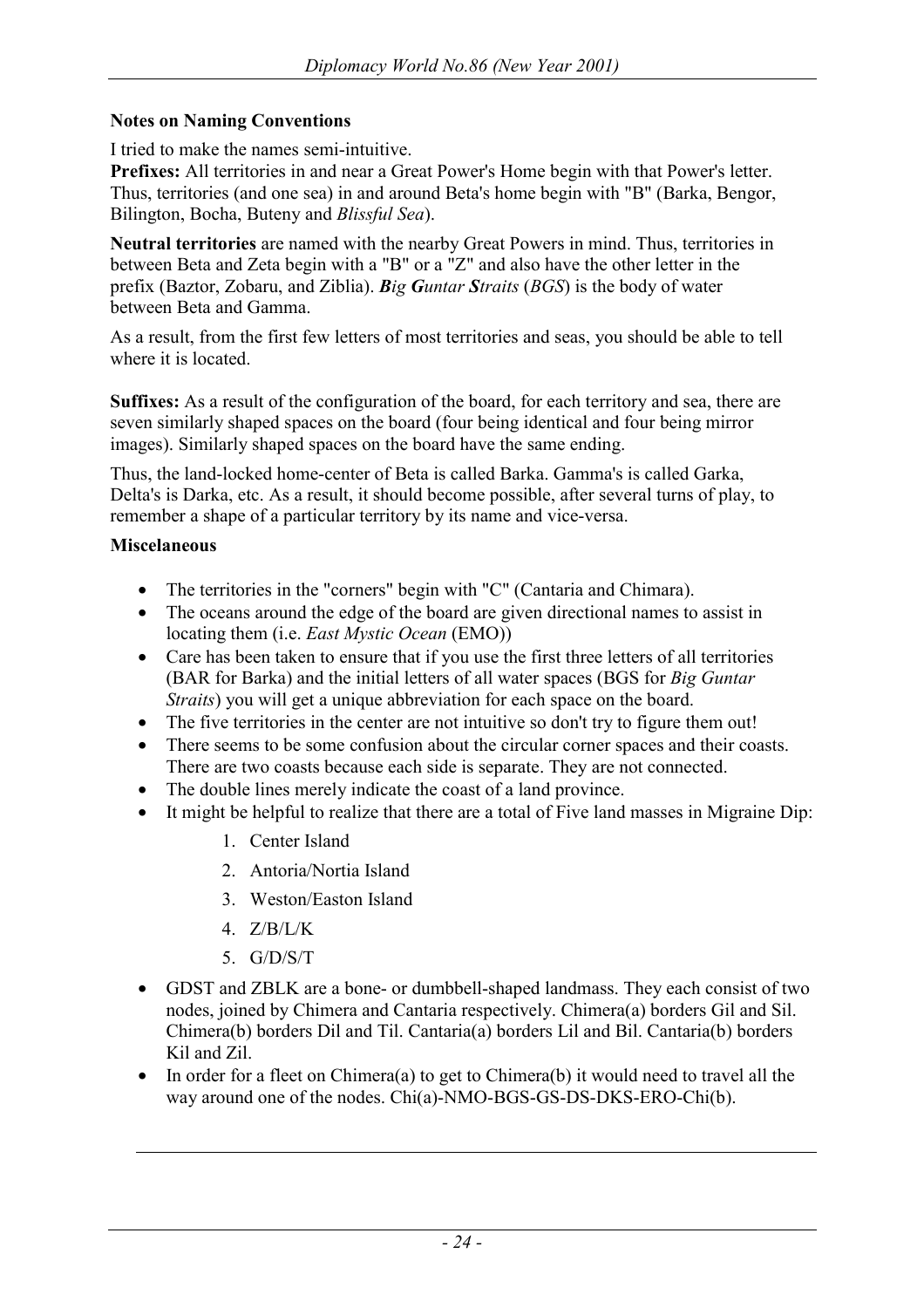## **Ruffians!**

### **By Rick Desper**

Early in 1999, after the conclusion of the Demo game "Pouchtoo," Jim Burgess and I started to work to put together another demo game, for publication at the Diplomatic Pouch website. The general idea behind this series, which has gone through a few GMs and a lot of players, is to put together a set of interesting leading players, collect all of their letters and private thoughts, and to publish everything at the end of the game. This process should allow the novice player greater insight into the inner workings of the Diplomat's mind.

For this game, our theme was "international players". I had recently started a postdoctoral position in Heidelberg, Germany, and was very interested in the European Diplomacy scene. We wanted to include representatives of the French, Swedish, and British hobbies, add a couple American FTF players, and then we added a couple "old farts" representing the postal tradition. Our cast of characters:

1) Chris Martin, 1998 World FTF Champion. Chris has a few other titles under his belt, including the 1999 Dixiecon championship and the 1999 North American Grand Prix. Chris drew Austria

2) Christian Dreyer. Christian came highly recommended by the Swedish community, and justified this reccomendation by winning the 1999 World FTF championships in Namur, Belgium, shortly after the game started. Christian has also won a few other tournaments, including the 1997 Colonial Dip tournament at Avaloncon in Baltimore, the British Championship in 1998, and the Swedish Championship in 1999. Christian drew England.

3) John Quarto von Tivadar. John finished as the runner-up to Chris in the 1998 WDC at Dixiecon. John is a leading FTF player and considered an excellent board strategist and tactician, and ended up winning the Escalation tournament this year at WDC in Baltimore. John drew France.

4) Paul Rauterberg. Paul has been a postal player since 1974, and his postal accomplishments include victories with each of the seven powers. Paul drew Germany.

5) Roland Issakson. A leading Swedish player, which perhaps tipped the balance too Swedish, considering Christian's presence. I believe Roland was a WDC team champion, but I'm not 100% sure. (Roland didn't answer my call for a "Dip CV"). Roland drew Italy.

6) Cal White. Our second "old fart", Cal has won CanCon, the Canadian championships twice, but is proudest of his hobby service, which includes publishing the award-winning 'zine Northern Flame, and winning the Miller award in 1993. Cal drew Russia.

7a) Chetan Radia. Chetan is a leading British player, and finished on the top board at Namur in 1999, and was also a member of the WDC Team Champions "Best Asians" this year at WDC in Baltimore. Sadly, Chetan NMRed shortly after Namur and was replaced. We think Chetan doesn't have the patience for email play. Chetan drew Turkey.

7b) Cyrille Sevin. Cyrille had been a choice to play in Pouchtoo, but withdrew after a car accident. We were quite pleased that he could join us as Chetan's replacement in Ruffians, as Cyrille is considered by some to be the best French player, as he won WDC in Goteborg, Sweden, in 1997. Cyrille played from 1902 to the end of 1908, at which point he withdrew because he was changing jobs and would have spotty email access.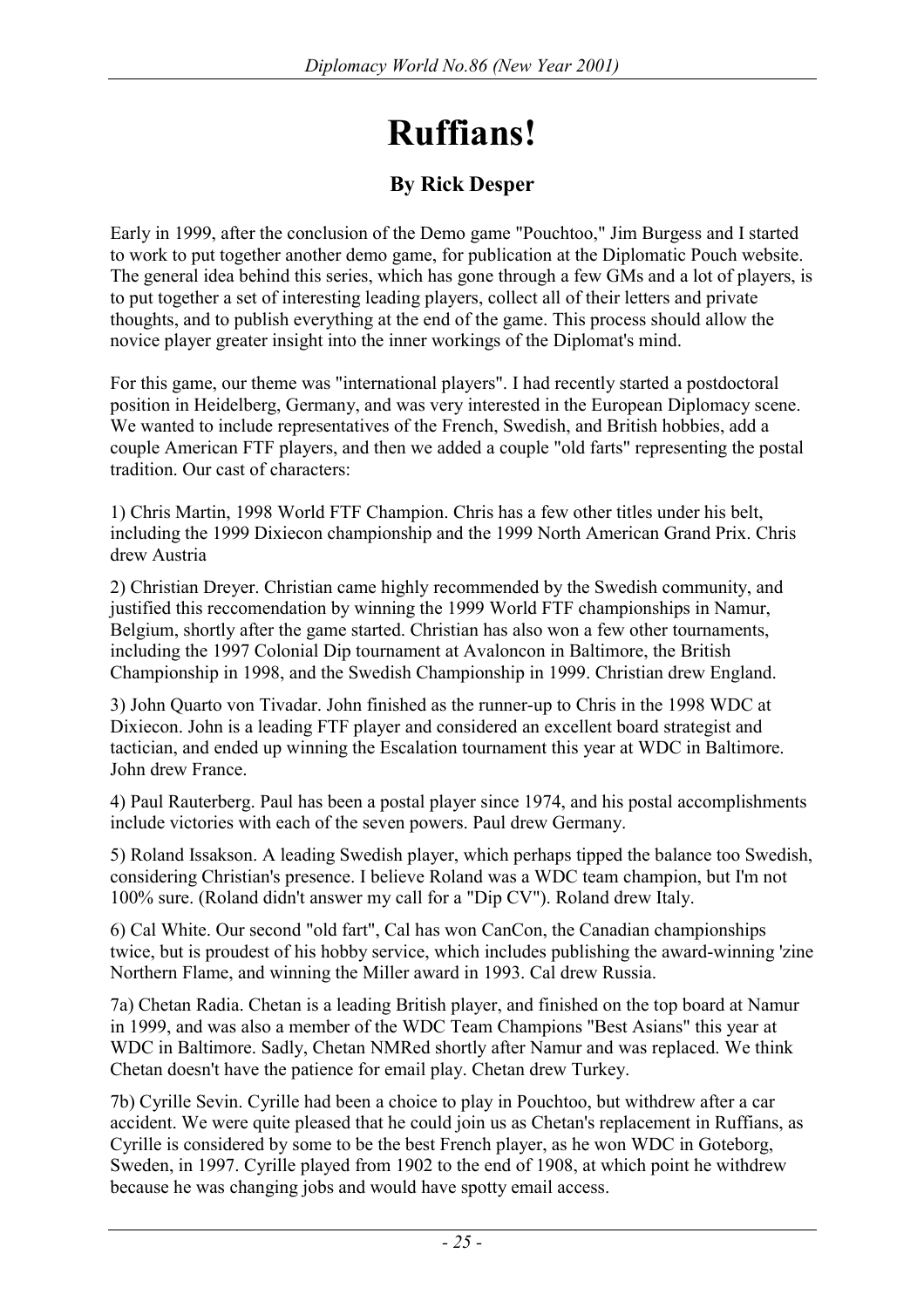7c) Mike Mehaffey. Mike zoomed to a 21-SC win as Germany in the first round of the 1999 World Masters Email Tournament. Since he had a bit of free time before the second round, he was happy to step in as our final Turk in Ruffians. I was glad to see Mike join the game, as he played Turkey much more actively than either of his predecessors.

The game started in a deceptively straightforward fashion. John wrote Paul a message suggesting the famous Sea Lion opening, to hit England fast and hard. Chetan tried to storm Russia in 1901. Cal responded to the apparent F/G by building F St Pete(south coast) in 1901. Then things started to get very interesting indeed.

In 1902, Paul attempted to use what some people call "Chainsaw Diplomacy". Fearing the effect of being hemmed in by E/G while France romped through England, Paul stabbed France in Spring 1902, just as France convoyed to Wales! This started a long series of catty press broadcasts between F and G where John derided the stab as hopelessly stupid, while Paul defended the move and accused John of whining too much for a player of his caliber. Any hope of F/G was gone. Also at about this point, Chetan disappeared. The Eastern board had organized itself into AIR based on the FG threat and Chetan's diplomatic inactivity, but this aborted once Germany flip-flopped, as Austria and Italy couldn't quite seem to get along. A note in defense of the criticized stab - Paul would certainly have lost the game quickly had he stuck to the Sea Lion, as he was facing pressure from England, Russia, Italy, and Austria all at the same time. Actually, throughout much of the game I was quite intrigued by Paul's style of play. Ultimately, I think I will argue that it should have worked, and only didn't due to another player's mistake. But I jump ahead of myself.

Unfortunately, the 1903 year was most noted by judge flakiness which started as I went to Manorcon in 1999 (which was a lot of fun, BTW. I highly recommend British FTF play to anybody who finds themself on the Rainy Island. There are a lot of very good British (and Irish!) FTF players.) The FROG judge, where we had started, went through a phase where it sent blank messages to people in response to submitted orders and press. During this time, Cal sent a revised set of orders to the Judge that apparently got lost. The major development in the South was that there was a nominal ART, which AR were going to reverse against Turkey in Fall of 1903. The net result of the change was that, instead of getting a build in 1903 Russia lost a force. From this point on, the game was "spoiled" from Cal's point-of-view, and it's hard to argue against him. But, as the GM, I had no confirmation of his changed set of orders, and felt I could not re-adjudicate without evidence. Cal agreed with my position, and we both agreed that the whole situation was regrettable. Thankfully, Cal played on like a Trooper.

With 1904, we made the move from the FROG judge, which was about to close, to the USEF judge, which has been the hobby flagship Judge since Ken Lowe's USWA closed back in the mid-90s. The board at this point was largely dominated by Chris Martin in the South and Christian Dreyer in the North. Christian played John and Paul against each other for a year or so, and then joined with Germany to plunder Iberia. (Score another point for Germany's stab.) In the South, Italy and Turkey had become hopelessly entangled, with Turkey taking Rome and Italy taking Constantinople at the end of 1903. Fairly quickly, both Roland and Cyrille developed a skeptical distrust of every message sent from the Austrian embassy. But somehow, this wasn't enough for them to effectively work together against Chris. Chris dominated the diplomacy in the South, making enough promises every turn to prevent any anti-Austrian alliance. 1905 saw the most effective I/T collusion, as Turkey supported an Italian convoy from Tunis to Greece. However, Chris effectively countered this by dislodging the convoying fleet, which got him into the Ionian Sea.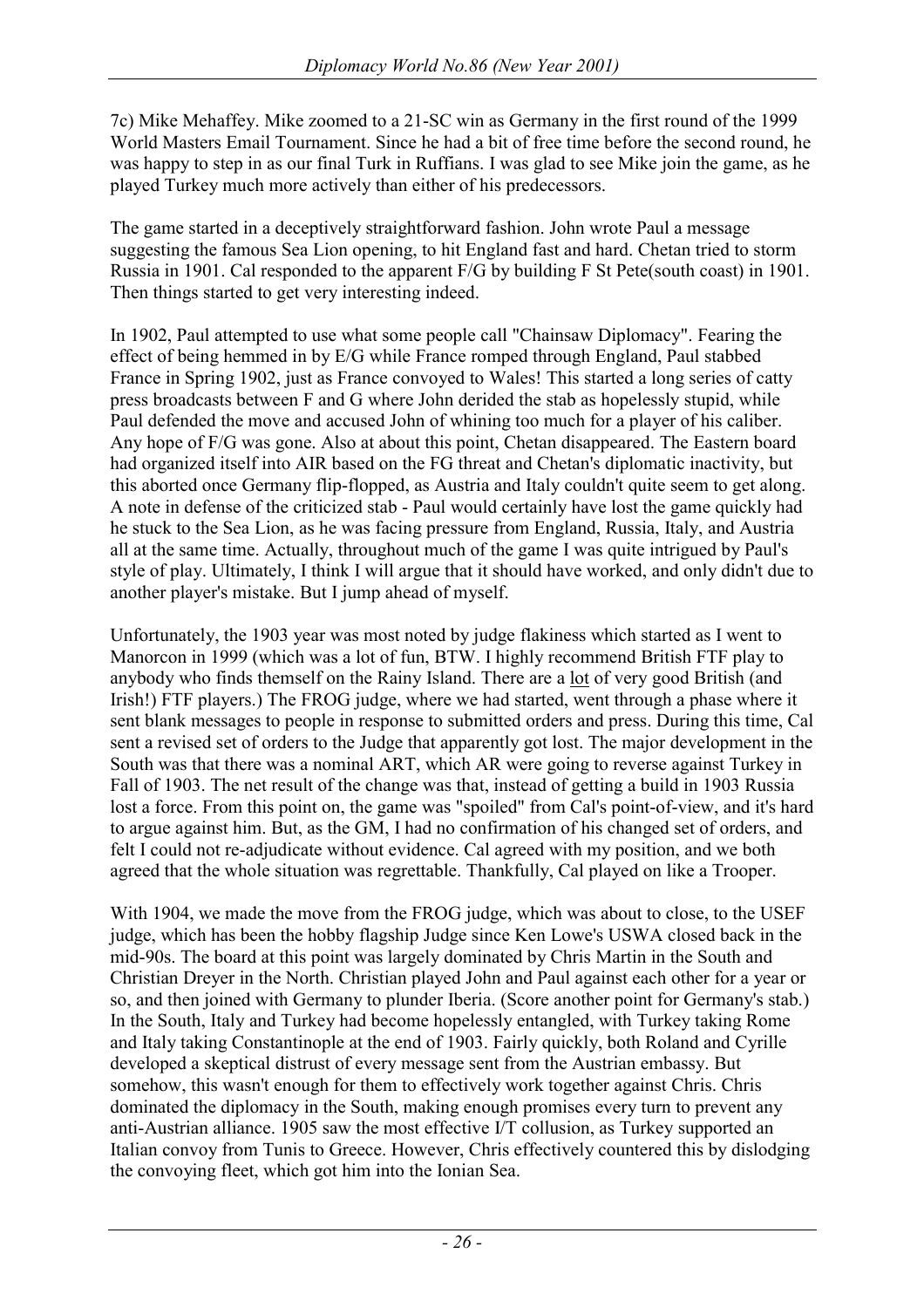

*Spring 1904* 

We could say the mid-game started in 1906, with France dropping to two SCs, and Italy to three. At this point, the ARG talks started. The general idea was for Germany, who had never built any fleets, to start building them quickly. Germany stabbed England, slowly, but effectively, and Russia continued pressuring England from the St. Pete flank.

However, at this point the Chris Martin factor took hold. Rather than simply letting Paul get rolling against England, Chris took Munich in 1907, against the agreement. Still, the next year he retreated to Ruhr, let Paul retake Munich, and Germany actually was the board leader at the end of 1908 with 9 centers.

The period from 1908 to 1910 was dominated by Austria in the South and Germany in the North. Germany squeezed England out of the coastal possessions, while Austria turned against Russia. But a new factor entered the game. Cyrille had to leave the game, for reasons described earlier, and Mike "Meef" Mehaffey took over Turkey. This changed the Eastern dynamic drastically. Meef looked at Chris's size, and his own 3-center Turkey, and quickly decided he had to work with Russia, or he would be next. This set up a long-term A vs. RT dynamic which never really resloved itself in the endgame.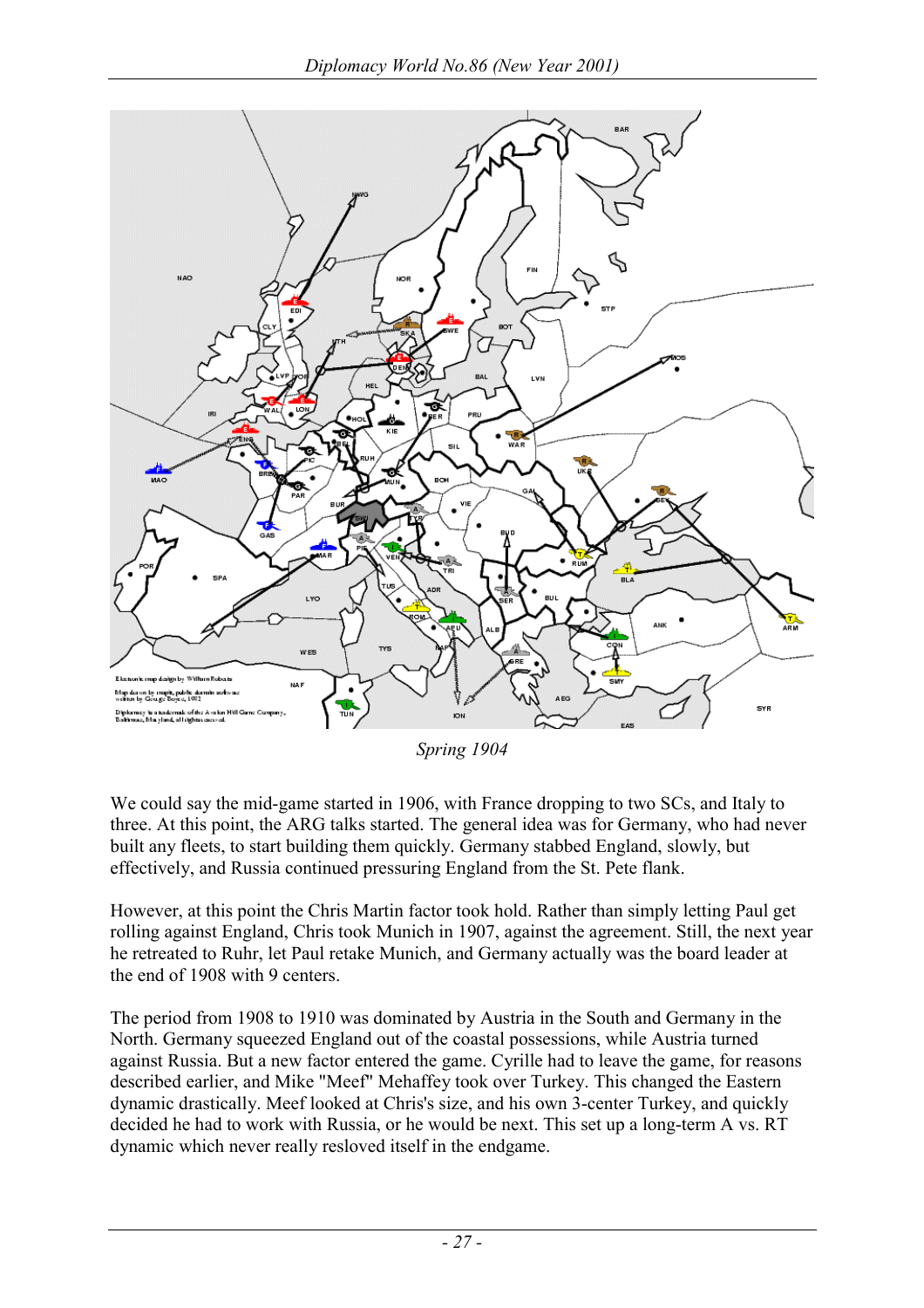

*Spring 1909* 

Not content with fighting RT, Chris then stabbed Germany with a retreat to Belgium during a Fall move in Fall 1910. This set up a remarkable sequence where Chris lied to Paul not once, nor merely twice, but an incredible three times, and had Paul move as Chris wanted each time, only to see Chris renege on the deal. The second lie saw Chris move A Bel to Holland, at which point a number of people recalled the adage "Fool me once, shame on you, fool me twice, shame on me." For Paul continued to try to make gains against Christian while Chris wandered through the German dots. The third lie was when Chris agreed to be convoyed by Germany to Edinburgh, but didn't take the convoy.

Personally, I was saddened that Chris didn't take this convoy. I thought it would have been a wonderful thing to see an Austrian army convoyed to the English homeland by a German fleet. People would have talked about it for years. But instead, Chris held in Holland, and continued to try to scrape up as many SCs as possible.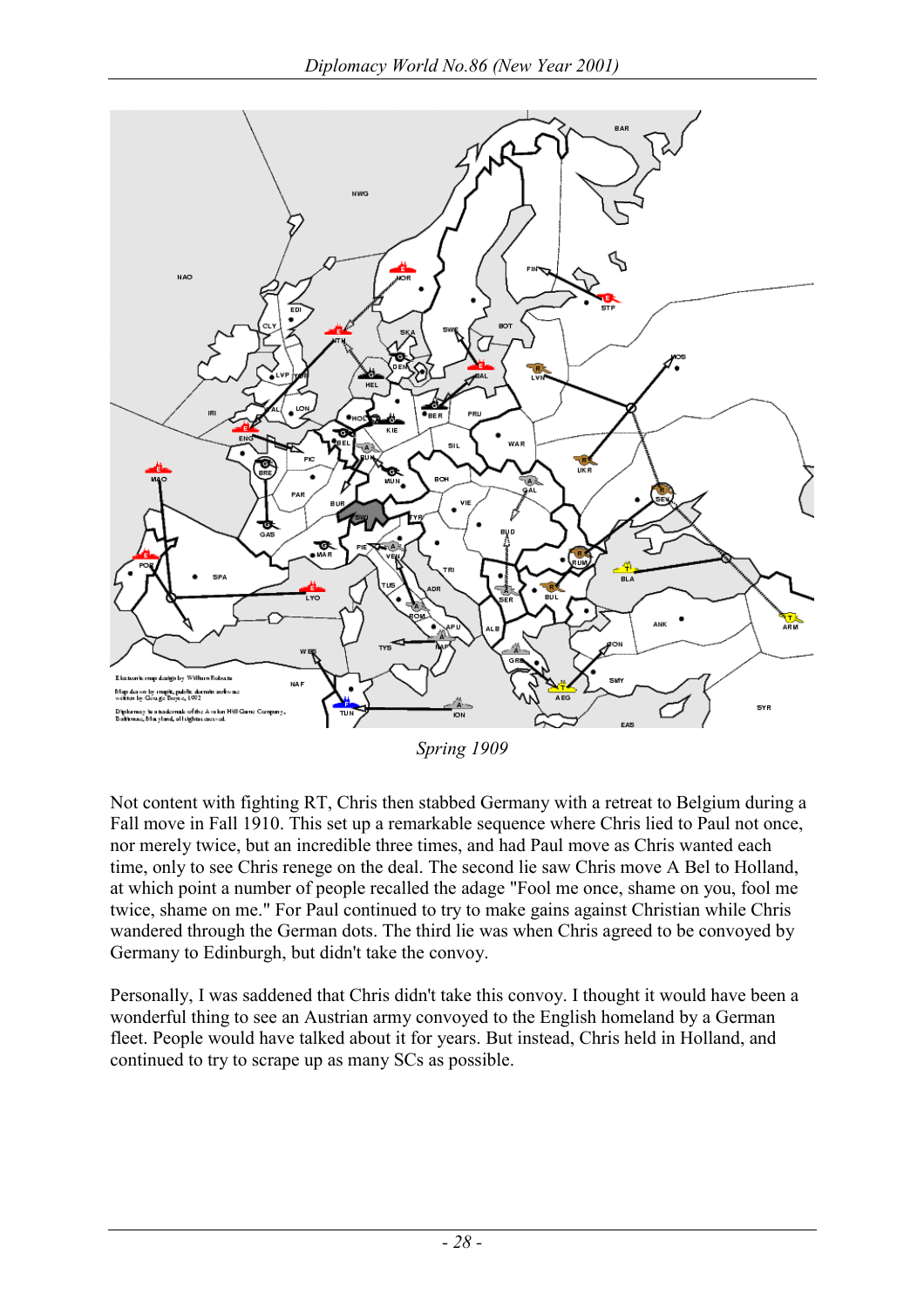

*Autumn 1912* 

We could call the missed convoy the start of the endgame. This was in 1912. At this point, Chris's lies were starting to work against him. Badly. Chris realized his solo chances were poor, as he just could not break through the East before Christian made a recovery in the West. So, Chris started trying to aim for a 3-way draw by playing serious brinkmanship with Turkey. Chris effectively told Meef that Meef had to work with him, or Chris would throw the game to Christian. The game saw a few years of ERT against AG, with Paul's defenses ruined by Austrian meddling, while a steady RT pushed Austria back step by step in the East.

In 1915, Chris made an ultimatum to Meef: if you take any more dots from me, I will throw the game to England. Turkey took the dots anyway. One might argue that Chris wasn't really serious about throwing the game (and Christian certainly thought this was the case), but the Austrian actions were enough to let England into all the German SCs and to establish a strong force in the Med before Turkey could set up a defence of Tunis. By the time there was any real organization to stop an English solo, it was 1918, and Christian had a forced win, which he happily shared with the board.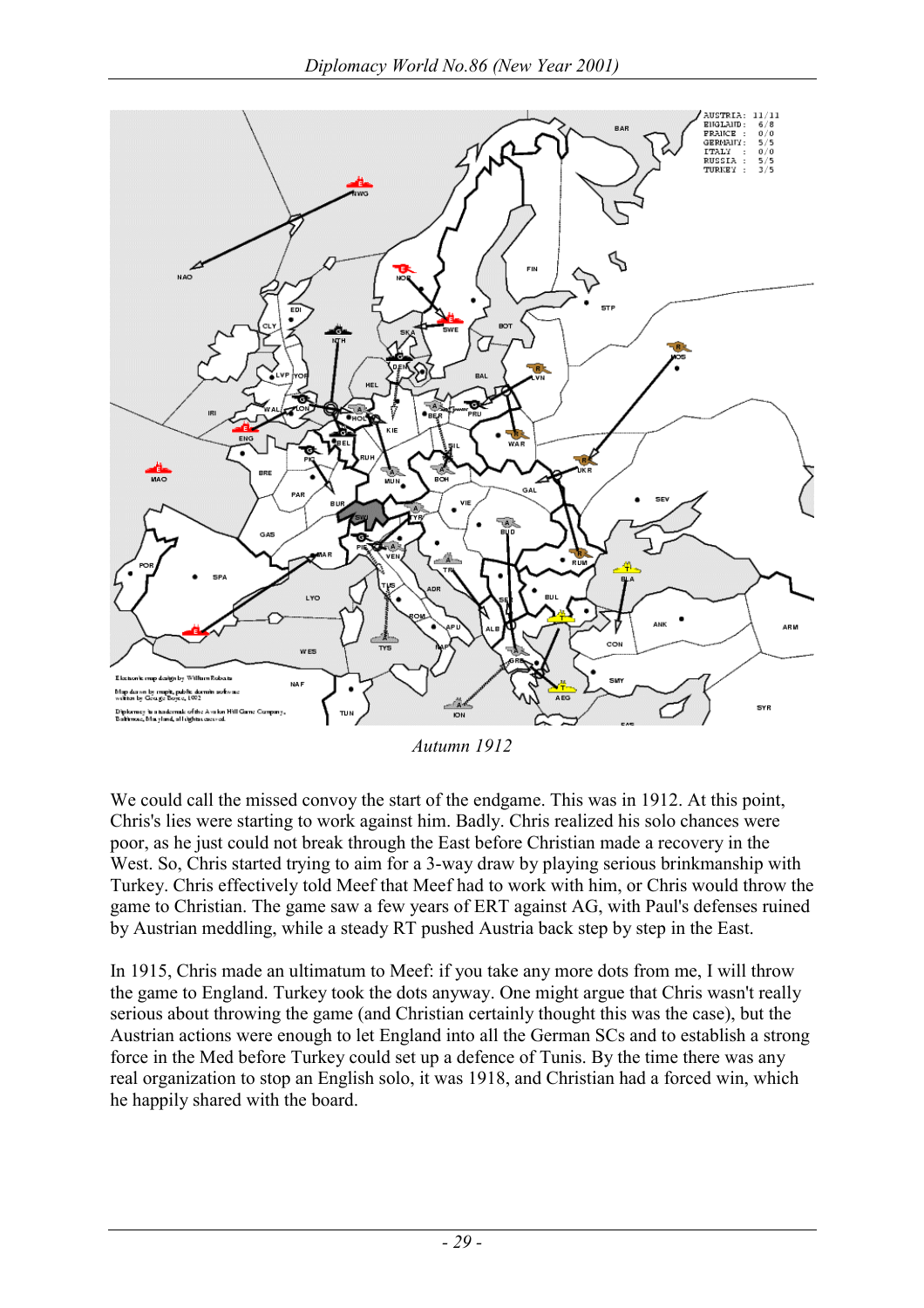

*Autumn 1918* 

Some people think that any well-played Diplomacy game ought to end in a draw, and not a solo victory. This had been my attitude for quite a while, but Ruffians really illustrated that this all depends upon one's approach to the game. Chris Martin played with a very aggressive negotiation style, mixed with a huge number of lies, all of which was aimed at getting his forces as large as possible, and spread out as much as possible. Basically a "Cross the Stalemate Lines Quickly" strategy. Ultimately Chris lost because he made an ultimatum to Meef, and Meef resisted the ultimatum because he didn't like the attitude implicit behind it. "Stab or I throw the game" was not received well.

On the whole, Chris played an extremely interesting game. I would hope that readers could take the time to look at <http://www.diplom.org/Showcase/ruffians>and read through the press archives at the Pouch,. My feeling was that Chris's big mistake was not taking the convoy to Edinburgh. One army on the island would have crippled England for years. Given Chris's dominance of the land, this would have made for quite a different endgame. Chris said he didn't do this as he feared that Paul was ahead of him and would be more likely to solo. I thought Paul's game was quite solid, as he was a step ahead of the executioner for a long time. His much-maligned stab turned out to work well for him. His downfall could be viewed as more of a mistake by Austria, as it left both of them squeezed by ERT. Cal played a very solid game as Russia, and was hurt a bit by the Judge errors. Before he could recover, Austria was too dominant, and Cal did not find any other realistic alliance until near the end of the game.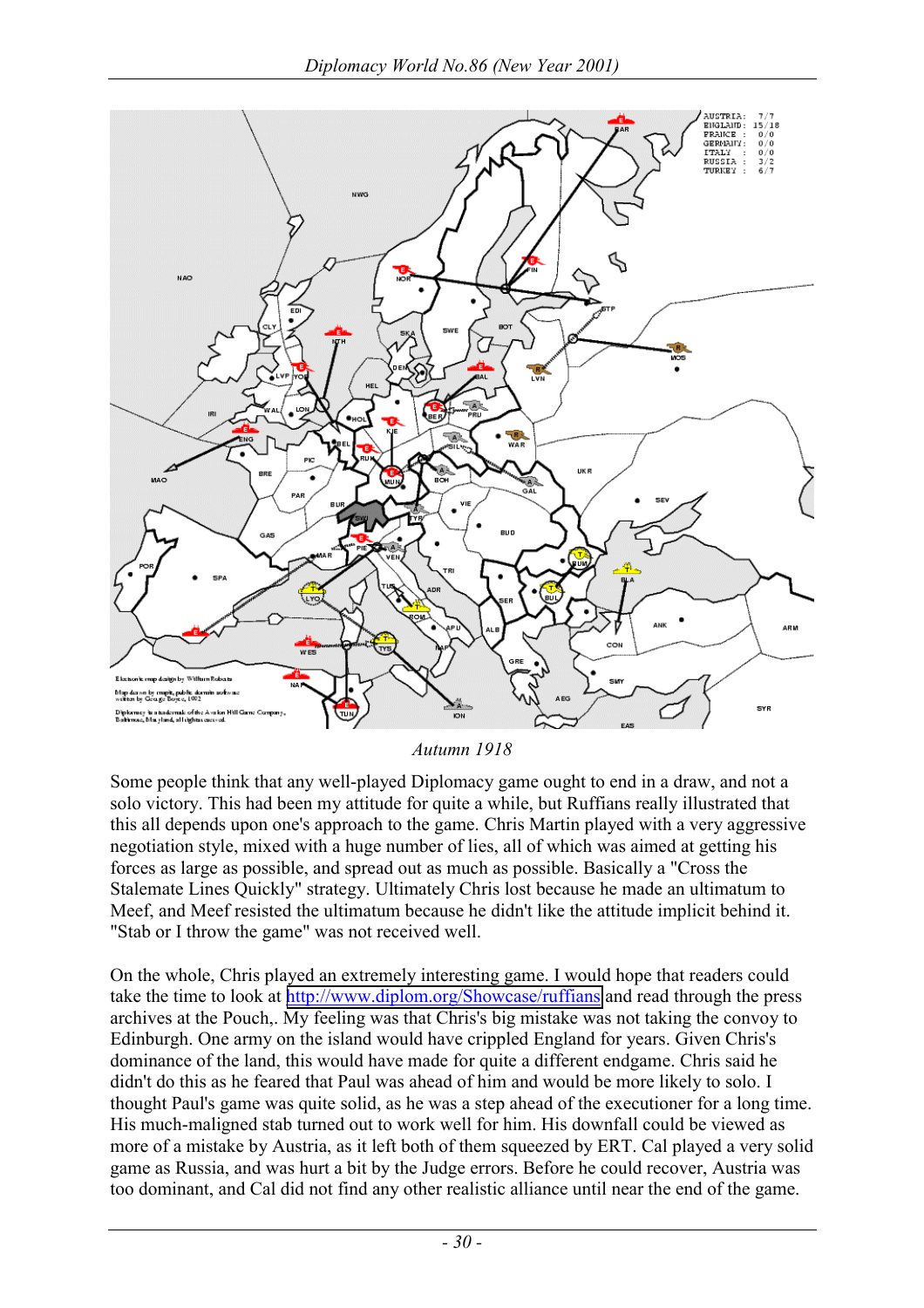Meef had his moments, but for the most part none of the other players ever really had a powerful position. Cyrille and Roland were too intertwined for too long.

Of course, when I say "none of the other players", I am not including Christian. Christian certainly deserved this victory, even if Chris or anyone else thinks it was handed to him. Yes, he had a lot of good luck, including most notably unceasing bickering between Germany and France. But he also didn't make any mistakes. Christian never dominated the diplomatic channels the way Chris did, but he ended up winning the game, so he could hardly be faulted.

The game can be viewed in its "entirety" at [http://www.diplom.org/Showcase/ruffians.](http://www.diplom.org/Showcase/ruffians) I have asterisked the word "entirety" as there may be a few messages missing, and unfortunately the Fall 1916 Moves mysteriously disappeared from my files. But this archive gives, most importantly, a chance to really follow all of a game played by elite players, including all the behind-the-scene machinations. You'll see some very interesting titbits, including private comments on all the public posturing. Enjoy!

# **AIRhead Alliance vs. SWAT**

### **Concepts in development of a Triple Alliance by Edi Birsan**

There has been no more well known triple alliance than the Western Triple (F-E-G). In the Summer 2000 issue of Diplomacy World, Mark Fassio began a discussion on the possible development of another triple alliance of Austria, Italy and Russia (AIR) and his idea of an opening overwhelming blow against the west which he sees as coming from the moves to Bohemia, Tyrolia and Silesia in Spring 01.

The problem with this sort of approach is that it creates its own counter by jumping up into everyones face the whole idea of a triple that will inspire counter moves both diplomatically as well as tactically to frustrate the success. It also creates a diplomatic situation where there is a greater tendency to be locked into the arrangement that leads to large scale draws.

The Odd Theory, one of the oldest theories of play is called the Odd Theory which basically says that you always want to have an odd number in your game alliance structures so that ideally a game proceeds from 7 in a state of chaos to 5 vs 2 and then 3 vs 2 and then the game should theoretically have a strategic stalemate. With any triple the key is to make sure that the game does not come down in the opening to 3 vs 4, which is the current very real danger of the Swat opening since it is an In Your Face alliance that will inspire the other players to stop it.

In working any game board you must play with the minds of the players as much as you do with the pieces on the board. Nothing is more frustrating to the game development than a large unbreakable alliance that is seen as such. Therefore there has to be piece development and diplomatic development that lends itself to the strategy of an AIR triple. Therefore the following is just a few of the possible guidelines that I think will lead to a more intense game as well as introduce a lot of tension in the triple which can be used diplomatically as leverage to keep the counter reaction from setting in.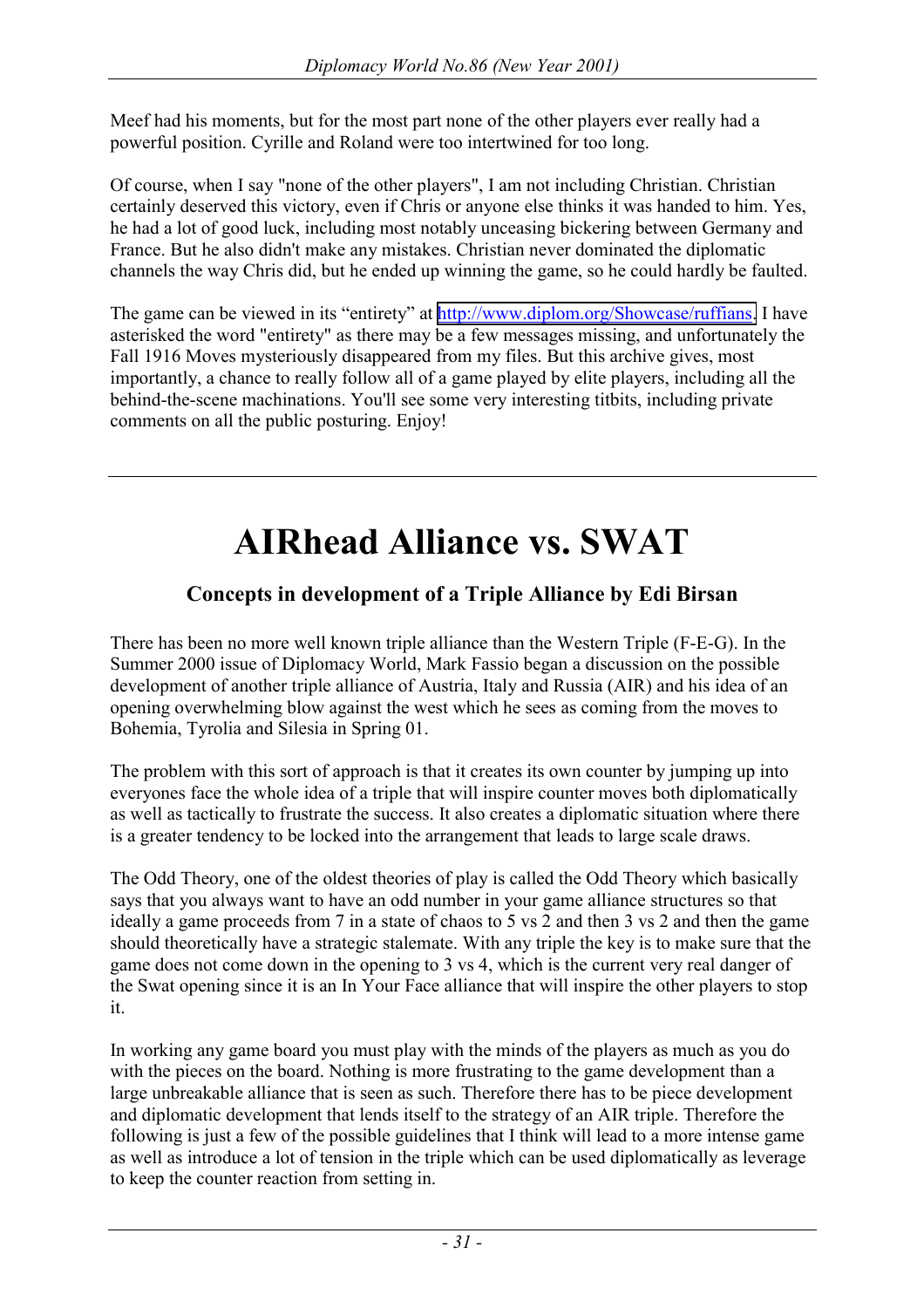The goal of the AIR is to defeat Turkey in the East and England, France, Germany in the **West**.

Diplomacy Prior to Spring 01: Vs England: The Italians say they are willing to go to Piedmont and will take support from Germany and England against France. The Russians should emphasize that they do not want to see an army in Norway and that if there is a hint of the Germans standing them out of Sweden then they are willing to play in the Fall to the Baltic and have the English convoy to Denmark. The Austrian says he has a deal with the Russian to stay out of Galicia and he is worried about the Italian and the Turks since they are traditionally the ones who take Austria apart.

Vs. France: The Russians push for the possibility of a mass jump on the English with a Sealion approach. Otherwise the Russians are simply trying to play the south and is unsure of what the Italians are going to do and very concerned about the Austrians going to Galicia.

Vs. Germany: The Italians push the prospect of an early jump on the French, agree that Tyrolia is not interesting at this time and stress that you are counting on the chaos of the Russians and Austrians who do not trust each other to help keep the Turks in their confusion. The Austrians again say that they expect the Russians to stay out of Galicia and they have no clue as to what the Turks are doing. The Russians stress their willingness to go after England but if not hearing the right things from both Germany and France will concentrate on the south since the Austrians are unreliable and who can ever trust a Turk. If Germany is not going to say he is going after England then Russia should push Germany to open Fleet Kiel to Holland to project power on Belgium.

Vs. Turkey Everyone should try to be as confusing as possible with last minute changes of plans always good to accomplish the confusion. Russia should find out if the Turk wants to leave the Black Sea open as usual and can agree to a bounce or not. What you do not want to do is to have the Turks play strong against the Russian by going to the Black and Armenia. The ideal is to have the Turkish Fleet play to Constantinople.

### **The Spring 01 moves:**

Austria: Army Vienna-Trieste Army Budapest to Serbia Fleet Trieste to Albania

Italy: Army Venice to Piedmont Army Rome to Apulia Fleet Naples to Ionian

Russia: Army Warsaw to Galicia Army Moscow to Sevas/Ukr Fleet Sevastopol to Rumania/Black Fleet St Petersburg SC to Gulf of Bothnia

At this point the confusion diplomatically must be enhanced with various incriminations behind the scenes of the Austrians against the Russians who were not expected to be in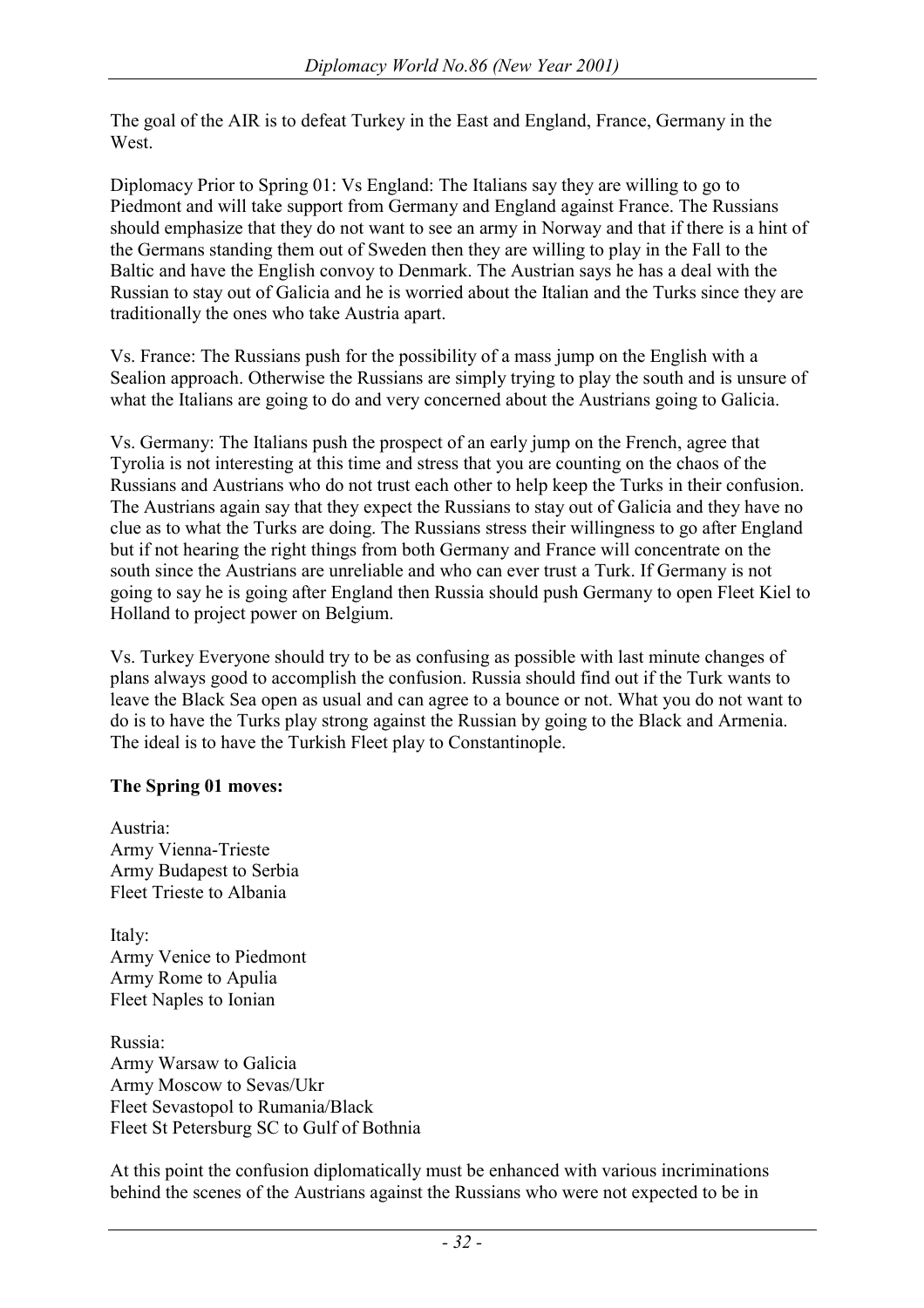Galicia. Likewise the Italians can have recriminations against the Austrians who were not expected to be Trieste.

The French have got to be a little thrown off balance by the Italian move and if there is a major jump on the French then they can continue with their western involvement, while if there is a jump of the French on the English Channel, then the Italians can look like the savior to England.

The Russian moves are all based on the idea of what happens and what is believable with the Turks. If they are convinced that they are going to get into the Black Sea then the follow up to Sevastopol by the Army Moscow and a direct move on the Black is a hell of a good opening punch, however if there is a bounce in the Black \*the more common issue, then the move of Army Moscow to the Ukraine is required. If the Russian is convinced that the Turk will move the Fleet to Constantinople and fears that the German will be in Denmark in the Spring with the intent of standing off them in Sweden, then moving the Fleet to Rumania is an excellent option.

The Fall 01 Diplomacy Vs the West: confusion must be emphasized and the craziness of the Italians and the disappointment in Russia by everyone including maybe the fear of a RT if there is a tactical position that supports it.

### **The Fall 01 moves:**

Austria:

If Russia has a Fleet in Rumania then: Army Serbia support Russian Fleet Rumania to Bulgaria Army Trieste to Budapest/Budapest Fleet Albania to Greece

If Russia has bounced in the Black Sea then Army Serbia support Fleet Albania to Greece Fleet Albania to Greece Army Trieste to Vienna/Budapest

If Russia is in the Black Sea and Turkey does not have a believable threat to Greece then the Austrians are better off with: Army Trieste to Serbia Army Serbia to Greece Fleet Albania to the Ionian

Italy:

Army Piedmont to Tyrolia Army Apulia to Venice Fleet Ionian to Tunis The above is used unless the Germans are in Burgundy and willing to support the Italians into Marseilles that looks like a guarantee.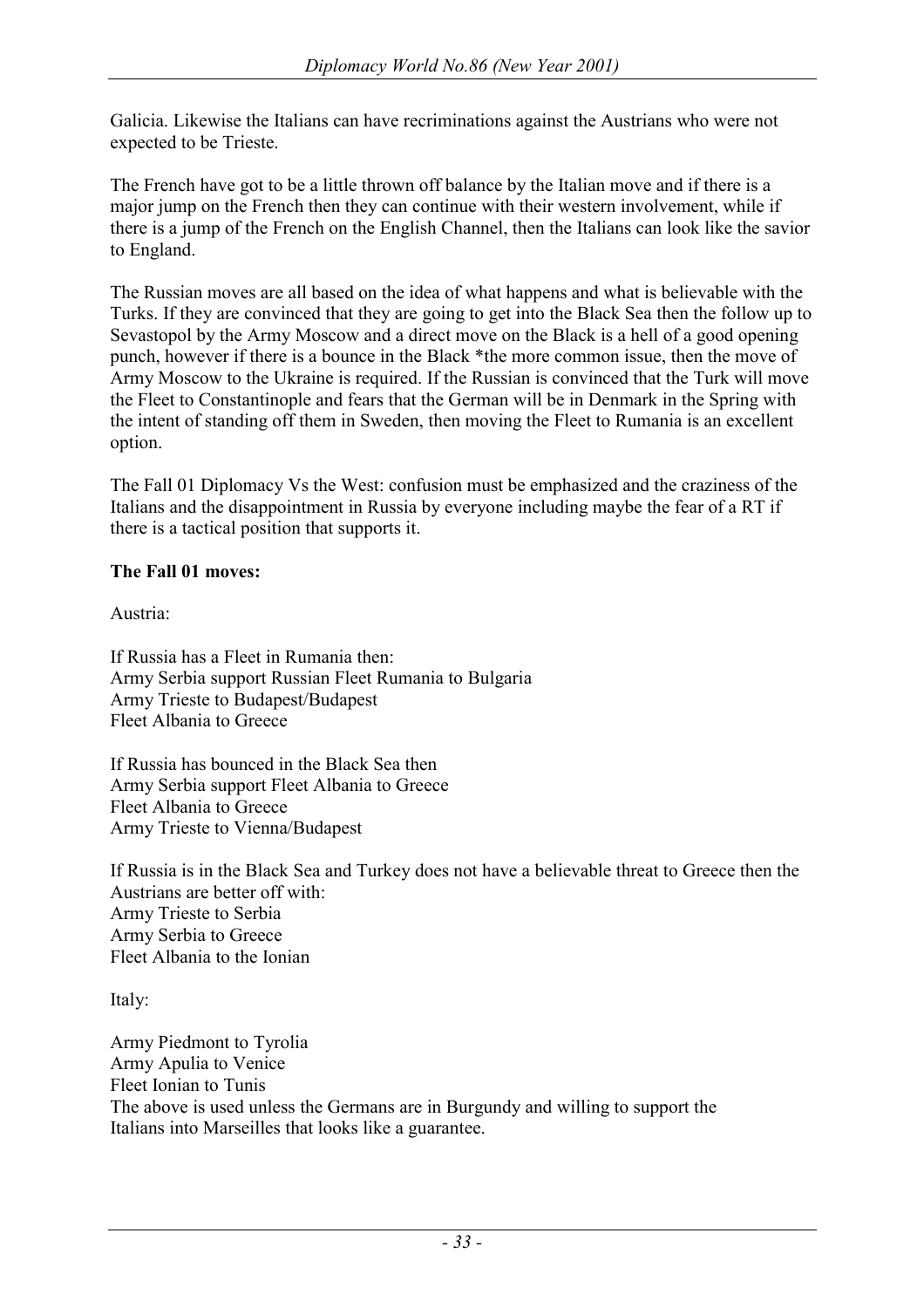### Russia:

Fleet Bothnia to Sweden (or to Baltic if it is felt that the Germans will stand you out) Army Ukraine(or Sevas) to Rumania Fleet Rumania to Bulgaria or Fleet Sevas to Black Sea Army Galicia support the move on Rumania by whomever

### **The Builds:**

Austria: Armies in Trieste and Vienna (or Budapest if Trieste is filled) Russia: Army Warsaw and Fleet St Pete, either North Coast or South Coast depending on the English situation. If he gets a third build then build Army Sevastopol Army Moscow if Sevas blocked. Italy: Fleet Naples

### **Pre Spring Diplomacy vs. the West:**

Once again the west is to be bombarded with the craziness of the Italians, the unreliability of the Russian. The Austrian is to respond to why he supported the Russians against the Turks by the line that this was a way to get the Russians out of Galicia, but that the bum double crossed me and went to Rumania with an Army etc. That and the obvious insane Italian are moving on me now.

The Italians say that they are just as frustrated with the Austrians and that they knew he was unreliable because he moved to the Ionian. The Italian also adds in that he is worried by the Russian who lied to him about attacking the Austrian. The Italian position is that he shifted East because the Russian convinced him to do so.

The whole focus of the Diplomacy is to present a case where there is mistrust and perceived unreliability in the players ...an AIRhead alliance.

### **The Spring 02 Slammer:**

Austria Army Vienna to Bohemia Army Trieste to Tyrolia Army Budapest to Serbia/Trieste Fleet Ionian to Eastern Medit/Aegean Army Greece Support Serbia to Bulgaria or if with a Fleet in Greece, then the Fleet goes to the Aegean and there is a support or an attack on Bulgaria.

Italy Army Tyrolia to Munich Army Venice to Piedmont Fleet Tunis to Western Medit Fleet Naples to the Ionian

Russia Army Galicia to Silesia Army Warsaw to Prussia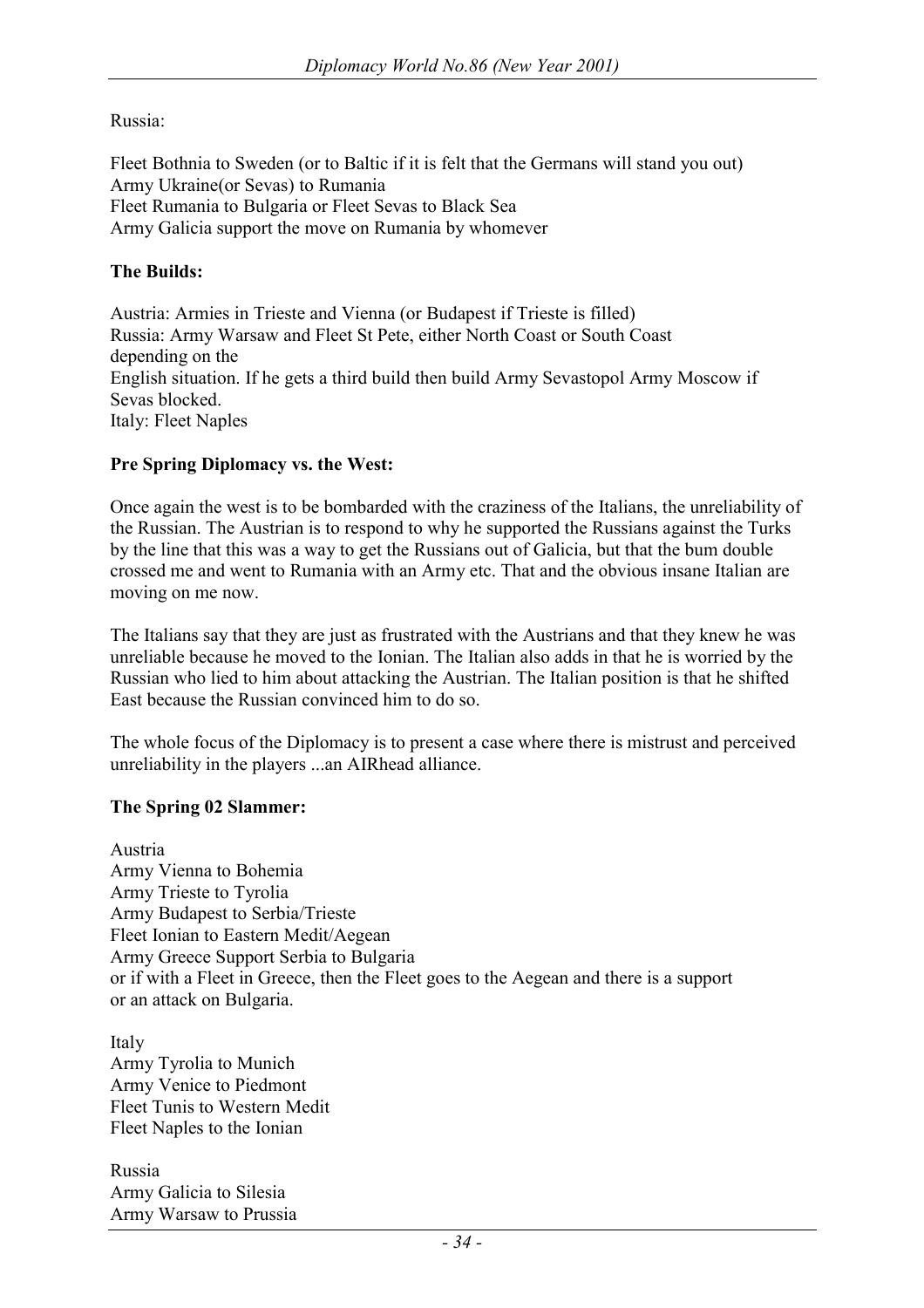Fleet Sweden-Baltic or Fleet Baltic Support move on Prussia or English into Denmark Fleet StP sc to Bothnia or Fleet St P/nc to Barents Army Moscow to StP Fleet Bul-Black Sea Army Sevas to Armenia or Army Rumania to Bulgaria if in the Black if you are there.

The key here is the total unloading on the German front with 4 armies and a fleet while Italy is marching against both France and turning corner on Germany. Austria is simultaneously moving on Turkey and preparing for a possible stab of the Italians.

The Turk is bottled up and will be slowly ground down.

Strategically the slow death of the Turk absorbs the AIRheads extra units and forces them to commit lose units that could otherwise be used to stab one another. The Russian builds of fleets in the North and the hoped for Italians break in the south crushes any stalemate line.

The idea situation is to pick up England as the ally in the West. The key here is the Italian acting in a manner that is not overwhelmingly tied into the AIR alliance and allows the boogeyman image of a triple alliance.

There is plenty of tension in the alliance with Austria needing a good supply of Prozac at various times which is what makes the alliance so deceptive. It also becomes tense for Italy and Russia later in the game as the Austrians will be in the position to make a move against either of them.

However, the strategic structure is what is needed to make sure that the Italian and the Russian realize that if they turn on the Austrian the Austrian can toss the game to the other one, further if the Italian builds are mostly fleets and the Russians push the fleets in the north there is the growing tension that the Austrians can make a big stab.

The potential for stabbing is high, the reputation that is developed for insanity and instability is critical to providing a background that sells the moves and allows the AIRheads to pull off the moves without triggering a massive jump against them. That is why the Turkish campaign is moved slowly and the Italians are always kept on the edge of the alliance commitment with an image of playing crazy since the AIRheads in the middle game want the Italians to be the focus of turning the game into a perception of multiple alliance structures while in fact there is only one dominant and all powerful deal.

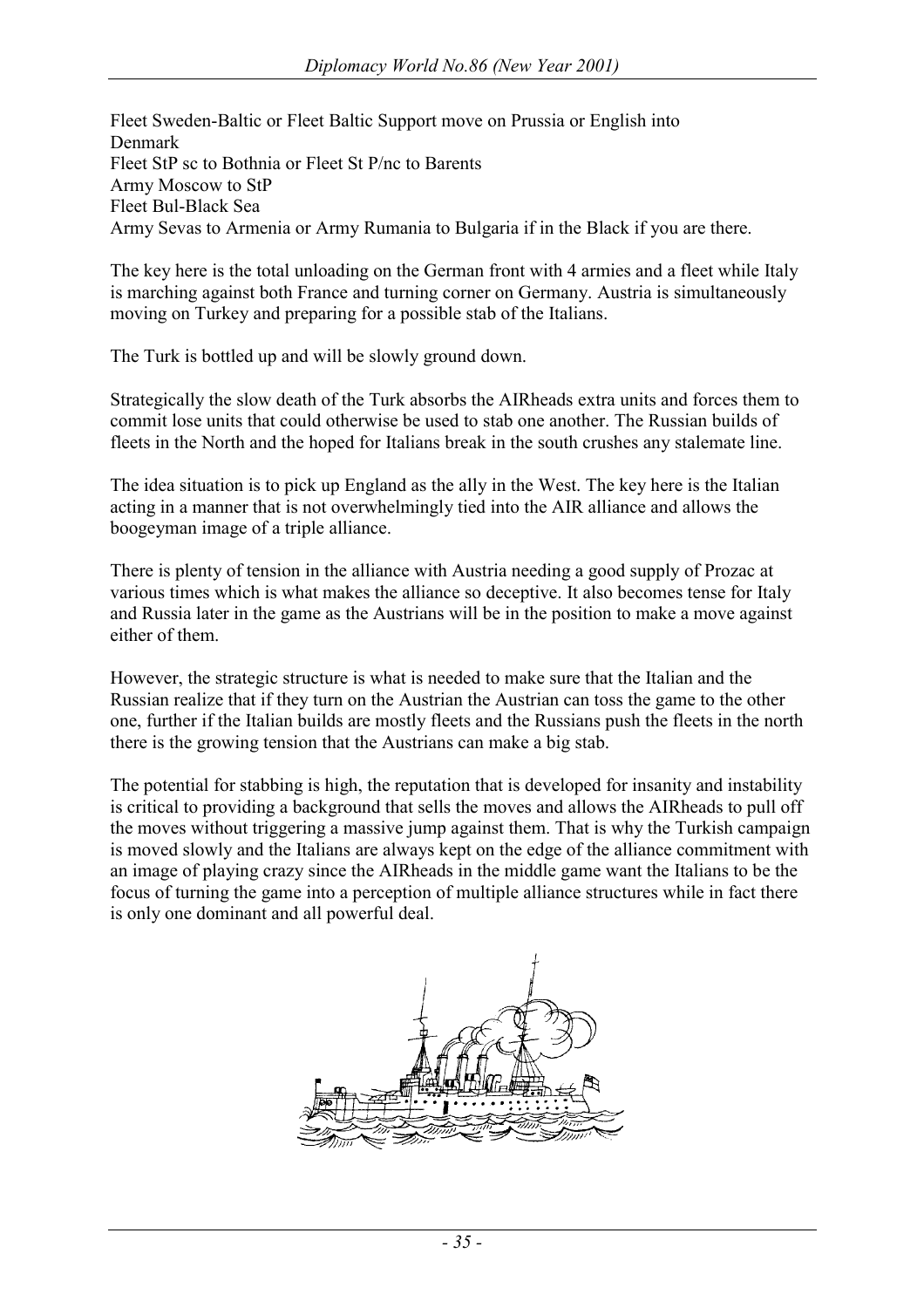# **The Art Of Diplomacy**

### **by Richard Sharp**

I'm going to try to summarize in a few paragraphs the qualities that make up a good player. Please note that I am not claiming omniscience - just trying to formulate my own ideas that other people can use for comparison. So here are my 'golden rules', in gradually diminishing order of importance.

1. Always stay on good terms with everyone for as long as possible, or longer. The player who commits himself to one ally, and hence against the rest, is unlikely to win many games. It is fascinating to discover how the same set of moves can be presented in two different lights to two opposed parties so that both find then acceptable. The most flagrant stab may be a phoney...and then again, it may not be, after all. A good player who decides to go in for an unambiguous stab should still mend his fences by apologising, pointing out that it was essential for his survival, and trying to negotiate a new deal. Nothing annoys me more than the lunatic who attacks me and then refuses to answer any further letters, convinced that my only aim is revenge. He may be right, at that, but what a boring, cowardly way to play.

2. Try to arrange accidents for neighbours, rather than attacking them. This is not easy to do, but very satisfying when it's done well. A typical sequence would be: tell A to move in a certain way which is "almost 100% safe", except in the remote event that B does so-and-so; then make sure B does do so-and-so; then commiserate with A (who'd have thought B was such an imaginative player?). A may be as suspicious as hell, but he can't prove anything. By getting your neighbours to do your dirty work for you, you commit them to your side while retaining your own friendly relations with the victim, as prescribed in rule 1.

3. Concentrate on home centres. By this I mean that you should play to get your neighbours so entangled with one another that their building potential is zero: as I've said before, the ideal situation for Germany in about A04 is to have English in StP, French in Lon and Lpl, and Italians in Mar! If you can achieve this very desirable state of affairs, you can stop worrying about your "allies" becoming too strong, always a problem otherwise. While they are trying to sort themselves out, you can go on growing, and even if they notice they can't do a thing about it.

4. Use the deadline. Provided GMs are on the phone, considerable success can be achieved by last-minute changes to plan; they give you some security against the danger that your earlier plans may have been leaked, One favourite device is to write to another player saying you have changed your mind and your orders - making sure he gets the letter just too late to act on it (sending it to the house next door is one cunning way of doing this). This will give you chance for a genuine stab that might otherwise cause relations to deteriorate sharply. But you must be able to rely on your GM not to accept late order changes: in at least one zine some players used regularly to phone allies after the deadline to find out how they had moved, then ring the GM and change their orders, which was always allowed!

*5.* Always tell the truth. Well, nearly always. I rather enjoy the challenge of finding a set of orders which I can confidently tell everyone in advance without damage to my own position. The advantage is obvious: people will tend to get into the habit of believing you, and when you finally hang one on them it'll come as a shock. I can see no virtue in the 'trust no one, lie to everyone' approach, which simply ensures that no one believes a word you say after Autumn 1901.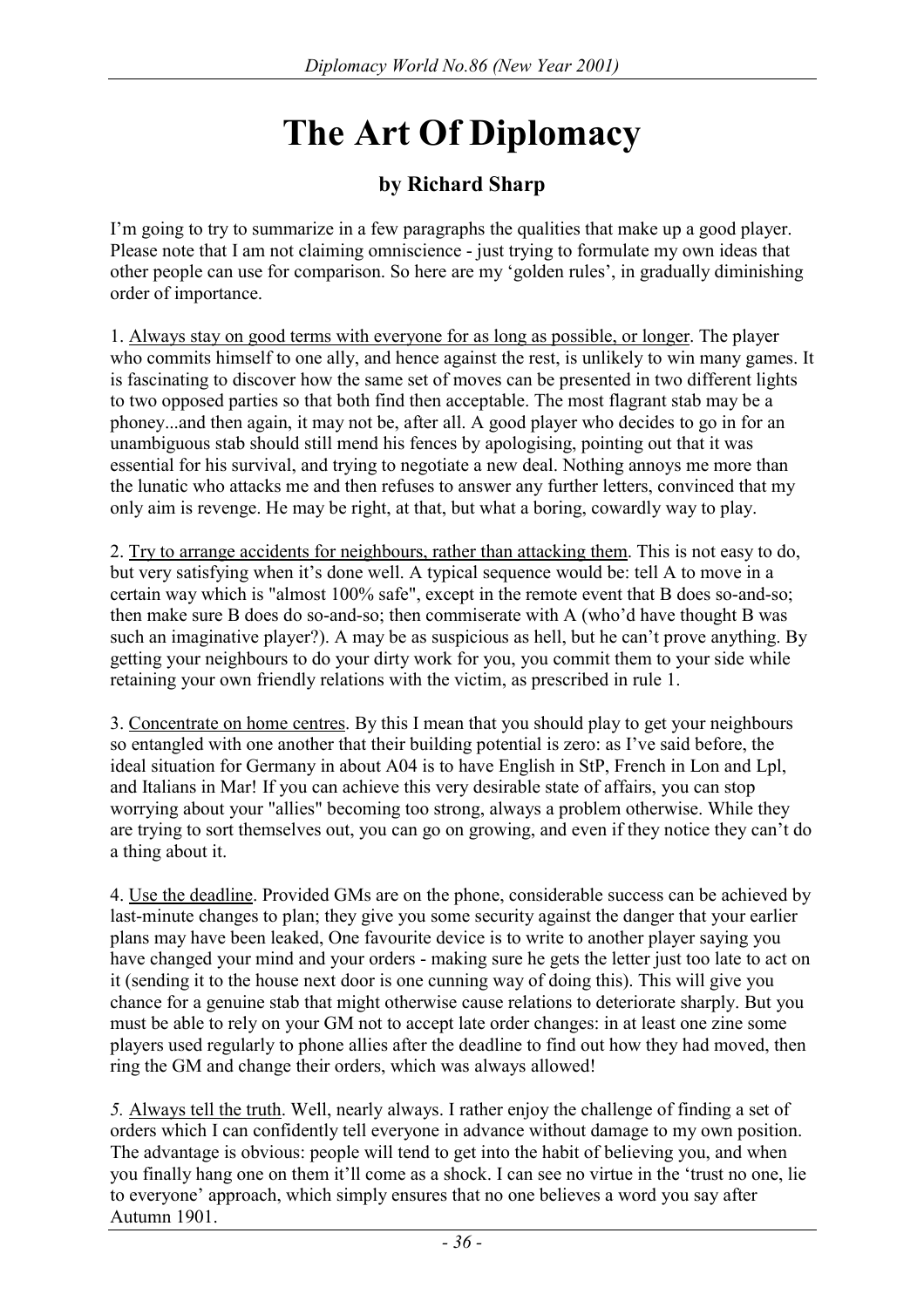6. Stab in the Spring. This is the direct reverse of the advice usually given but it works better, beyond any doubt. Spring stabs are much more likely to catch people with their knickers down, and provided you follow sound tactical principles (play to annihilate, aim for home centres) you should be able to consolidate in the Autumn. Many players regard Spring as a time for marking time and picking daisies; by taking advantage of this you can stab at longer range, and bring more units into the struggle.

## **ManorCon XVIII**

### **by Kath Collman**

It seems a long time since Manorcon 2000 – in fact it is a long time since Manorcon 2000, and my memories of the event are growing more than a little hazy … my perceptions at the time were a little hazy, too, as I was functioning through a veil of total exhaustion after all the fracas of last-minute hitches in the organisation.

Anyway, let's try to pick out a few of the outstanding features of the convention. One of our problems this year was that we were functioning with a change of personnel – existing committee members taken on new roles, new committee members had been elected (or to be brutally honest, had had their arms twisted!) and none of us was operating in a familiar role. However, such are the wonders of email that we were able to have our daily panics and resolve them without resorting to long-distance hysterics by telephone! A major blow was suffered a few months beforehand when Vick Hall, our treasurer, was offered the chance of a contract to work in the USA, to start just before Manorcon. Unfortunately by the time this offer was made, we'd already printed and distributed the flyers asking for bookings to be sent to Vick's address – great potential for confusion and disaster! Vick did his best for us and tried to delay his departure until after Manorcon, but unfortunately ended up having to fly out three days beforehand. Another complication was that there had been a local postal strike. This meant that several people who had left booking until the last minute weren't actually registered at all, and we had to be prepared to ask people for money when they thought they'd already paid. Not an enviable job. However, in the event, most of those attending were very understanding once we'd explained the problem.

Another complication was that Vick had had a call from a TV producer who wanted to film part of Manorcon. The committee debated this at length, with mixed feelings and differing opinions, and in the end thought that we already had enough complications to deal with. Unfortunately no-one had actually told the prospective film-maker of our decision. So on the Monday of Manorcon week, several of us had long and involved phone conversations with the said BBC producer, one Ged Gray, who begged and pleaded with us to reconsider, and eventually persuaded us to permit filming to go ahead. His idea was that he'd get a famous politician (his original idea was Jeffrey Archer, but in the end it was Derek Hatton, the former leader of the Militant Labour Council in Liverpool, who appeared in the film) to come along during the Friday afternoon, be taught the rudiments of how to play Dip., then to take part in the Friday evening Dip. round. This board would be filmed – both negotiations and moves – along with shots of someone explaining the basics of the game during the afternoon. The tournament director, Nick Kinzett, then had to find 6 people willing to play in a game under these conditions – and managed to persuade Paul Spurgeon, Jeremy Tullett, Paul Cridland,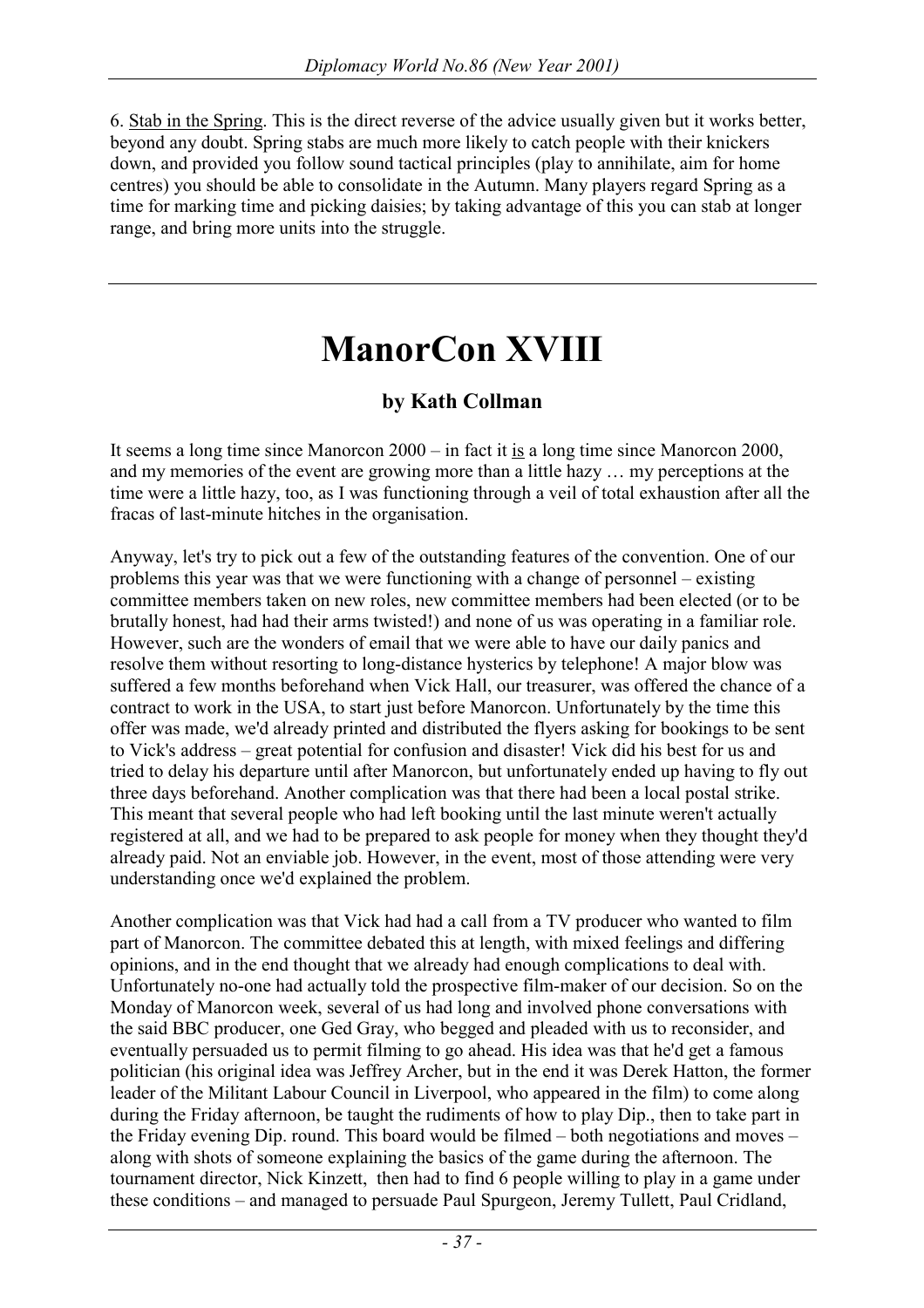Keith Smith, Conor Kostick and Emeric Miszti to take part. Derek Hatton drew Austria (!) and was eliminated at the end of Autumn 1902. One gathers that he wasn't too impressed with his experience of playing Dip., and was heard to say that it's a sad game and that all who play it are sad. This comment was cut from the final film, which apparently ends with Derek saying "I can't remember finding such a crowd of liars and cheats, even in politics, as I have done tonight"!

Never mind, Derek, you can't win them all. After Ged had taken Derek back to the station to catch his train home, he returned and settled down to an evening's gaming, and possibly sampled the Real Ale in the bar. Yes – I kid you not : the Manorcon bar was stocked with Real Ale this year. We bought in a couple of barrels as an experiment to see whether the punters would like it … by 9pm on the Friday evening it was all gone, so we're intending to repeat the experiment next year but tripling the number of barrels (the bar only has capacity for a maximum of 6 barrels, but it may last until the Saturday evening with a bit of luck…). And there were other improvements to the venue: the rooms had been improved by the installation of fridges, the provision of new pillows and in some cases, new mattresses also. So I was actually able to get a decent night's sleep (apart from nearly falling out of bed at 3am, but I won't go into that). The food was .. err … much the same as usual. But then, so were the prices. You get what you pay for after all. Oh yes, and we ourselves made one major change: the main room was declared a non-smoking area, a change which met with almost universal approval.

Something which didn't meet with universal approval however, was the system used to enforce the Dip. deadlines. It had been decided that we really needed to speed up play so that we could get the results in on time and sort out the winners without delaying the main awards ceremony on the Sunday. So, we had a system of boxes for each season's orders – any player not placing orders in the box would be penalised. So far so good. But clearly we needed to make sure that everyone was aware of the exact timing of the deadlines. So we introduced a visible timer running on a laptop computer. Alongside that, we had audible warnings. One idea which had been tried and discarded was to use the 30 second countdown sequence from the programme of the same name: Countdown. This was discarded in favour of using a voice saying "10 minutes to deadline" … etc. etc. with an actual timed countdown of the final seconds. This was recorded by Steve Jones onto Dave Norman's laptop, and sounded OK when they tried it out in my spare bedroom on the Friday morning – unfortunately by the end of the weekend, poor Steve was a bit sick of the sound of his own voice as it were, and so were one or two other people who were trying to get on with their own games and didn't appreciate hearing yet another countdown. I am given to understand that a new voice will be used next year, and that we will be adjusting the volume.

Not that Manorcon consisted entirely of Dip. of course. In fact only slightly more than a quarter of those attending actually took part in the Dip. tournament. Others played Settlers, 18XX, Acquire, Outpost, Titan, Croquet and a whole host of other games for which we weren't running tournaments. There was the usual Pop Quiz on the Saturday evening, and Paul Oakes once again ran his fiendish Weekend Quiz. The Second Hand games sale was as large and as successful as ever, and this year Nick allowed longer deadlines in the Dip. tournament to allow players (and Nick himself) to visit the sale.

Oh yes I suppose I'd better mention the results of the various tournaments etc. The Team Dip. was won by Globetrotter (John Colledge, Geoff Kemp, Paul Spurgeon, Pete Mason, Chetan Radia, Phil Day and Shaun Derrick), with Team Fat Bastard in 2<sup>nd</sup> place. The individual event was won by Conor Kostick, with Dave Horton in 2<sup>nd</sup> place and Feargal O Donnchu 3<sup>rd</sup>. The Irish contingent, some of whom were visiting for the first time, did very well, and one of their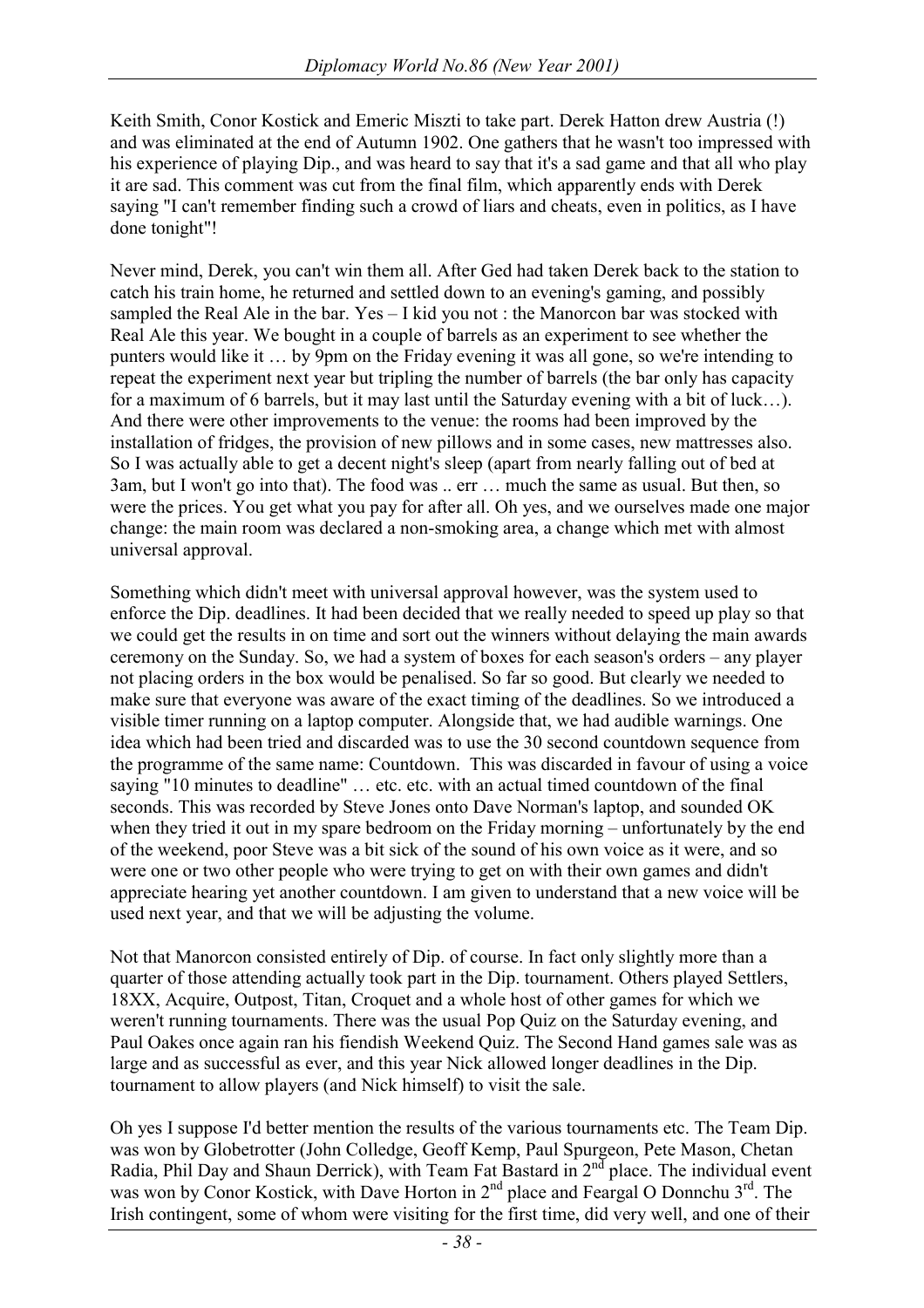number, Paraic Reddington, took the Best Newcomer award. The Settlers tournament was won by Mark Sheiham with Dave Horton 2<sup>nd</sup> and Jeff Edmunds 3<sup>rd</sup>. Lyndon Gurr won the  $18xx$  with Ian Pendlebury  $2<sup>nd</sup>$  and Jeff Edmunds  $3<sup>rd</sup>$ . Kevin McGowan beat Conor Kostick in the final of the Croquet. Acquire was won by Matthew Greet; Jeff Edmunds won the Outpost tournament and the Titan tournament was a draw between Luke Ellis and Simon Craddock. Unfortunately the Titan was not popular and will not be offered next year. The victors in the Pop Quiz were Norfolk and Chance (Doug Hare, Mark Wightman, Lee Edwards and Gihan Bandaranaike), and the Weekend Quiz was won by The Terrible Trio (Richard Clyne, Simon Craddock, David Smith and Richard Brown). Hmm, the last lot can't add up can they?

And that just about wraps it up, except to say that we're running Manorcon again next year, from  $20^{th} - 23^{rd}$  July, probably for the last time in Shackleton Hall which is scheduled for demolition. Full details are available (or soon will be) on our website : [www.diplom.org/manorcon.](http://www.diplom.org/manorcon) If you haven't been before, how about giving it a try? And if you've been in the past, but weren't there last year, book the date now. See you there!

## **MidCon 2000**

### **by Mark Wightman**

For reasons which will become obvious later in this piece I really enjoyed MidCon this year – far more than in previous years. What probably isn't so obvious is that one of the main reasons that MidCon was so good this year was because it was so well organised.

Gasp! Is that a compliment to SFCP? Well, yes it is. With the exception of the nonsense regarding deposits (See Issue #44), which Theo admits was a mistake, their organisation of MidCon was superb. Gone were all the usual problems with the rooms, booking in etc. Most surprising though was perhaps the complete change in attitude from the hotel staff, who were simply excellent. Friendly and efficient aren't words that you would normally use to describe the staff of the Angus, but they were both of these things.

OK, so there were the usual things which you could complain about. As expected, the beer was uninspiring, they even ran out of Stella on Sunday afternoon (Bandy 1 Angus 0). Plus the Bar food looked pretty awful as usual, but as far as I'm aware nobody died so, perhaps we can count this as a plus.

Speaking of food, breakfast was much improved over last year too – except for the scrambled eggs, but then finding good scrambled eggs always seems to be completely impossible in British hotels. The American don't appear to have any problems though, witness the superb eggs at WDC this year. Perhaps the secret is that the American use real eggs, because I'm not convinced that we always do.

Moving on. MidCon itself seemed a little quieter than in previous years, but Theo told me that the numbers were actually up, by half a dozen or so, over last years figures. Maybe his total just counted pre-bookings, and ignored day/local visitors; because it felt like numbers were down. One possible explanation for this discrepancy between what I saw and what there must have been is that more and more people were playing in the bar, whilst I spent most of my time in the main room playing Diplomacy, where the numbers were certainly down.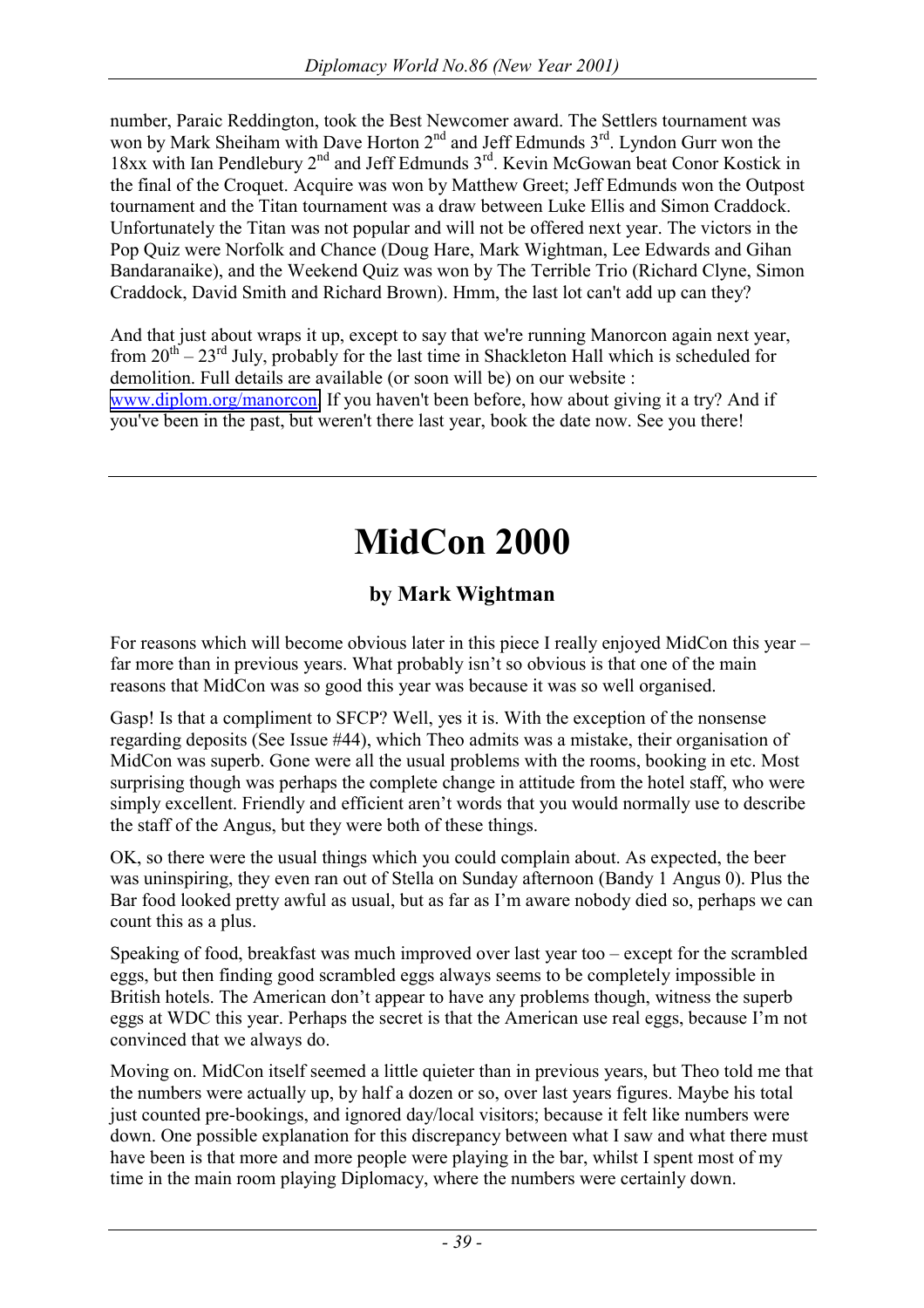Speaking of the Diplomacy . . . as expected, the tournament was again superbly organised by Jeremy Tullet and Neil Duncan. Both of whom deserve our thanks for their considerable efforts. Jeremy once again used his folder system to encourage timely order writing and again its was a marked success. There were a couple of yellow cards handed out, but the games did seem to flow a lot better than at some tournaments I could mention (but won't). Still, something could be done about how long some players take to write retreats and builds, which can eat into the diplomacy time – if allowed.

Now to my games. Sane individuals should just skip this part.

My Friday game was pretty dire. I played Italy to Guy Thomas's Austria with a rabid anti-Italian Turk – played by someone I'd rather just forget. Elsewhere, England was Dave Horton and Germany was a newcomer who Dave appeared to have brought along just for the occasion. To say that the two of them were 'closely allied' doesn't quite do their special relationship justice. Dave may as well have been writing Germany's orders for him and I wouldn't have been surprised to find out now that he was. Predictably it ended with Dave on 15 and his loyal poodle on 3 – go figure. At the very end of the game Dave and Guy got together to gain a German centre each in a move which made sense for both of them (Dave  $+14$  pts, Guy  $+8$  pts), but which by attempting would allow one or the other to lie and prevent the other from gaining their extra SC. Dave insisted that they write their orders in public (to prevent the stab), which I disapproved of – and I said so. Not quite in the spirit of the game, chaps – tsk tsk!

Which bring us to Saturday, where the fun really begins. I got what could be described as a good draw – France. I don't enjoy playing France much, I never have, but I do seem to get some good results with the blue bits. Luckily for me, today would be no different. After a slow start working with England, I changed sides and snuck into Liverpool to get things rolling. Elsewhere, nothing much was happening, with nobody coming out on top in the East, probably because everybody appeared to be changing sides each and every turn. More significantly, England (Neil Kendrik) had fallen out rather badly with Russia (Peter Hawkins). It was the usual argument over StP. England had taken it, with an army, on the turn I pinched Liverpool. Neil wanted Peter to leave it English whilst A(StP) moved back to Norway in preparation for a convoy back to the mainland.

At this point it was only 1904, but things looked very good for me. I was on 8 - (Home, Por, Spa, Bel, Hol, Lpl). There was an isolated Italian A(Mun), supported in by me, whilst Germany was scattered all over the place (with fleets Hel and Bal and A(Ber)). The English position wasn't much better either with scattered units in StP and Scandinavia. I'd just built an A(Bre) to convoy to England, when Italy revealed he was about to stab Austria. I guessed this would involve him moving F(ION) - ADR so, I took the opportunity to convoy to Naf and walked into Tunis in the Autumn. The exact same time I convoyed to Naf - Kenders moved A(StP) to Nwy [hoping to convoy back to Yor], and Peter moved A(Mos) - StP - stabbing him.

Kenders went ballistic and he and Peter had strong words. Kenders was so mad (at Peter) that he believed some total nonsense I told him about not taking

London that turn and I snuck up to 10, whilst he played to take back StP. That took us to lunch. Not the best time for it, from my point of view, since the lunch break is normally when the stop the leader alliance begins. Luckily for me it didn't. It's probably worth pointing out that at this point my France was the 'worst' when compared to the other boards, because elsewhere Gihan and Chetan both had 12+ supply centres.

During lunch somebody (Peter?) suggested a draw. I was openly interested, but it was obvious that Shaun wasn't. There was a vote and it failed. Peter was annoyed with this and I think he thought it was Shaun and/or Demis (Austria) who had vetoed it. He said that by continuing to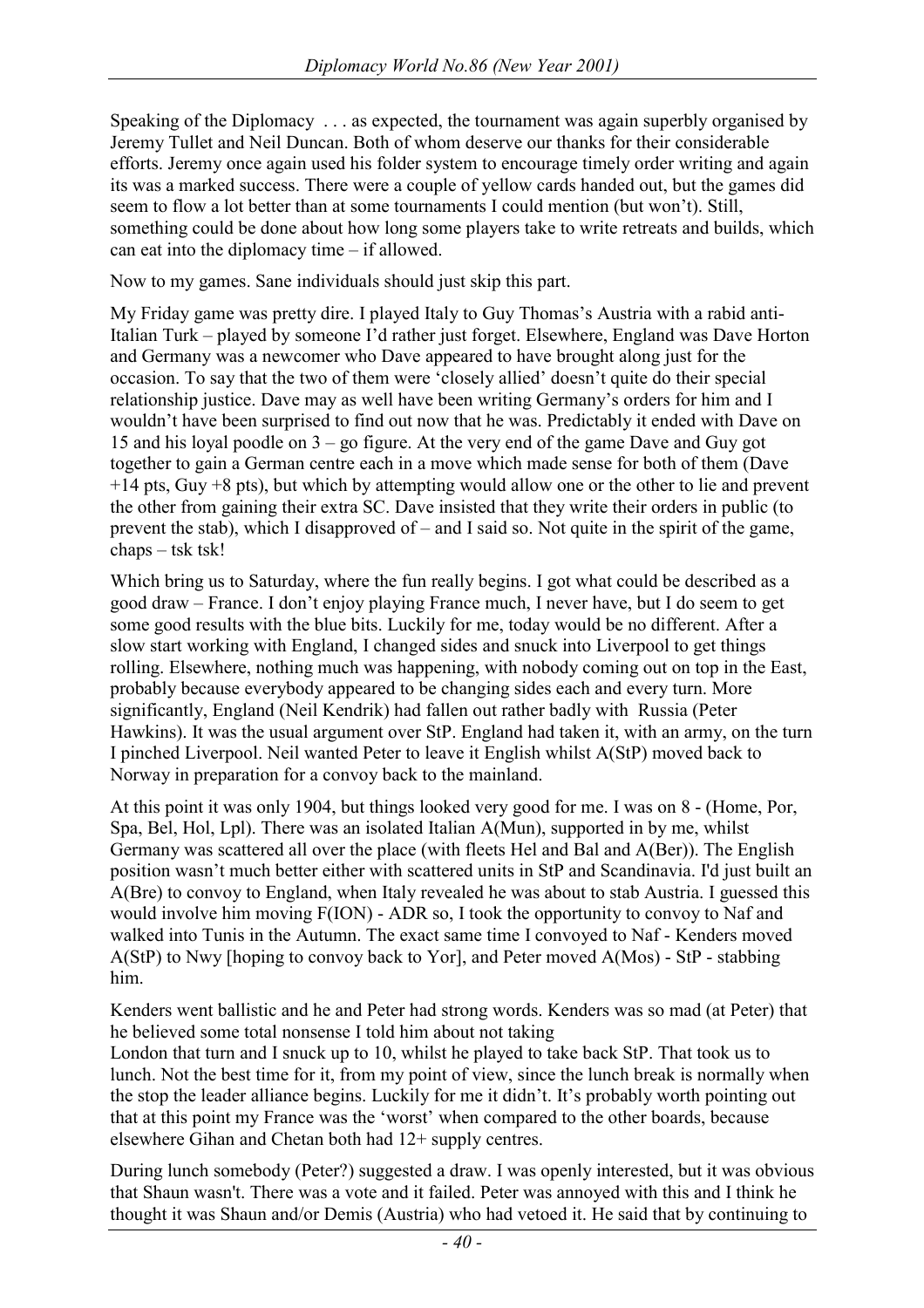fight that they were throwing the game to me. He put some orders in (attacking Austria) and walked off.

I was pretty chuffed at this point. Already over the stalemate line (in Tun) I just concentrated on getting the German centres before they sorted themselves out. I took Mun in Spring and played for position elsewhere. Peter came back to the table after Spring and made some rude comment to the others and handed in the same set of orders again (publicly).

Shaun and John Stratford (Italy) used this knowledge to hack Demis (Austria) down from 4 to 1 in the autumn, whilst ignoring my conquest of Germany [even moving a unit out of Tyr in the process]. I took Kiel and Edi in the Fall. At this point I didn't think they could stop me before I hit 18 and neither did Shaun.

There was still some chance that they could though (it would have been close - could they take Mun or Ber back before I got to StP?) so, I got Kenders to ask for another draw. At this point I was on 13 and I said openly that I could easily force 16, and that I would agree a draw only if they agreed to give me the other 3. Of course they couldn't decide who would give them to me. Kenders insisted it should be Russia and Peter suggested Kenders should give them up. They couldn't agree and there wasn't even a vote [not that I would have agreed anyway]. This is the point where Peter said he had had enough and put

blank orders in the folder. The next season he agreed to order, but only from the other room. Shaun would write his orders for him and he would sign them. (Shaun revealed later that Peter wouldn't do some of the things Shaun suggested, which must of made Shaun's already difficult task nigh on

impossible.) I suspect though that this didn't actually matter because it was already too late. I was through Germany (taking Ber and Den) and outside Warsaw now.

The 18 could be demonstrated as unstoppable the following turn when I picked up Swe, Nwy and had two units adjacent to the last English F(Stp.sc). At this point there were still 4 full years to play, but the game was over. My first face to face 18 and I was understandably a bit chuffed. I was also the overnight leader (not good), with a small advantage over Chetan in second place and Dave in third.

Of course, the draw on Sunday threw us all together on the same table. Plus Gihan and Simon Bouton, who were in fourth and fifth place!! I drew Germany, France was Dave, Chetan – Russia, Gihan – England, Simon – Austria, Demis – Italy and somebody I didn't know – Simon playing Turkey.

Frankly, I didn't give much for my chances and therefore decided to try and make sure that I dragged down as many of my nearest competitors as possible. Chetan would have made a natural first target, but since late-game alliances against Russia are a lot easier to organise than against France – Dave became my preferred first target. Luckily, Demis didn't need much persuading, nor Gihan, who was having a spirited 'negotiation' with Dave over the English Channel. It was whilst watching them . . . err . . . negotiate, that I decide upon my best prospect for the game. I could see that Gihan was having a real problem making his mind up what to do. The crux of his problem appeared to be that if he worked with any of his neighbours then that neighbour would likely win the NDC and he didn't want to have to make the choice. Therefore I decided my best chance was to make that decision easy for him. So, I decided not to lie to him at all – and to build only armies so as not to give him any excuse to seriously threaten my survival.

Initially the plan seemed to be working, but working almost too well when England, France and Russia failed to get a single build in 1901.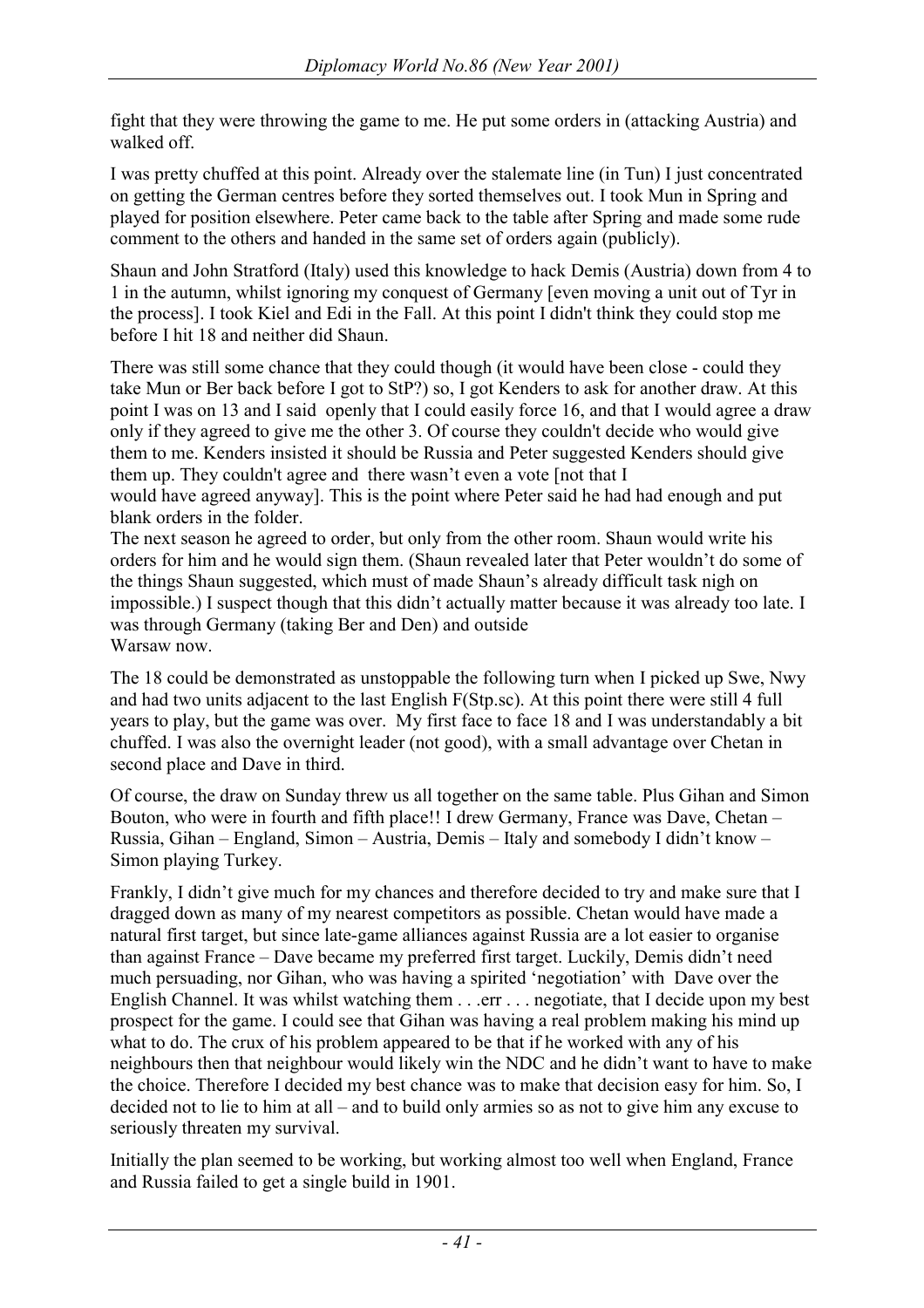During 1902 I pressed on. Attacking Burgundy, occupying the Ruhr and supporting an English army into Belgium. Meanwhile, Gihan reached an accommodation with Chetan and let him take Sweden – I didn't complain. I was banking on Chetan stabbing Gihan sooner or later and I didn't have to wait much longer as he built in StP.

Elsewhere, France is being destroyed. I'm not gaining anything, but I don't care. Italy is growing large and there is plenty of evidence that he and Turkey had an understanding of sorts that would keep Simon in check.

Spring 1903 – and of course, I'm expecting Gihan to stab soon, because if I've judged the situation right then he almost has to for my plan to work. He doesn't disappoint me, with fleets turning up in Skag and Hel. Luckily, I'm in a position to grab Belgium back from him in exchange for the lost F(Den), which of course disbands to be replaced by an A(Ber). Chetan also took this opportunity to cause trouble in Scandinavia and he and Gihan have words . . .

Spring 1904 – sees Gihan once again prepared to switch sides. France is about to disappear and he needs the help of my A(Bur). He's also fairly cross with Chetan and offers to allow me Denmark uncontested. I of course comply – fully expecting to lose Denmark to him in the fall.

Come the fall the inevitable happens, and Gihan reclaims Den. However, the way in which he did it turns out to be one of the biggest howlers I have ever seen, since he walks out of Sweden (which remains Russian) to gain it. Doh!

OK, so he misses out on a build that shouldn't be too serious. Unfortunately, for Gihan, it was. Dave's France was at this point down to 1 SC and he had to choose whether to keep A(Par) or F(NAO). If Gihan had a build coming then his decision would have almost certainly been A(Par), but with Liverpool hanging he kept F(NAO). Gihan was mortified. Not so much for his position (now pretty crap), but for the fact that he had made such a horrendous booboo in front of his friends and peers.

The game started to peter out after that. It was obvious that the only real winners in this game would be Italy and Turkey and that none of the other contenders could gain enough to pass me. We played another year – in which Dave took another English SC (with Gihan's support I might add) and I remained entrenched on 5 SC's. Enough to win me the NDC, providing Guy Thomas or Simon Hornby didn't get in the region of 14+ centres on another board. It looked iffy for a while since Guy had a very strong position, but Simon H organised the resistance. Eventually pegging him back below 10 centres. The Top Ten were:

| <b>Player</b>         | Fri    | <b>Sat</b> | Sun   | <b>Total</b> |
|-----------------------|--------|------------|-------|--------------|
| 1. Mark Wightman      | 14.00  | 162.00     | 15.56 | 191.56       |
| 2. Chetan Radia       | 81.00  | 84.00      | 11.38 | 176.38       |
| 3. David Horton       | 122.50 | 24.25      | 10.50 | 157.25       |
| 4. Guy Thomas         | 66.33  | 5.00       | 60.00 | 131.33       |
| 5. Gihan Bandaraniake | 7.00   | 107.00     | 15.56 | 129.56       |
| 6. Simon Bouton       | 75.60  | 39.00      | 11.38 | 125.98       |
| 7. Simon Hornby       | 75.60  | 19.20      | 20.89 | 115.69       |
| 8. Bruce Maclean      | 25.33  | 36.00      | 35.60 | 96.93        |
| 9. Doug Massie        | 18.00  | 21.25      | 31.33 | 70.58        |
| 10. Rob Molnar        | 10.67  | 12.20      | 20.89 | 43.76        |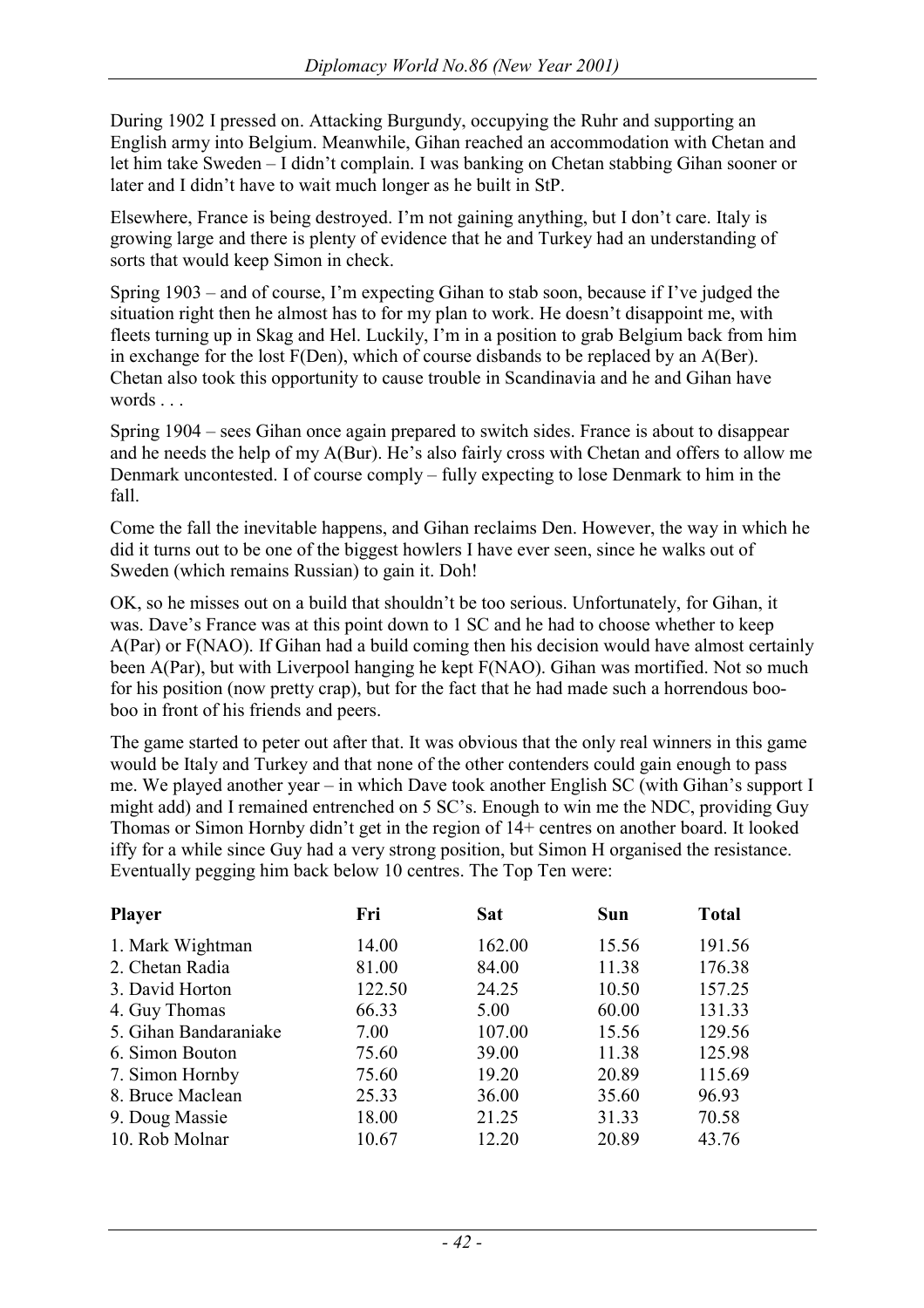Sorry, but I didn't catch who got the best country awards. I'm pretty sure that Dave got best England though. Simon Hornby also had a couple of them and one must have been Chetan's for his Friday game. Best France was pretty easy to remember to, since it was me.

Also awarded at the convention was Jeremy's, rather impressive, trophy for 'Diplomacy Player of the Year'. Which was won comfortably by Dave Horton. For those of you who don't know what this trophy is: Jeremy re-scores all UK tournament games in a given year, using his scoring system (the one used at MidCon) and awards the trophy to the player with the highest score. There's been a bit of a lively e-mail debate about the validity of this and the importance of some of the games scored. For example – Do you count single board tournaments (which are, in effect, little more than open housecons)? I'm staying out of it though.

Quote of the Con: "Oh, dear! I think Gihan is getting excited again."

And that's that for another year. Only the EDC in Paris to come now. No chance of winning that one, but it should be fun regardless.

## **Let's Play Diplomacy**

### **by Stephen Agar**

Although I could not claim to be one of the real "old timers" on the Diplomacy scene (having played my first game in only 1976) I have been around long enough to have tried to play (and GM) Diplomacy in a variety of ways, with varied results. With the popularity of the Internet, there are now more ways of playing Diplomacy than ever before, so I am going to summarise what is out there and what I make of it all.

Putting aside face-to-face Diplomacy (which is Diplomacy as it should be played) the basic options revolve around:

- how often you want the turns to take place (realtime, daily, weekly, monthly)
- the medium you want to use for negotiations (email or postal)
- how you want to get your game results (email, web page or postal fanzine)
- who you want to GM (a human or a computer).

Let's try and break this down a bit.

### **1. The "Snail Mail" Option**

Not everyone is on the Internet or has access to email. Even those that do, may not want to use it to play Diplomacy. The postal Diplomacy hobby dates back to 1963 in the US and 1969 in the UK. The basic mechanism is that the game of Diplomacy is run in a fanzine to which you subscribe (typically \$1.50 or £1 an issue). The fanzine appears periodically (usually  $4$ weekly or monthly) and carries with it the game report. The players negotiate between issues of the fanzine (by post, telephone or email), send the orders to the GM, who adjudicates the game and prints the report in the fanzine etc. etc.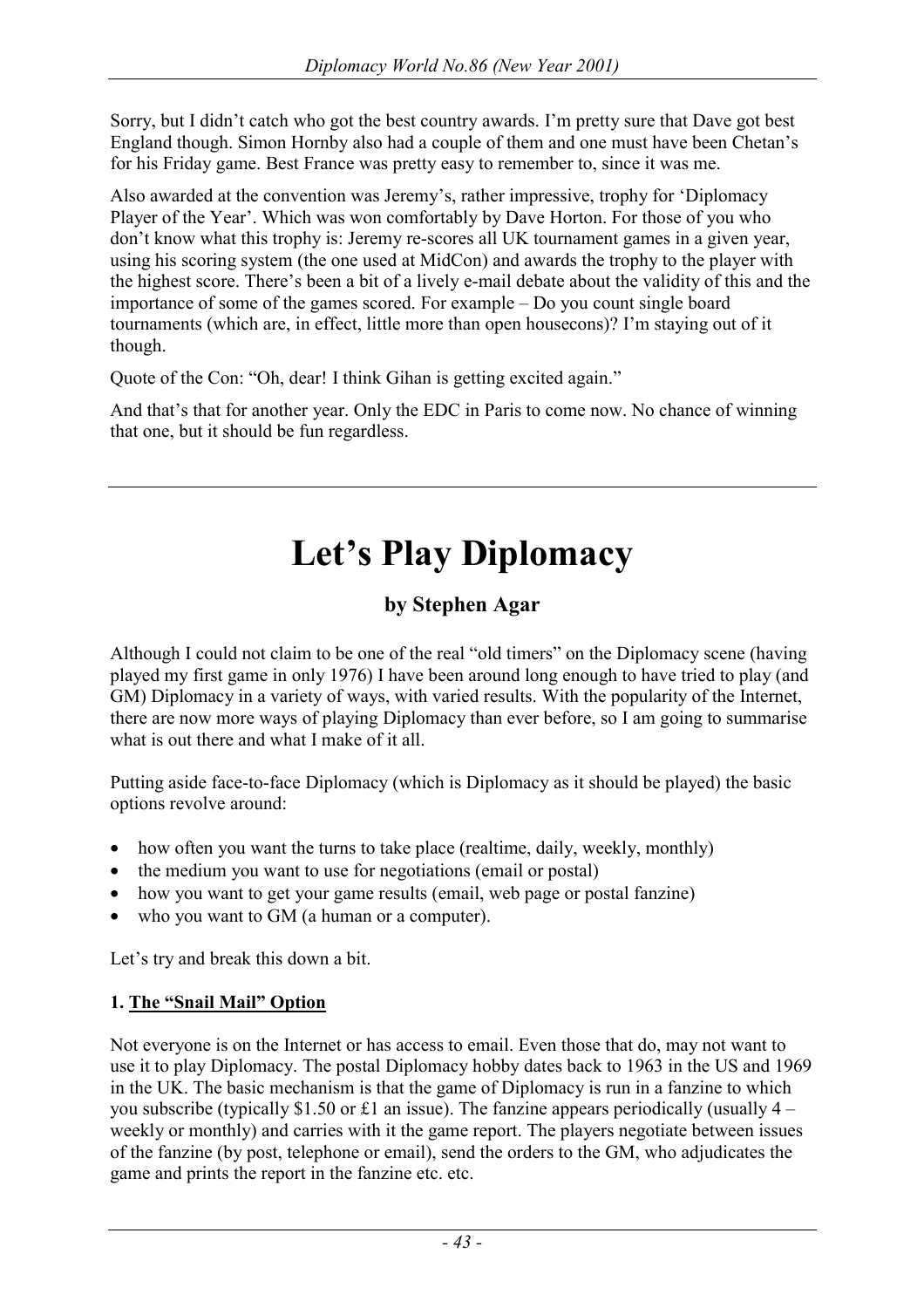The principal disadvantages of postal Diplomacy are:

- You have to pay to receive the zine (though not very much)
- Games have several weeks between moves

On the plus side:

- The fact that players pay for the zine means that you have fewer dropouts than you get in a normal email game
- Zines have far more of a sense of community about them than any web page ever will. It is a proper amateur magazine which you can read on public transport, in the living room or in the bathroom – usually with articles and a letters column far broader than anything currently on the web. Having said that, you don't have to play in a zine to subscribe to it.
- You can still use email for negotiations with those players who have email
- Games have several weeks between moves!

### **Sites to check out**

<http://www.fbgames.co.uk/words/mfg/mfgtoc.htm> <http:///www.postalgames.org.uk> <http://devel.diplom.org/Postal/>

### **2. The Halfway House**

This is what I intend for my new zine, *Armistice Day*. Although it will be a traditional postal Diplomacy zine as outlined above, it will also carry email games in which all participants have email access. Additionally, once such games have been adjudicated, the game report will be emailed out to the players, allowing them to continue their game before they receive the zine in the post. The zine will also print the game report as normal. The pros and cons are pretty much as set out above, save that you can effectively ignore the zine from the point of actually playing the game and there is a possibility of playing the game to a faster timescale (say a move every 2 weeks) -though you need to be a subscriber to play in the first place (which will hopefully discourage dropouts). A kind of subscribe to the zine to join the club. See [http://www.armisticeday.com](http://www.armisticeday.com/)

### **3. An Internet Game using a Judge**

A Judge is a piece of software running on a server linked to the Internet which can be used to automatically run games of email Diplomacy. Players who use it are given a "dedication" rating which increases if you stick to deadlines and decreases if you are late or NMR. Essentially the way it works is this:

- You join a game waiting to be formed on a Judge (waiting lists can be examined)
- Once seven players have registered, the Judge assigns countries in accordance with preferences and sets the deadline
- All communications with other players are sent (and received) via the Judge
- Before the deadline you send orders to the Judge
- Once the Judge gets all the Orders in it sends out the adjudication by email etc. If not all seven sets of order are in, then there is a grace period in which the late player can submit orders – but his dedication rating is affected.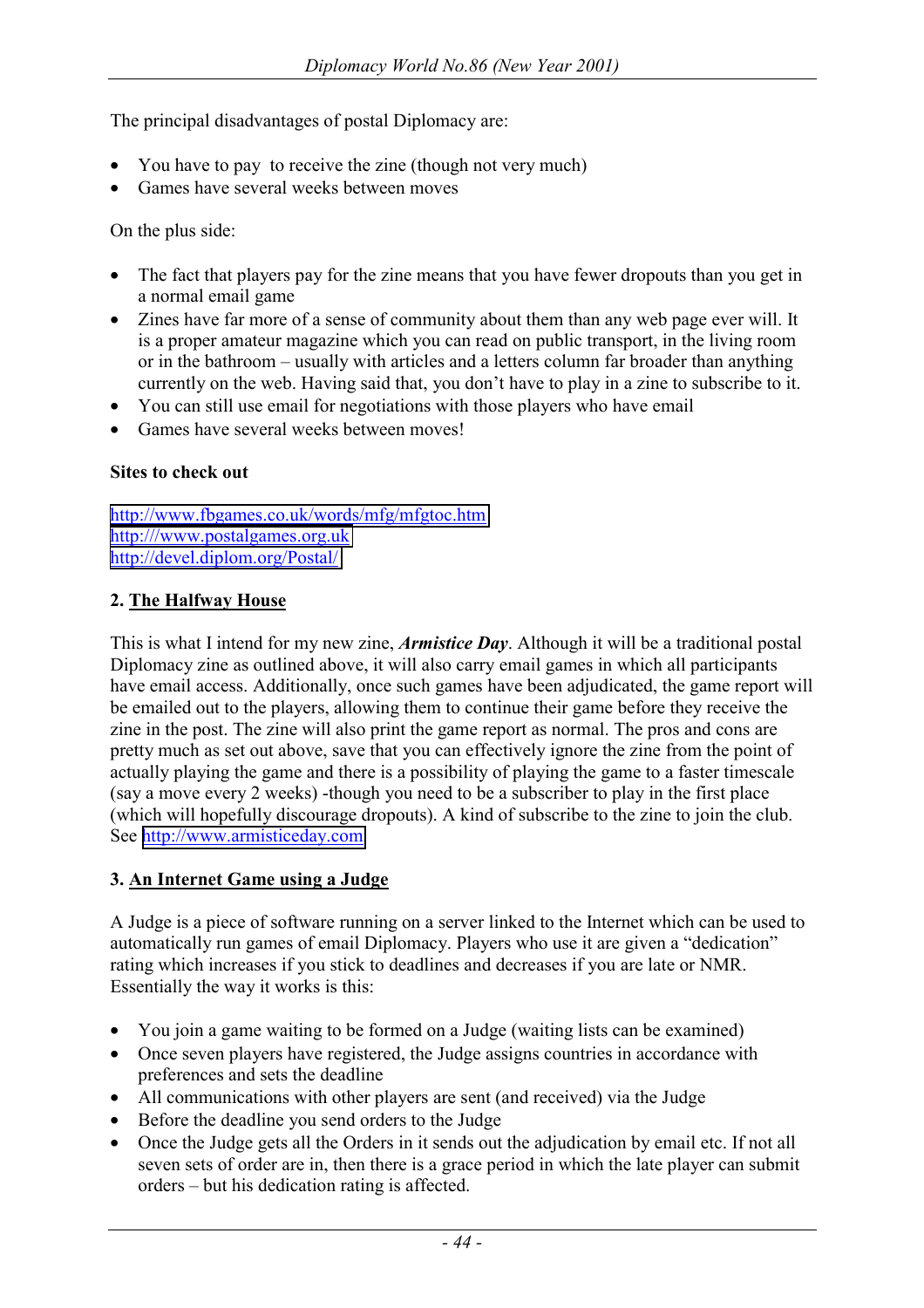There are some advantages to this approach:

- It's free
- When everyone sends in their orders, it's quick 48 or 72 hour deadlines are the norm.
- It is possible to configure games so only "dedicated" players may join, which can decrease the dropout rate.
- Usually judge games are no-NMR games.

On the other hand:

- You have to get the syntax *exactly* correct when dealing with the Judge e.g. if you use the wrong format for orders or the wrong abbreviation for a province (although not ambiguous to a human) the Judge won't recognise it.
- Usually judge games are no-NMR games. That means that if someone NMRs the whole game is frozen waiting for a standby to come into the game to take over the position. Whether you find this acceptable is a matter of taste.
- Because anyone can put their name down to play (and there is no cost) you have a higher rate of dropouts than you would normally get with a postal game.
- There is really no sense of community at all you send emails to the Judge and all you get back is a game report.
- There are some minor differences between the way a Judge interprets the rules and what the rules actually say.
- 48 or 72 hour deadlines are the norm

Now I have to come clean and say that I have always been instinctively hostile to Judge games. In the main this is become I have grown up in a Diplomacy fanzine tradition in which the game of Diplomacy was the excuse for the zine, but not the be all and end all. Hence, just getting a bare adjudication has never appealed to me. Also, I found the various introductions to using a Judge rather off-putting. To top it all the idea of "NoNMR" games with lots of standbys joining the game didn't appeal at all. However, I hereby pledge to actually use a Judge and report back on what the experience was actually like.

Judges can also be used for "real time" games with deadlines as short as 12 minutes – though organising such a game can be difficult.

### **Sites to check out**

<http://devel.diplom.org/Email/newbie.html>

### **4. An Internet Game using a Human GM**

There are a few variations on this theme – but mostly the evolve around the simple idea that you email the orders to a GM, who will adjudicate and then send the results back to you, setting the next deadline etc. Some are run via a web page, some through some sort of "club" or mailing list, and some are just organised privately.

There are many communities and sites offering this sort of service. Two worthy of mention (and which demonstrate different approaches) are: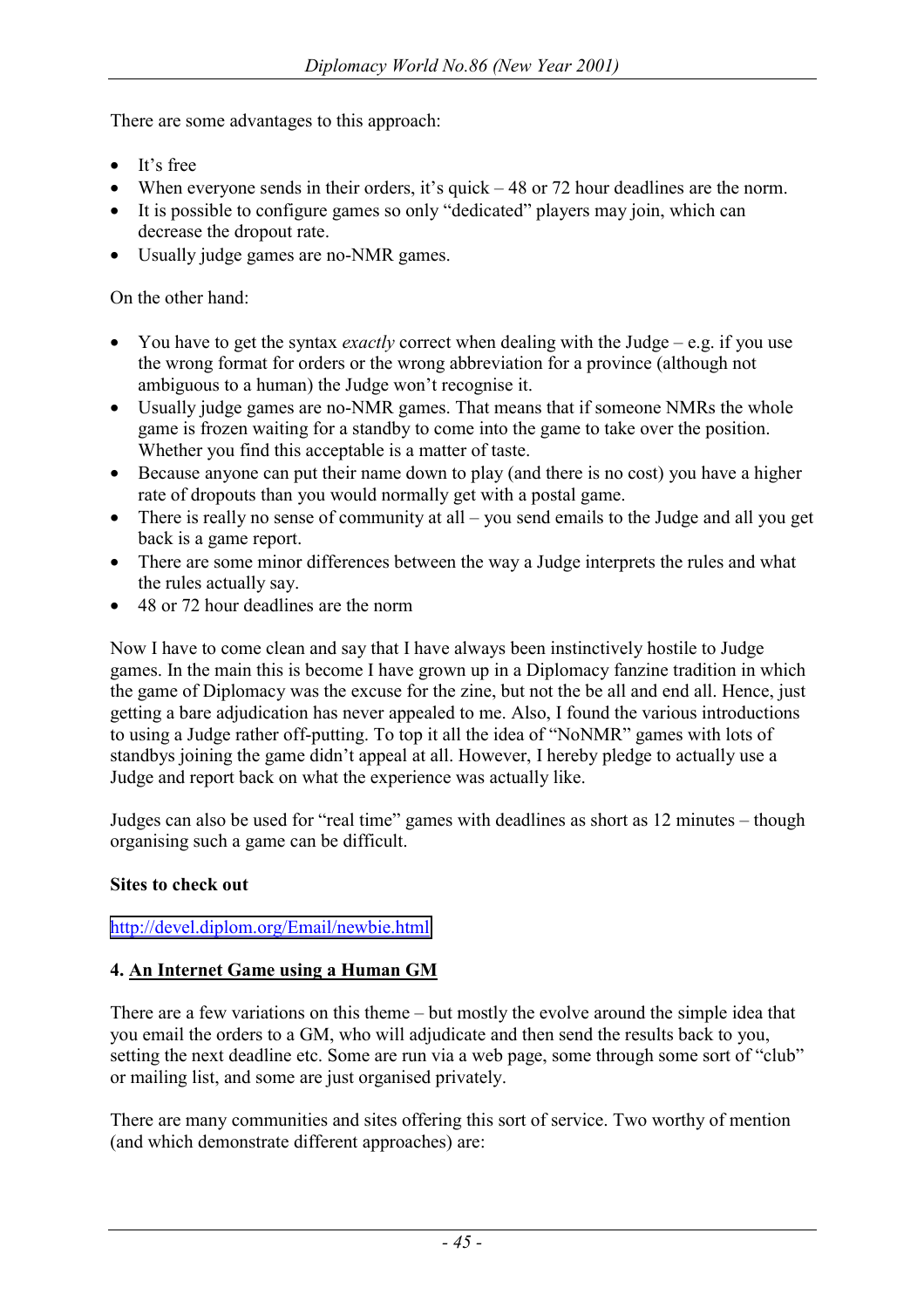**CAT23** – Games organised through various CAT23 mailing lists. Games usually fill quite quickly and many variants are run as well. [http://www.cat23.com.](http://www.cat23.com/) However, each game is basically run independent of the others.

**Diplomacy 2000** – Games are organised through a frequently updated web site, with a choice of 1, 2 or 3-weely turn games. Results and maps are put on the site and results are also emailed to the players. A good sense of community for a web site and highly recommended. [http://www.dip2000.org.uk](http://www.dip2000.org.uk/)

## **Diplomacy Tournaments at Conventions**

This is largely taken (with thanks) from the [Diplomatic Corps](http://www.diplomaticcorps.org/) Website

### World DipCon

- **World DipCon XI** will be held **27-29 July 2001** in **Paris, France**. For details, contact [Thibault Constans.](mailto:thibault.constans@vnumail.com)
- [link] The Diplomacy Association of Australia and New Zealand will host **World DipCon XII** on **29 March to 1 April 2002** in **Canberra, Australia**. Full details of the convention plans are available at [www.wdc2002DownUnder.com.](http://www.wdc2002downunder.com/)
- [DipPouch] Past World DipCon locations (since 1988 World DipCon I ... WDC was biennial in its early years) can be found at the [Diplomatic Pouch's International](http://devel.diplom.org/DipPouch/Face/results/index.html)  [Convention Results page.](http://devel.diplom.org/DipPouch/Face/results/index.html)
- A mailing list has been created for anyone interested in **World DipCon** information. To join, send an e-mail to [majordomo@diplom.org](mailto:majordomo@diplom.org) saying **"subscribe wdc-l"**.
- After several years of work, a [World DipCon Charter](http://www.diplomaticcorps.org/ReferenceLinks/WDCcharter.txt) was presented at this year's World DipCon X. It was ratified as applying to the North American hobby; the European hobby will vote on its ratification in Paris at World DipCon XI in 2001, and the Australasian hobby will vote on its ratification in Canberra at World DipCon XII in 2002. It formally establishes how future events are selected, what convention organizers need to do, and so forth. For the most part, this charter formalizes the methods that have guided the event since its 1988 origin.

### International special event

• Plans are being made to hold **EuroStarCon IV** on the **Eurostar train** between London and Paris in **July 2001**. Tentatively, Part One is planned for **26 July** from London to Paris, and Part Two is planned for **30 July** from Paris to London. "The only truly moving Diplomacy tournament experience." Details and contact links will be added as plans are developed.

### Australia & New Zealand

• [link] Links to a number of websites for conventions/tournaments in Australia and New Zealand are listed on the DAANZ site's [Tournaments page.](http://www.thingy.apana.org.au/~ozdip/dip-tour.htm) Listed events for 2001 include: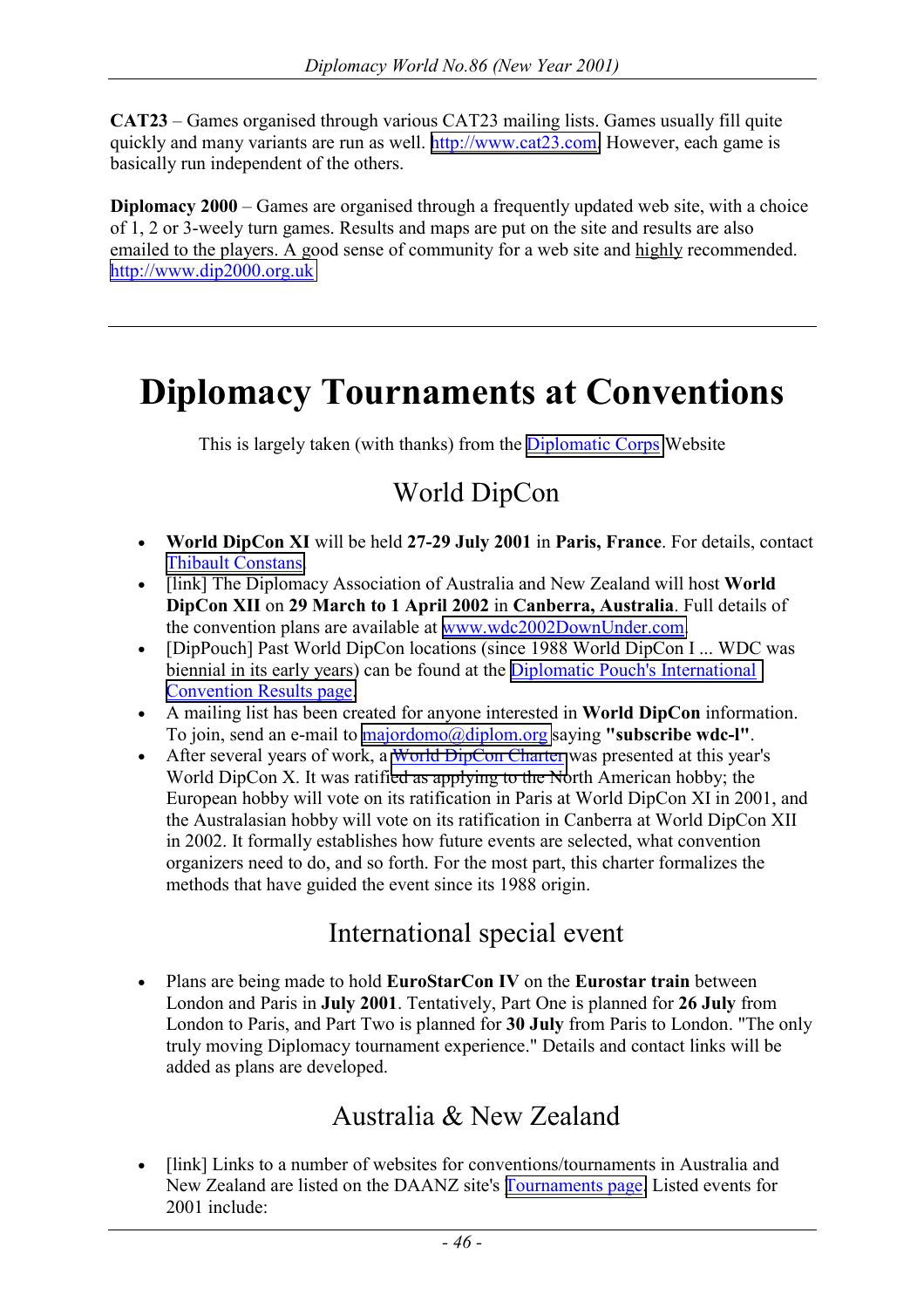- o 26-28 January 2001: [Australian Diplomacy Championships](http://www.thingy.apana.org.au/~ozdip/dip-tour.htm#AUSTChamps2001) (Canberra) For details, contact [Ken Sproat.](mailto:kenspr@webaxs.net)
- o 24-25 February 2001: [Waikato Diplomacy Open](http://www.thingy.apana.org.au/~ozdip/dip-tour.htm#WAIKATO2001) (Hamilton, NZ)
- o 13-16 April 2001 (Easter): [Victorian Diplomacy Championships](http://www.thingy.apana.org.au/~ozdip/dip-tour.htm#VICChamps2001) (Melbourne) For details, contact [Rob Stephenson.](mailto:rstephenson@mfbb.vic.gov.au)
- o April 2001: [Queensland Diplomacy Championships](http://www.thingy.apana.org.au/~ozdip/dip-tour.htm#QLDChamps2001) (Brisbane) For details, contact [Gary Johnson.](mailto:garyjohnson@uq.net.au)
- o June 2001: [NSW Diplomacy Championships](http://www.thingy.apana.org.au/~ozdip/dip-tour.htm#NSWChamps2001) (Sydney) For details, contact [Craig Sedgwick.](mailto:craigsed@ozemail.com.au)
- o 14-15 July 2001: [Auckland Diplomacy Championships](http://www.thingy.apana.org.au/~ozdip/dip-tour.htm#Auckland2001) (Auckland) For details, contact [Will Black.](mailto:willb@esp.co.nz)
- o August 2001: [Wellington Diplomacy Open](http://www.thingy.apana.org.au/~ozdip/dip-tour.htm#WELLINGTON2001) (Wellington)
- o Most if not all of the tournaments run during 2000 will also run during 2001. Check the DAANZ site for more events.

Listed events for 2002 include:

- $\degree$  29 March 1 April 2002 (Easter): [WDC 2002](http://www.wdc2002downunder.com/) (Canberra): The DAANZ's proposal to host **WorldDipCon XXXV** on **29 March to 1 April 2002** in **Canberra, Australia** was ratified at World DipCon XXXIII. Full details of the convention plans are available at [www.wdc2002downunder.com.](http://www.wdc2002downunder.com/)
- o Many of the sites hosting 2001 events will be announcing 2002 dates. Check the DAANZ site for more events.

### Canada

• The umpteenth-plus-one **Can-Con** will be held on **17-19 August 2001** at the same location as this year, the University of Toronto's branch campus at **Scarborough, Ontario**. Send questions to Doug Acheson at 80 Bradford St. Suite 231, Barrie, Ontario L4N 6S7 CANADA or E-mail at: [Doug Acheson](mailto:nithgrove@on.aibn.com) or telephone or fax at 705- 730-0510.

### United Kingdom

- [link] **OxCon 2001** will be held in the Arco Building, Keble College on **10-11 Feb 2001**. <http://www.lancedal.demon.co.uk/dip2000/chat/oxcon.html>
- [link] **MasterCon North** will be held on Friday 2nd- Sunday 4th March 2001 (hosting the 2001 UK Masters Diplomacy Championship) at The Danum Hotel, High Street, DONCASTER. [http://www.mastercon.org.uk](http://www.mastercon.org.uk/)
- [link] **BayCon**, long running games convention **19-22 April 2001** in Exeter. <http://www.downbeat.demon.co.uk/baycon.html>
- [links] The long-running annual convention **MidCon** has for several years hosted the **UK National Diplomacy Championships**. Past results and information about the next MidCon, **3-5 November 2000** at the Thistle Hotel (formerly the Royal Angus Hotel) in **Birmingham**, can be found on the [MidCon website.](http://ourworld.compuserve.com/homepages/jdodds/midcon.htm) More specifics including prices, travel information, and a method to book reservations can be found on the [MidCon details page.](http://www.sfcp.co.uk/midcon.htm) For any other questions, contact Jane Mitton, SFC Press Events Office, 4 Aspen Close, Coventry CV4 9TF, [Jane@sfcp.co.uk.](mailto:Jane@sfcp.co.uk)